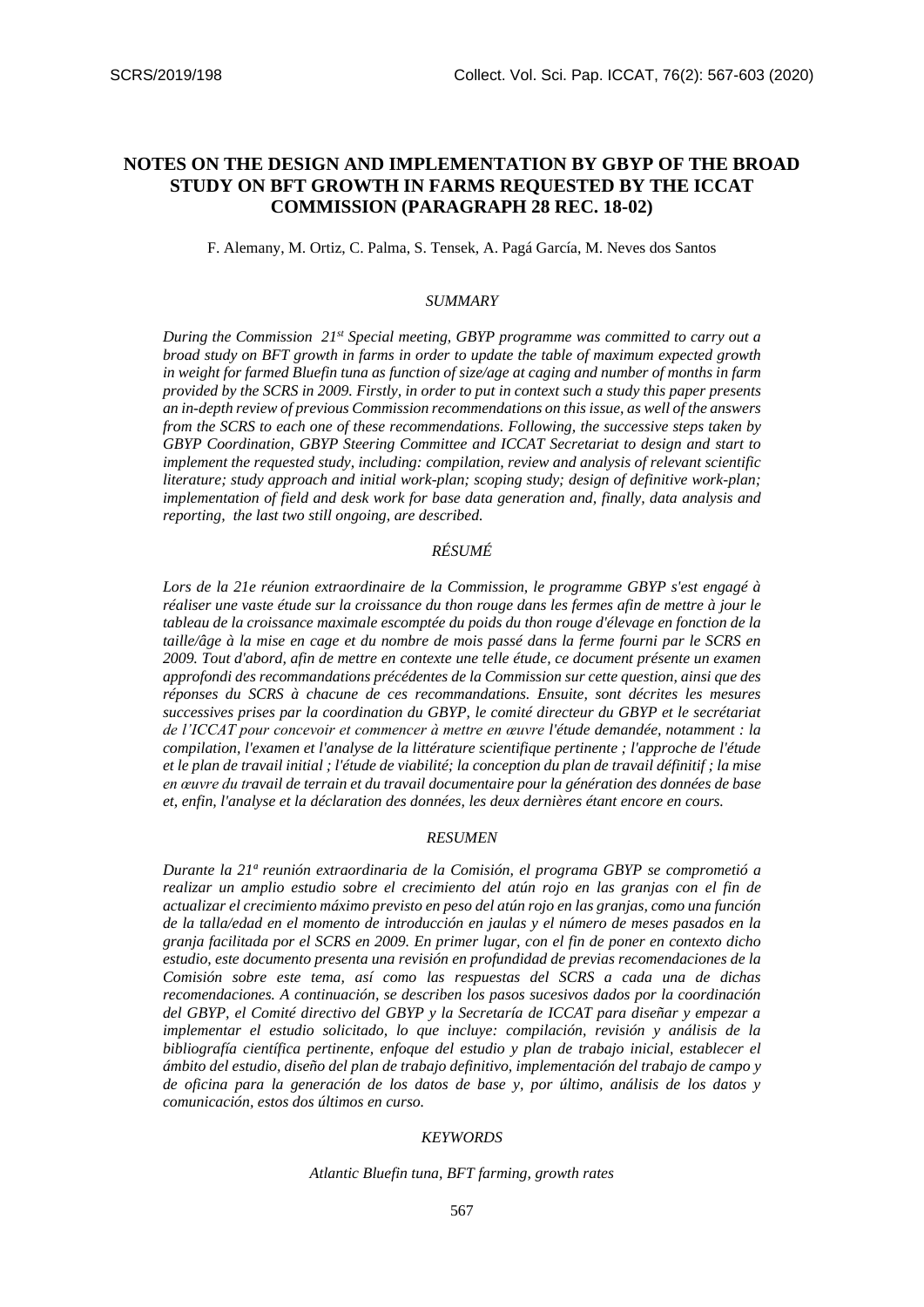### **1. Background**

Following the recommendation 18-02, Paragraph 28, adopted by the Commission during the 21st Special meeting, the GBYP was committed to undertake scientific studies based on the monitoring of recognizable individual fish to identify growth rates, including in weight and size gains during the fattening period and considering the difference among geographic areas (including Atlantic and Mediterranean).

In order to put this research in context relevant official documents on this topic, regarding both ICCAT Commission recommendations and SCRS reports, have been reviewed. An extract of the texts from these documents directly related to the study of the growth of caged fishes are provided in **Annex 1** (Commission recommendations) and **Annex 2** (SCRS reports), respectively.

### *1.1 Revision of relevant Commission Recommendations*

- Regarding ICCAT Commission Recommendations, the first one dealing with this topic was the Rec. 02-10 on Bluefin tuna farming, which in its points 2b and 2c stated, respectively, that the CPCs, Cooperating non-Contracting Parties, Entities or Fishing Entities should adopt the necessary measures to recommend the tuna farms and the scientific institutes to *obtain data on the size of the fish caught and estimates of the growth while in captivity.*
- Next year the Rec. 03-09, addressed only to CPCs, included also these points and added a new one (2e), it is that a *sampling program should be established for the estimation of the numbers-at-size of the bluefin tuna caught.*
- In 2004, the Rec. 04-06, merged in one single point (2b) the previous paragraphs on obtaining data on size composition of the catch and the sampling program to this end, establishing a minimum sampling size (100 individuals by 100 tons), specifying that the sampling should be carried out during harvesting. The recommendation about estimates of the growth while in captivity was maintained (2c) and, for the first time, the SCRS was directly committed to *undertake trials to identify growth rates including weight gains* during the fattening or penning period (10).
- In the next two years, the Recs. 05-04 and 06-07 repeated exactly the same recommendations (in paragraphs 2b, 2c and 12, and 2c, 2d and 12, respectively).

From 2008 to 2017 all these recommendations related to the growth of caged fishes were included in the successive amendments of the multiannual recovery plan for bluefin tuna in the eastern Atlantic and Mediterranean. In general, such recommendations were centered on the same objective than the previous one, to determine the growth rates of caged fishes after getting the basic data to do it. Thus, along this period the Commission asked first the CPCs to define the growth factors to be applied to bluefin tuna farmed in their cages and to carry out pilot studies to better estimate both the number and weight of bluefin tuna at the point of capture and caging, including through the use of stereoscopical camera systems, and then, from 2014, finally implementing such system following standardized protocols. In parallel, the SCRS was committed first to further study the growth factors defined by CPC to provide advice to the Commission for its annual meeting in 2010 and after that to review information from BCDs and other submitted data and further study growth rates so as to provide advice to the Commission. More specifically:

- The Rec. 08-05, in its point number 96, requested CPCs to define growth factors to be applied to bluefin tuna farmed in its cages and notify to ICCAT Secretariat and to the SCRS the factors and methodology used, which should be reviewed by the SCRS at its annual meetings in 2009 and 2010, further studying the estimated growth factors to provide advice to the Commission for its annual meeting in 2010.
- The Rec. 10-04 reiterated these requests (point 98) and, in addition, asked CPCs initiate pilot studies (paragraph 87) on how to better estimate both the number and weight of bluefin tuna at the point of capture and caging, including through the use of stereoscopical camera systems, establishing sampling programmes and/or an alternative programmes at the time of caging to this end. SCRS should explore operationally viable technologies and methodologies for determining the size and biomass at the points of capture and caging.
- On 2012, the Rec. 12-03 repeated the requests to CPCs (paragraph 88), imposing that a programme using stereoscopical cameras systems or alternative techniques that provide the equivalent precision should cover 100% of all cagings in order to refine the number and weight of the fish in each caging operation, submitting the results to SCRS, which should evaluate such procedures and results and, in addition, review information from BCDs and other submitted data and further study growth rates so as to elaborate updated growth tables (paragraph 98) and report to the Commission by the 2013 Annual meeting.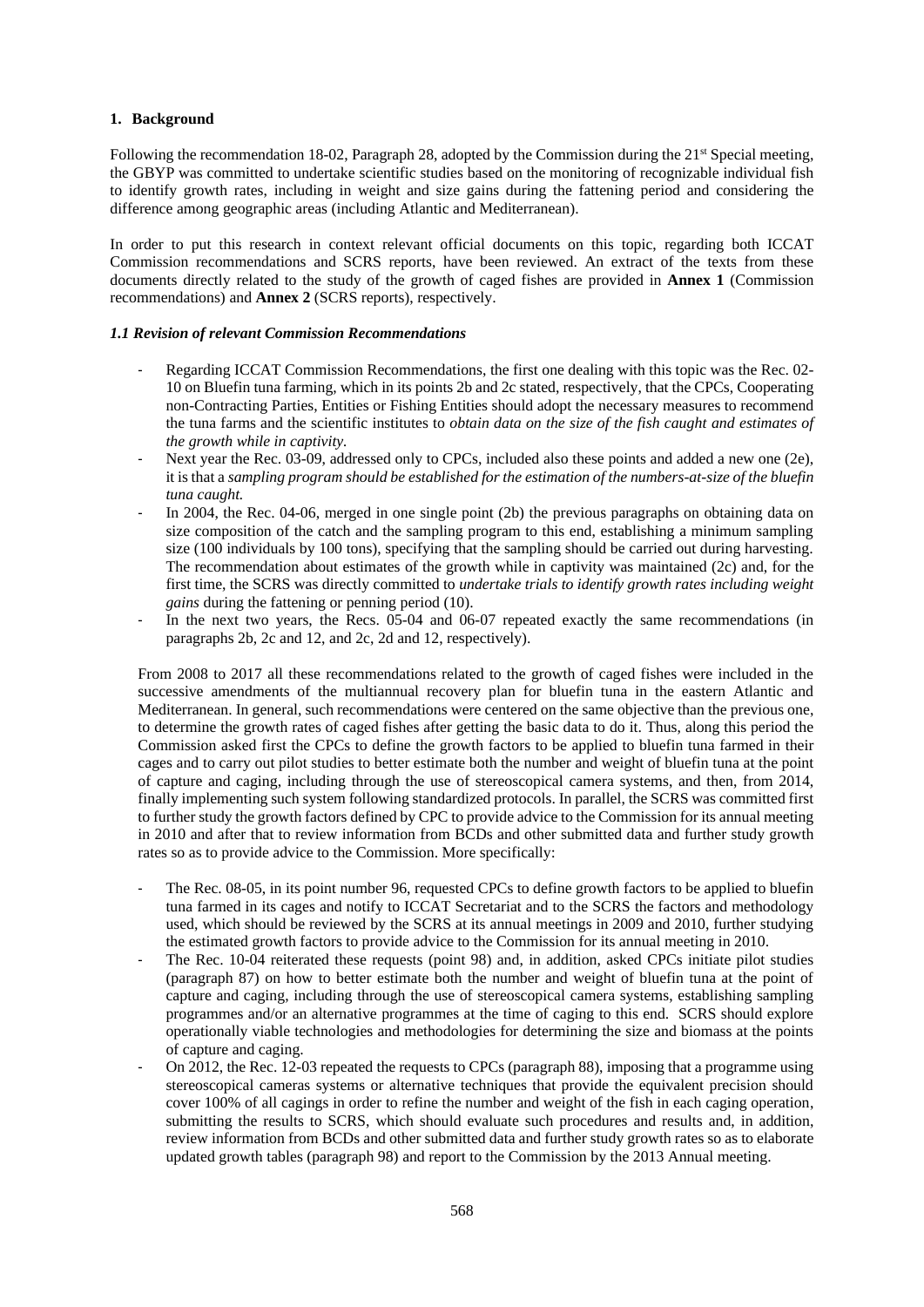- Two years later the Rec. 14-04 reiterated these requests, asking CPCs to take the necessary measures and actions to better estimate both the number and weight of bluefin tuna at the point of capture and caging and report the results to the SCRS, whereas SCRS should continue to explore operationally viable technologies and methodologies for determining the size and biomass at the points of capture and caging and (paragraph 82) and review information from BCDs and other submitted data and further study growth rates so as to provide updated growth tables to the Commission by the 2016 Annual meeting (paragraph 96), but gave one step further regarding the use of stereoscopic cameras, adopting the protocols described in the Annex 9 of such Recommendation (paragraph 83).
- The Rec. 17-07 included in the last amendment of the BFT recovery plan is, regarding the paragraphs 82, 83 and 96, a mere copy-paste of Rec. 14-04, including the obligation of reporting to the Commission 2016 annual meeting.

Finally, the current Recommendation 18-02 included in the new multi-annual management plan for BFT in the Eastern Atlantic and Mediterranean Sea, in spite it maintains the previous recommendation regarding the use of the stereoscopic camera systems to estimate the number and weight of fishes at caging (paragraph 99), changes totally the scope in relation to the determination of growth rates of caged fishes. This new approach is detailed in paragraph 28, in which the SCRS is committed specifically to undertake trials to identify growth rates, including in weight and size gains, during the fattening period based on the monitoring of recognizable individual fish.

Based on the result of the trials and other scientific information available, SCRS shall review and update the growth table published in 2009, and the growth rates utilized for farming the fish referred to under paragraph 35 c, and present those results to the 2020 Annual meeting of the Commission. Paragraph 28 also states that in updating the growth table, the SCRS should also consider the difference among geographic area (including Atlantic and Mediterranean) and invite independent scientists who have appropriate expertise to review the analysis. Farm CPCs are requested to ensure that the scientists tasked by the SCRS for the trials can have access to and, as required by the protocol, assistance to carry out the trials. Farm CPCs shall endeavor to ensure that the growth rates derived from the eBCDs are coherent with the growth rates published by the SCRS. If significant discrepancies are found between the SCRS tables and growth rates observed, that information should be sent to SCRS for analysis.

# *1.2 Description of actions carried out by CPCs and SCRS in relation to the above described relevant recommendations and its results*

In spite that the first Commission Recommendation on this issue (Rec. 02-10) dates back from 2002, the first mention to this issue in SCRS reports was the point "*16.3 Consideration of sampling programs for farmed Bluefin"* included in the SCRS report of the biennial period 2004-05 part I volume 2, which simply stated that no new information had been submitted to SCRS in previous year.

In the report of the biennial period 2006-07 part I volume 2 this question was tackled again, specifically in the point *15.5 Review of information on farmed bluefin tuna growth rates,* addressing the Rec. 05-04, stating that since the implementation of this recommendation did not enter into force until June 2006, no new studies had been initiated at this time. However, some relevant works on tuna farming issues were listed, including a paper by Ticina *et al.* (2006) based on tagging experiments, which reported growth rates of small bluefin tuna in the cages significantly higher than those figures of 25% of gain in weight and the factor of 0.8 applied to fattening practice of large bluefin tuna confirmed within the 6th GFCM-ICCAT Meeting on Stocks of Large Pelagic Fishes in the Mediterranean (Anon., 2003). It was pointed out also that the lack of accurate estimations of initial size of individual fish that enter in the cages prevents to obtain accurate estimation of weight gain during the rearing period. However, a weight gain of 25% due to the fattening was assumed for BFT stock assessment.

In the following year, in the SCRS report of the biennial period 2006-07 part II volume 2, in the point *15.5 Review of information on farmed bluefin tuna growth rates,* addressing Rec. 06-07, the Committee reviewed the limited new scientific information available, specifically two works from Ticina *et al.* (2006 and 2007) on juvenile bluefin fishes caged in the Adriatic, which showed weight gains of 340% in 511 days, which represent a weight gain that doubles that in the wild. However, considering that the weight gain can be highly variable depending on various factors, the Committee solicited proposals to collect needed scientific information to complete the advice to the Commission.

In 2008 the report of the biennial period 2008-09 part I volume 2, the Rec. 06-07 was addressed again, in the point *15.4 Review of information on farmed bluefin tuna growth rates.* This time the Committee stressed once more the importance of not having information on the weight of the fishes at the moment of caging, since the estimated weights back calculated from the data at harvesting applying the ICCAT length-weight relationship for eastern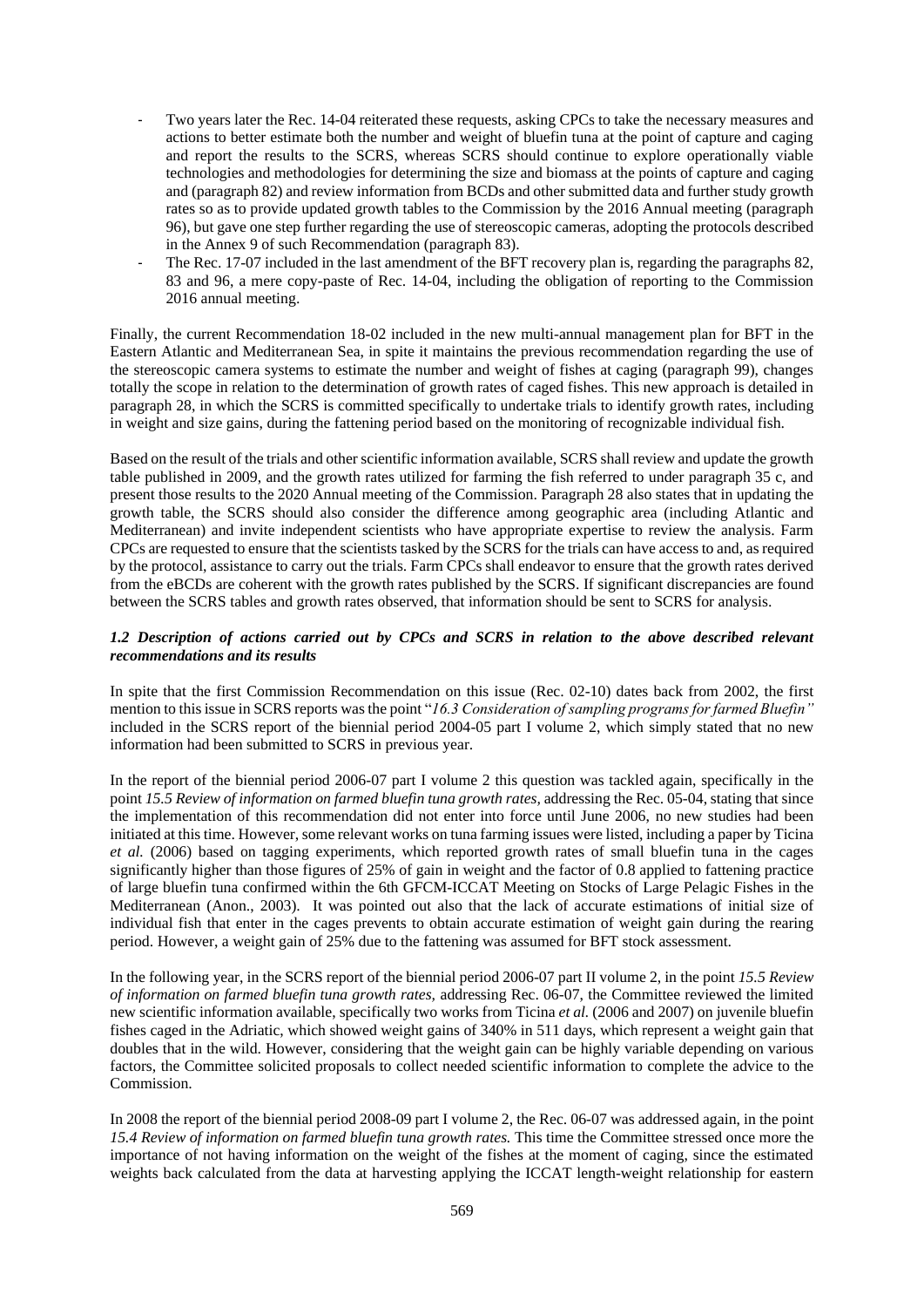bluefin showed some estimates which appeared to be biased, and even negative growth. Consequently, the Committee requests that CPCs involved in farming or fattening operations find the means to best obtain these growth rates by providing best estimates of the weight of fish at time of capture.

In the following year, in the report of the biennial period 2008-09 part II volume 2, the Rec. 06-07 was considered once, in the point *16.6 Review of information on farmed bluefin tuna growth rates.* The Committee pointed out that by the time of the 2009 SCRS meeting, Contracting Parties had not notified the ICCAT Secretariat or the SCRS the growth factors or methodology used for tuna kept in their farms, as requested in the paragraph 96 of the Rec. 08-05. Nevertheless, the Committee reviewed several industry-sponsored studies (see Anon. 2010) and references therein) and concluded that the gain in weight of bluefin tuna in farms can be significantly higher than the value which had been used to-date. As a result, the Committee reviewed and provided a table of maximum expected growth in weight for farmed Bluefin tuna as function of size/age at caging and number of months in farm (Table 16.6). This table was based on five different growth studies done by national scientist in Spanish, Maltese, and Croatian BFT farms between 2006 and 2009, each study focusing in different size/age group and time of caging. Base on this information, the SCRS estimated an overall expected maximum increase per size/age as function of caging time), but recognizing that the high variability associated with diverse factors and indicating that the maximum growth was expected only for "optimal" conditions of farming operations. The Committee recommended that Contracting Parties tentatively adopt growth factors that are consistent with those in Table 16.6. It was highlighted also that it is critical to obtain measurements of fish sizes as they enter cages, since the use of length frequencies from the farmed fish at the time of harvest would introduce a significant bias in stock assessments. Consequently, the Committee also recommended that Contracting Parties continue to conduct studies that can lead to a better quantification of the inputs into cages, developing methods to measure the size of the fish entering the cages, as stereoscopic video cameras, which in those days were under development and should be tested and pursued for operational applications.

In 2010, in the report of the biennial period 2010-11 part I volume 2, the Rec. 06-07 and 08 were addressed in the point *16.4 Review of information on farmed bluefin tuna growth rates*. The Committee noticed that the application of growth rates in table 16.6 to back calculate sizes and weight at capture resulted in unrealistic size distribution, since these rates are only maximum growth rates and when applied underestimate the real sizes at capture, pointing out also that to generate the table 16.6 rates losses due to mortality or escapement during caging were not taken into account. Consequently, the Committee recommended Contracting Parties continue to conduct studies that can lead to a better quantification of the inputs into cages, taking into account losses and to develop methods to measure the size of the fish entering the cages, as stereo-cameras, encouraging the farms to test these systems.

Next year, in the report of the biennial period 2010-11 part II volume 2, the Rec. 10-04 was addressed in the point *18.3 Exploration of operationally viable technologies and methodologies for determining the size and biomass at the points of capture and caging*, which deals with the revision of four papers about the use of stereo-cameras presented in 2010. The Committee concluded that in spite few technical issues remain to be solved results were promising, and hence encouraged CPCs to complete these studies by 2012 in order to implement a system based on stereo-cameras as soon as possible.

In the report of the biennial period 2012-13 part I volume 2, the Rec. 10-04 was addressed again, in the point *18.10 Explore operationally viable technologies and methodologies for determining the size and biomass at the points of capture and caging*, focusing on the revision of three new papers on the use of stereo-cameras presented in 2012. The SCRS was encouraged by the progress made, but noted that a number of factors may affect the accuracy of the stereoscopic camera measurements, and also that fish may also suffer a drop in condition from the time of capture to the actual caging. The Committee recommended moving beyond the pilot study phase and setting up a technical working group to establish procedures for implementing stereoscopic camera systems by 2013.

In 2013, in the report of the biennial period 2012-13 part II volume 2, the Committee addressed the Rec. 12-03 in the point *16.2 Evaluate the BFT pilot studies to estimate both the number and weight of bluefin tuna at the point of capture and caging using stereoscopic system, Rec. [12-03], paragraph 88.*Two new papers on the use of stereocameras were reviewed and discussed. As a result, the SCRS concluded that more work was needed for establishing standard procedures and stated that an in-depth analysis of all the studies should be done to compare methods, but without clarifying who should do this exercise, and recommended setting up a standardized protocol for the implementation and use of stereoscopic camera systems by 2014. The Rec. 12-03 was also addressed in the point *16.4 Provide updated tables of BFT growth rate in weight based on the information from BCDs and other submitted data, Rec. [12-03], paragraph. 98* , confirming its commitment to continue the work of the Trade Group, initiated in 2012, to establish procedures based on BCDs and other available information to confirm the catch numbers of fish and weights declared on BCDs, aiming at ensuring that no underreporting or misreporting can occur.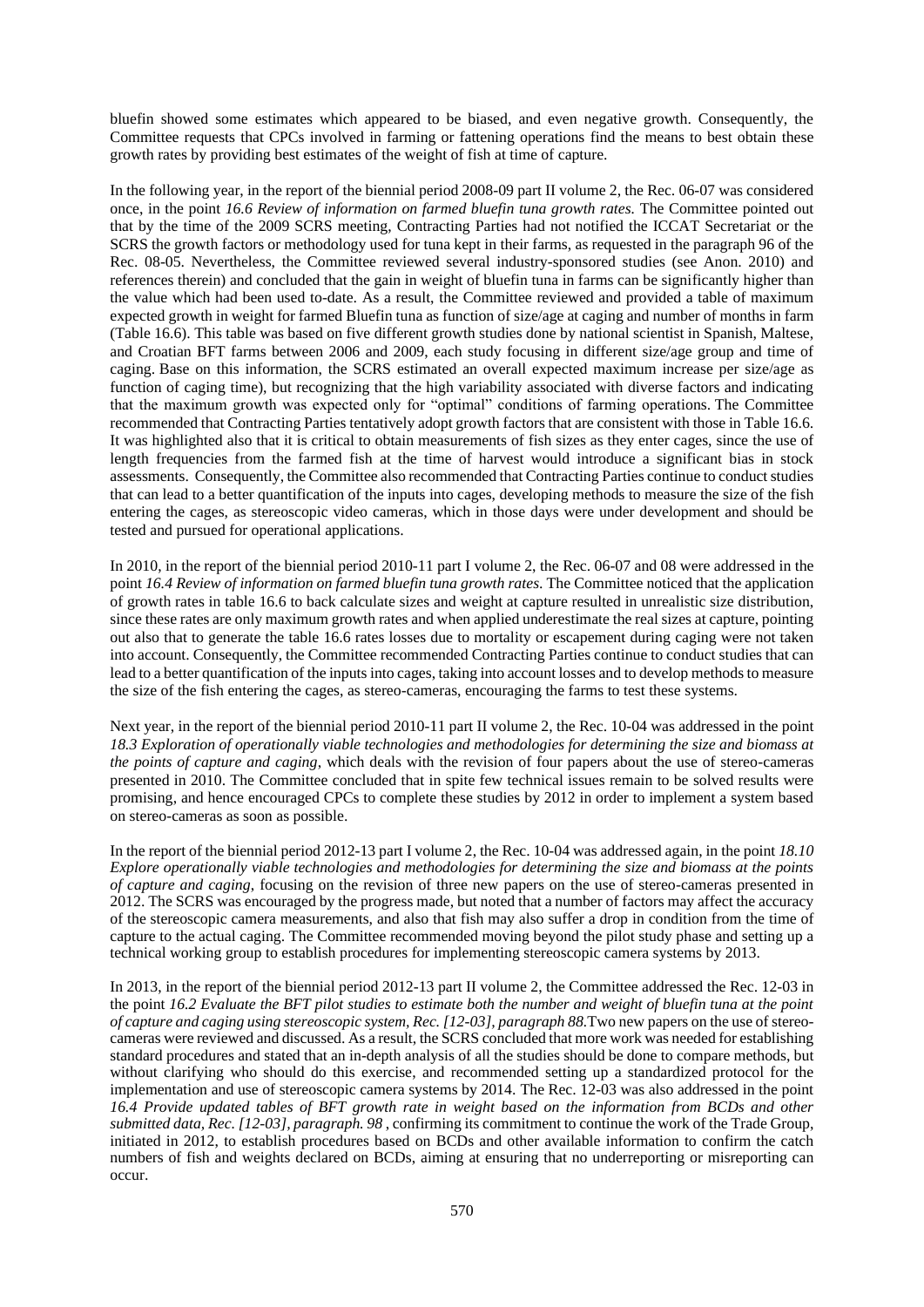The report of the biennial period 2014-15 part I volume 2 addressed the Rec. 13-08 in the point *18.2 Review the technical specifications of the use of stereoscopic cameras systems* , stating that since the CPCs had provided data from stereoscopic cameras but not the technical specifications followed to generate the data it had been not possible to perform any review or comparative study. Consequently, the Committee recommended CPCs to provide such technical specifications. The Rec. 13-07 was also addressed, in the point *18.3 Continue to explore operationally viable technologies and methodologies for determining the size and biomass at the points of capture and caging and evaluate the BFT pilot studies to estimate both the number and weight of bluefin tuna at the point of capture and caging using stereoscopical systems*. The Committee noted that because the aforementioned lack of information about technical specifications it was not possible to know if observed differences between the data from different flags reflected real differences in catches or were the result of differences in the methodologies used. Consequently, the SCRS recommended that procedures for the use of the stereo camera be standardised and made available to the SCRS, requesting that the Secretariat provide to the CPCs. a standard electronic format for data submission. The Group also recommended reviewing and providing appropriate conversion factors to estimate weight based on the size measures, as well the use of the stereo camera measurements to validate estimations of size frequency at catch from harvest data. This Rec. 13-07 was addressed also in the point *18.5 Provide updated BFT growth rates tables based on the information from BCDs and other submitted data* , in which the results from a new study based in harvest data from 130000 individuals, providing new proxies of maximum growth rates based on the probability distribution of variance of weight at size, from three alternative statistical models were summarized. However, it was concluded that the differences between these new growth proxies and the growth rates in table16.6 should be further reviewed before an updated growth table can be provided.

In 2015, in the report of the biennial period 2014-15 part II volume 2, the Rec. 14-04 paragraph 82 was addressed in the point *19.4 Continue to explore operationally viable technologies and methodologies for determining the size and biomass at the points of capture and caging and report to the Commission*, in which the Committee noted that finally the CPCs had started to submit reports of technical details of the stereo-camera systems besides the size and weight measures. The results from three new studies on the use of stereo-cameras were reviewed, which allowed the Group to conclude that stereoscopic cameras have been demonstrated as viable technologies. The paragraph 83 of the Rec. 14-04 was addressed in the point *19.5 Evaluate the results of the 100% coverage programme using stereoscopical cameras systems or alternative techniques that provide the equivalent precision to refine the number and weight of the fish during all caging operations*. The Committee, considering the results presented in the aforementioned papers, confirmed that the growth can be significant during farming period, but that significant differences can be found depending on various factors. It also noted that CPCs were still using different methodologies and hence remembered that a standardized universal protocol should be determined.

In the report of the biennial period 2016-17 part I volume 2, the Rec. 14-04 paragraph 82 was addressed again, specifically in the point *18.6 Continue to explore operationally viable technologies and methodologies for determining the size and biomass at the points of capture and caging and report to the Commission*, in which two new studies dealing with stereo-cameras measurements were discussed, pointing out the high variability in the time from capture to caging, which result in important difference in the condition of the caged fishes. The paragraph 84 of Rec. 14-04 was addressed in the point *18.7 Evaluate the results of the 100% coverage programme using stereoscopical cameras systems or alternative techniques that provide the equivalent precision to refine the number and weight of the fish during all caging operations*, in which the Committee noted that recognized that the reporting of stereo-camera data had increased substantially thanks to the fully compliance of Rec. 14-04, but that problems in reporting systems, as submission of duplicated information and the use of non-standard forms, had occurred. Consequently, SCRS recommended that the Secretariat, in collaboration with the Sub-committee of Statistics, make clear guidelines and forms for streamlining the stereo-cameras data submission. As regards the paragraph 96 of Rec. 14-04, addressed through the point *18.9 Review the information from BCDs and other submitted data and further study growth rates so as to provide updated growth tables to the Commission*, it was only stated that due to time and data limitations it had not been possible to revise and update estimates of potential growth rates.

Finally, in the report of the biennial period 2016-17 part II volume 2, the Rec. 14-04 was only addressed in one point, referred to the Annex 9, item iii of such Rec., dealing with conversion algorithms. Thus, in the point *20.22 Conversion algorithm for the caging operations* the Committee noted that the algorithm proposed by SCRS was not adequate for Adriatic and proposed an alternative equation based on the results of the study presented by Katavic *et al.* in 2017.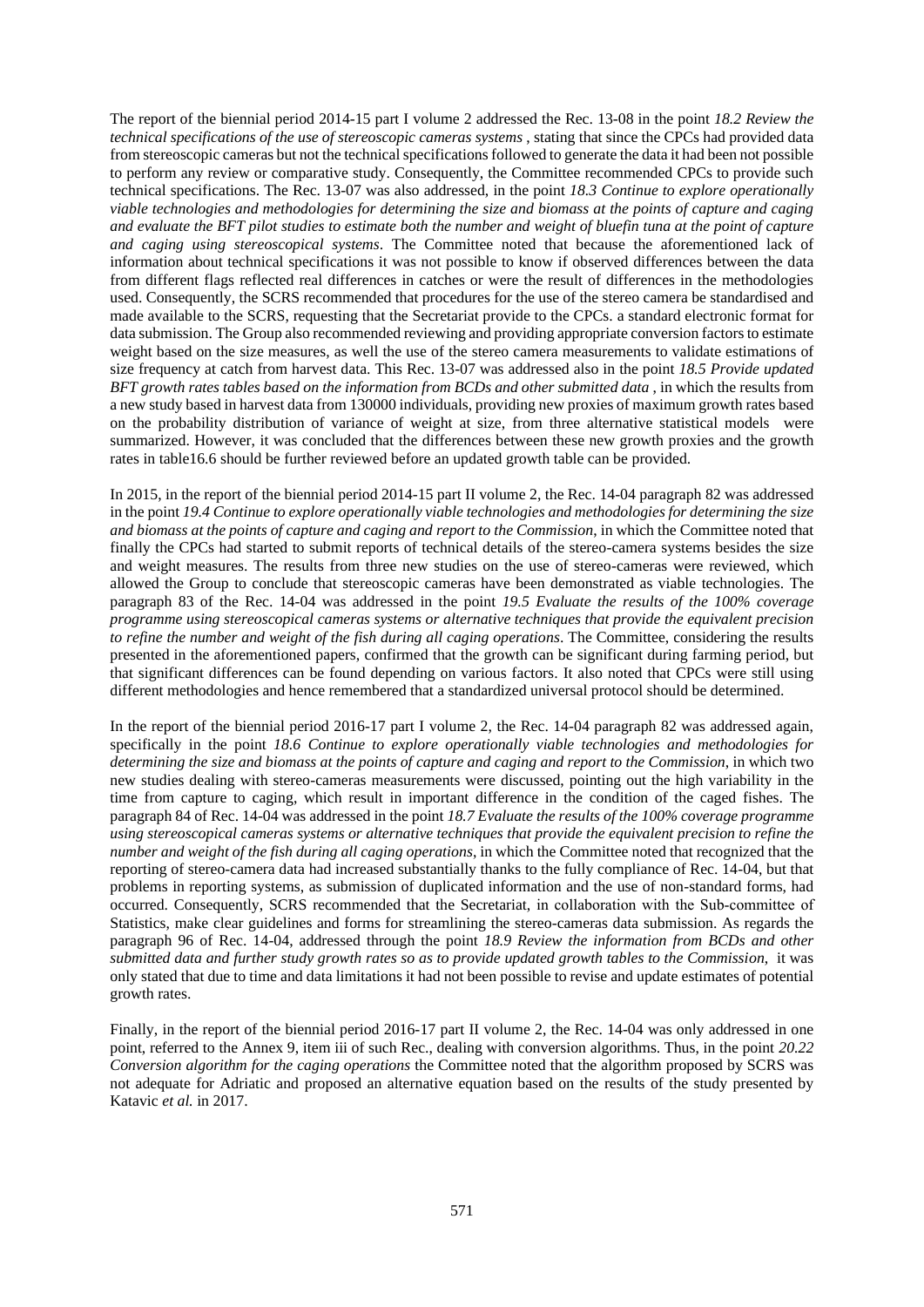# **2. Planning and implementation of the GBYP study on BFT growth in farms**

### *2.1 Phase 1: Compilation, review and analysis of relevant scientific literature*

As a first step to set the basis for the planning of future GBYP activities on this issue, scientific contributions directly related with the growth rates of caged BFT, including all the references mentioned in SCRS reports, were compiled and analyzed (See attached bibliography).

The analysis of these scientific papers showed that two main approaches have been applied up to now to determine the growth of BFT in farms. The first, involving direct length and weight measurements of farmed specimens at different moments (Katavic *et al.*, 2002; Ticina *et al.*, 2006; Gimenez-Casalduero and Sanchez, 2006; Ticina *et al.* 2007; Deguara *et al.*, 2010) and the second, an indirect method based on the comparison between the weight and length data measured during harvesting operations and estimates of the weight and length at capture or caging obtained from theoretical growth functions and length-weight relationships (Tzoumas *et al.* 2010; Gordoa 2010; Deguara et al, 2010; Ortiz *et al.*, 2015; Ortiz, 2017).

It is worth pointing out that only three of these papers, those by Katavic *et al.* (2002), Ticina *et al.* (2006 and 2007), all of them carried out on juvenile fishes in the Adriatic, included tagging of fishes allowing to determine individual growth trajectories, as requested in paragraph 28 of Rec. 18-02.

### *2.2 Phase 2: Study approach and initial work-plan*

Once covered this preliminary phase of bibliographic revision, in order to start the design and implementation of the GBYP study on BFT growth rates in farms, the GBYP Steering Committee (SC) tackled this question during its meeting held in Madrid on December 2018. The GBYP SC considered firstly that since the Rec. 18-02 ask for data on recognizable growth trajectories of individual fish the study should be mainly based on fishes that had to be tagged before fattening takes place, which should be regularly monitored for weight/size gain until harvesting. Furthermore, it was discussed the timing of the study, concluding that the final version of the requested growth rate table could not be totally finished by 2020, as requested. This is because not all the fish batches tagged during the 2019 caging season, would be harvested in 2020 and in due time for the necessary analysis of the collected data. Moreover, it was noted that some facilities that operate with smaller sized specimens currently hold the fish for even longer periods, as is the case of some Croatian farms where harvesting takes place almost 3 years after the fish catch, and therefore would be not available before the 2021 harvesting season. Thus, although some results could be made available by 2020 as requested by the Commission, the updated table growth rate table can only be made available by 2021, though it's final version, including results on juvenile fishes growth in Croatian farms for more than two years, would only be provided in 2022.

Taking into account the recommendation from the Commission that differences among geographic areas (including Atlantic and Mediterranean) should be considered in updating the growth table, as well the logistic and budgetary constraints, it was decided to explore the possibility of carrying out trials in five different areas, as follows: Gulf of Cadiz in the Atlantic, and Balearic Sea, Central Mediterranean, Adriatic Sea and Levantine sea in the Mediterranean Sea.

In order to speed up the whole process and make the best use of available resources (it must be pointed out that no additional funds were provided to GBYP to carry out this broad study), the GBYP SC (which includes SCRS Chairman, W-BFT rapporteur and E-BFT rapporteur, a well as an external expert and the ICCAT Executive Secretary) decided that the scoping study aiming at gathering information to elaborate the definitive work-plan would be done under GBYP Phase 8 budget. To this end a proposal for the amendment of the Grant signed with the EU for developing such GBYP Phase 8 was elaborated and presented to the EU on January 2019. The first field studies would be then developed under the GBYP Phase 9, using fish caught during the 2019 fishing season. Thus, a specific budget for that was included in the Phase 9 GBYP proposal.

It was also decided that the scoping study would consist in a questionnaire on tuna farming strategies that should be distributed to all the operative tuna farms, and a series of visits to tuna farms in the 5 selected areas, aiming at getting first-hand information regarding operational capacities, farming practices and associate them to the logistics requirements of the planned study. The meetings with the farm owners would be used also to explore the willingness of specific farms to get involved directly in such study, as currently there is no mandatory obligation for the operators to be engaged in such studies, nor has GBYP the financial means to rent caging facilities without the cooperation of the operators. The information gathered from the questionnaire, which will be compiled in a database, would be used to interpret properly the results in the different areas and to evaluate the representativeness of the selected farms on current fattening practices and conditions. Furthermore, the information gathered during the visits to the different farms would also be used for elaborating the final work-plan.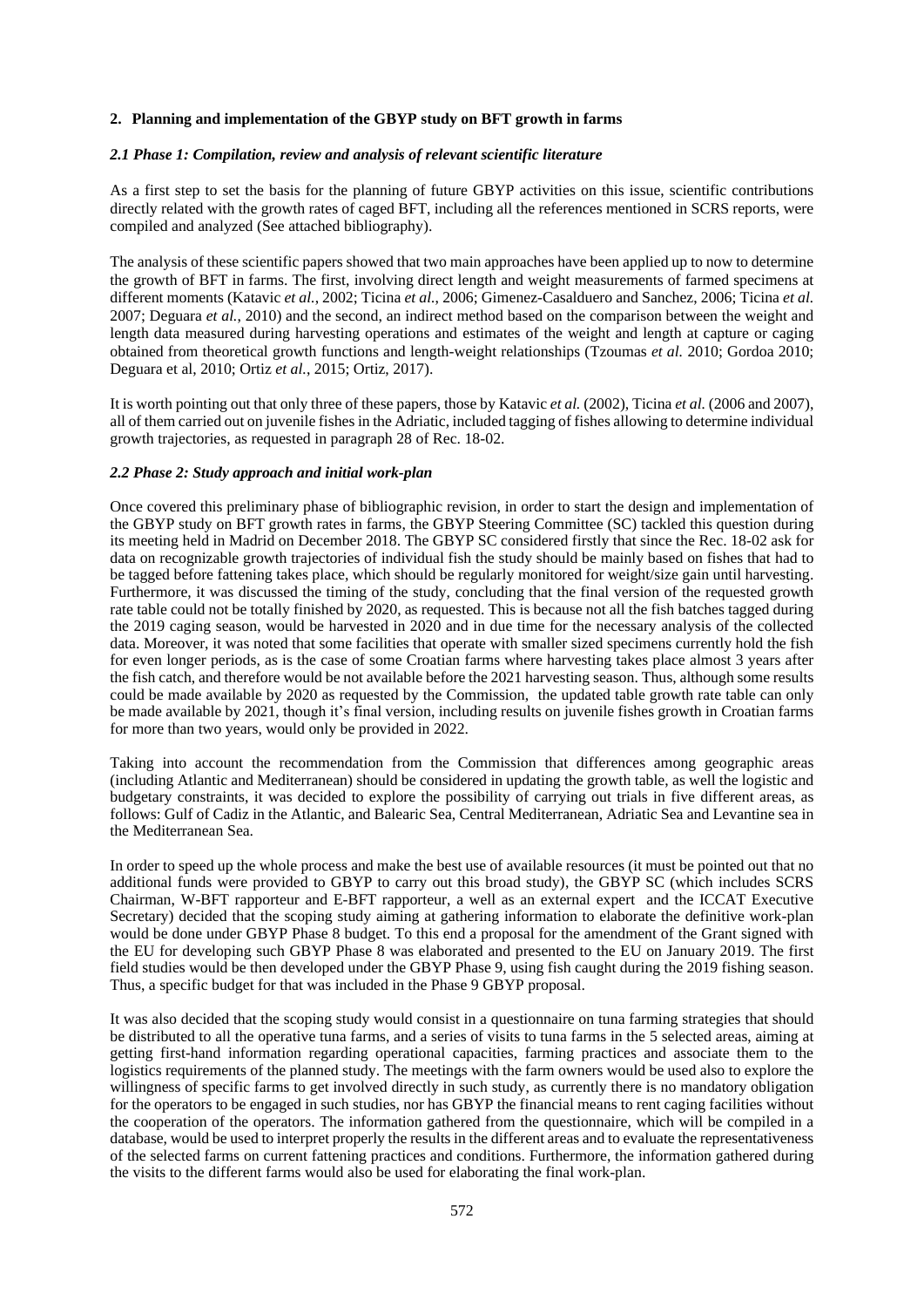## *2.3 Phase 3: Scoping study: visit to farms, general questionnaire on current BFT farming strategies and methodologies and preliminary analysis of the information available in ICCAT Secretariat*

### *2.3.1 Visits to the farms*

As decided within the December 2018 GBYP SC meeting, ICCAT Secretariat representatives including the ICCAT Executive Secretary (or ICCAT Assistant Executive Secretary) and the GBYP Coordinator, accompanied in some cases by a member of the SC, held meetings with BFT farms responsible. Local scientist and/or national authorities also attended these meetings in all the five areas selected *a priori* by the GBYP SC.

The specific purposes of these visits were:

- to explore the willingness of farm owners to collaborate in the proposed study;
- to get first-hand information about the logistic capabilities of the farms to carry out the envisaged activities, specially tagging and stereo-cameras image recording;
- to present the questionnaire elaborated by GBYP to get detailed information about farming procedures, to clarify any doubt and ask for feedback to improve it;
- to inform about the context, objectives and general methodological approach of the proposed study;
- to ask for rough cost per unit estimations by type of activity.

The location, date and participants in these meetings are summarized below:

- Portuguese farm, TUNIPEX facilities (South Portugal). Dates and attendants: 8-10 January 2001. GBYP Coordinator and ICCAT Assistant Executive Secretary / Tunipex representatives / IPMA scientists.
- Spanish farms, BALFEGÓ facilities (Catalonian coasts, NW Mediterranean). Dates and attendants: 22- 23 January 2019. GBYP Coordinator, ICCAT Assistant Executive Secretary and BFT SCRS Species Group Co-chairman/ Balfegó representatives.
- Maltese farms (Central Mediterranean). Dates and attendants: 21 January-2 February 2019. GBYP Coordinator, ICCAT Executive Secretary/AquaBiotech representatives/ Federation of Maltese Aquaculture Producers (FMAP) representatives/ Maltese farming companies' representatives/owners belonging to the FMAP.
- Croatian farms (Adriatic Sea). Dates and attendants: 18-20 February 2019. GBYP Coordinator, ICCAT Assistant Executive Secretary/ IZOR scientist/ GBYP external expert/Most of Croatian farming companies' representatives/owners.
- Turkish farms (Levantine Sea). Dates and attendants: 19-22 March 2019. GBYP Coordinator, ICCAT Assistant Executive Secretary/Turkish authorities/ Most of Turkish farming companies' representatives/owners

All these visits were successful, since not only all the aforementioned objectives were accomplished, but all the contacted stakeholders gave a very positive response. In addition, during all these meetings it was possible to visit the farming facilities in the field and, in the case of Turkish and Croatian farms, it was possible also to observe harvesting operations, which was very useful to get a precise knowledge about the difficulties for carrying out a complete biological sampling at that moment. These visits allowed also to note that, in spite the BFT farms do not show striking differences in rearing procedures, each of them present special characteristics, referring both to logistic capabilities and to the initial size range of the reared fishes, which condition the harvesting strategies to a great extent. This results in a variety of scenarios, and such heterogeneity make difficult to apply a single and common methodological approach.

The most relevant issues regarding each one of the visited areas, from the point of view of the study general design, are summarized in **Annex 3**.

# *2.3.2 General questionnaire on BFT farming procedures*

A first draft of the questionnaire was elaborated within the December 2018 GBYP SC meeting. It was later completed and refined taking into account the feedback from the tuna farmers provided during the visits to the different countries. A definitive version of the questionnaire (**Annex 4**) was elaborated in March 2019 and submitted to the ICCAT delegates of all the CPCs in which BFT farming takes place, accompanied by a letter from ICCAT Executive Secretary asking them to distribute the letter among the stakeholders, requesting to submit the answers to ICCAT GBYP before 1st May 2019. Due to some communication issues, some questionnaires have been delivered later than envisaged, in July-August 2019. As of today all the operative BFT farms have provided the filled questionnaires to GBYP. These are being compiled and a summary of current *status quo* will be made available to the SCRS as soon as possible.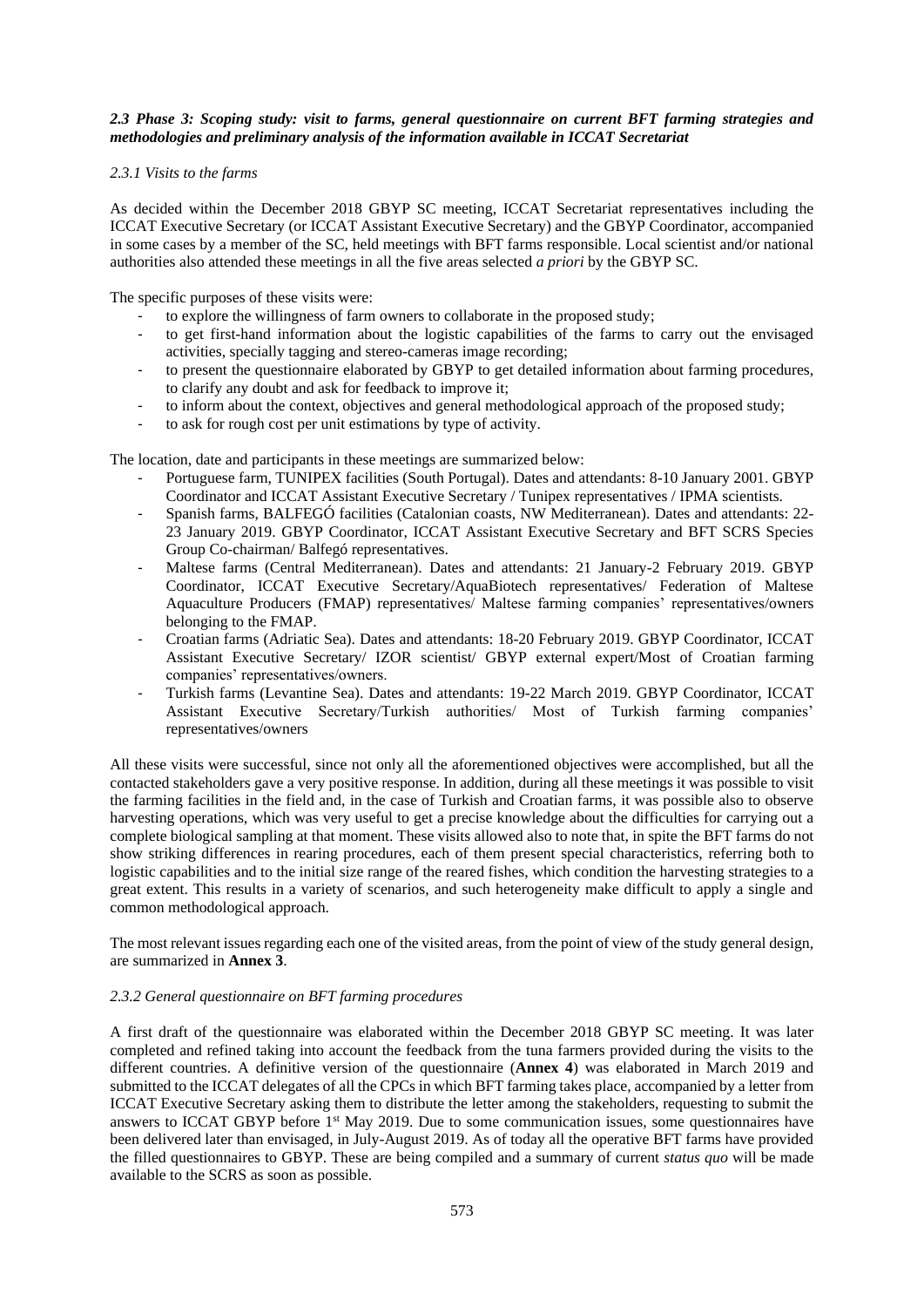### *2.3.3 Preliminary analysis of the information available in ICCAT Secretariat*

Firstly, to help in the planning of tagging operations, in such a way that they be carried out ensuring that tagged specimens be representative of the whole caged populations, but keeping the costs to the lowest possible level, some length distributions obtained from stereo-cameras measurements carried out in the selected areas in previous years and available at ICCAT Secretariat, were reviewed. In addition, to explore the potential use of the datasets from stereo-cameras and harvesting operations measurements, which should allow to take one more step in the use of approach followed in 2009 to generate the maximum growth rates included in the table that must be updated, by providing direct estimations of length distributions at caging and hence preventing the need of back-calculating them from length distributions at harvesting (Ortiz, 2017), the GBYP coordinator asked the ICCAT Department of Research and Statistics responsible about the availability of such information.

Consequently, GBYP Coordinator was informed that ICCAT has inventoried (raw files) individual size measurements of alive bluefin tuna (BFT) caught by purse seiners in the Mediterranean Sea, obtained from two main sources:

- a) Size data harvested on farms (direct measurements): obtained while harvesting BFT at the farming facilities (raw data available since 2003).
- b) Size data from stereoscopic cameras (indirect estimations): obtained at the time of transfer to the cages for the farming facilities (raw data available since 2014)

The first dataset does not reflect the size/weight of the wild BFT, but instead the size/weight of the fattened fish. To obtain wild equivalent BFT size estimations, the relative growth of the fattened fish is therefore discounted using back-calculation techniques (see Ortiz (2015)). Overall, this is the best source of BFT size data associated with the purse seine (PS) fishing activity, before the full implementation of the stereoscopic cameras size sampling at caging. Lately, BFT size composition of PS catches is estimated from the stereo camera sampling records obtained during caging operations, being a crucial source of PS size information for stock assessments and other biological studies. The majority of the BFT Task II size frequencies (T2SZ) related to PS activity is now collected with this system.

In spite that part of the available information (up to 2016) have been revised and used for analysis, currently ICCAT Secretariat does not have a complete and systematic way of handling (validate, integrate, store) these two sources of BFT size samples. The current practice is to inventory the raw data of all the PS BFT size samples, and only prepare this important size data set for the BFT stock assessments. Only then, the information is ready and available to the SCRS and the Commission. This poses several problems of data availability in the intermediate periods, i.e., between stock assessments and the Secretariat cannot provide complete T2SZ datasets to the ICCAT community on a yearly basis. Furthermore, it must be pointed out that neither the data sets from stereo-cameras submitted by the CPCs are complete and are always submitted using the standard forms, nor the videos of caging operations submitted to fulfill compliance requirements are always the stereoscopic camera videos used to count and estimate the size distribution of the caged bluefin tuna.

#### *2.4 Phase 4: Design of definitive work-plan*

Given that, according to the request stated in the Rec.18-02, the study should be based on recognizable growth trajectories of individual fish, which implies the use of tagging techniques, the scoping study described above was focused on exploring the logistic possibilities of carrying out such type of experiments in all the selected areas, taking into account the limited funds available and the farmers availability to cooperate. However, the feedback received from the contacted stakeholders showed that only in two facilities such tagging experiments could be carried out at an affordable cost: in the Adriatic tuna farms (Croatia) and in the TUNIPEX facilities off the southern coast of Portugal.

In the first case it was because the caged fishes are mostly juveniles, which can be handled more easily than adults for tagging, without causing excessive stress to the rest of fishes in the cage and, in case of incidental deaths, they can be compensated at a relatively low cost. As regards TUNIPEX, the adult fishes to be tagged can be also separated from the rest of the caged fishes in a relatively easy way, taking advantage of the trap structures associated to the farm, where the fish are captured before being transferred to the rearing cages, as demonstrated by previous tagging experiences.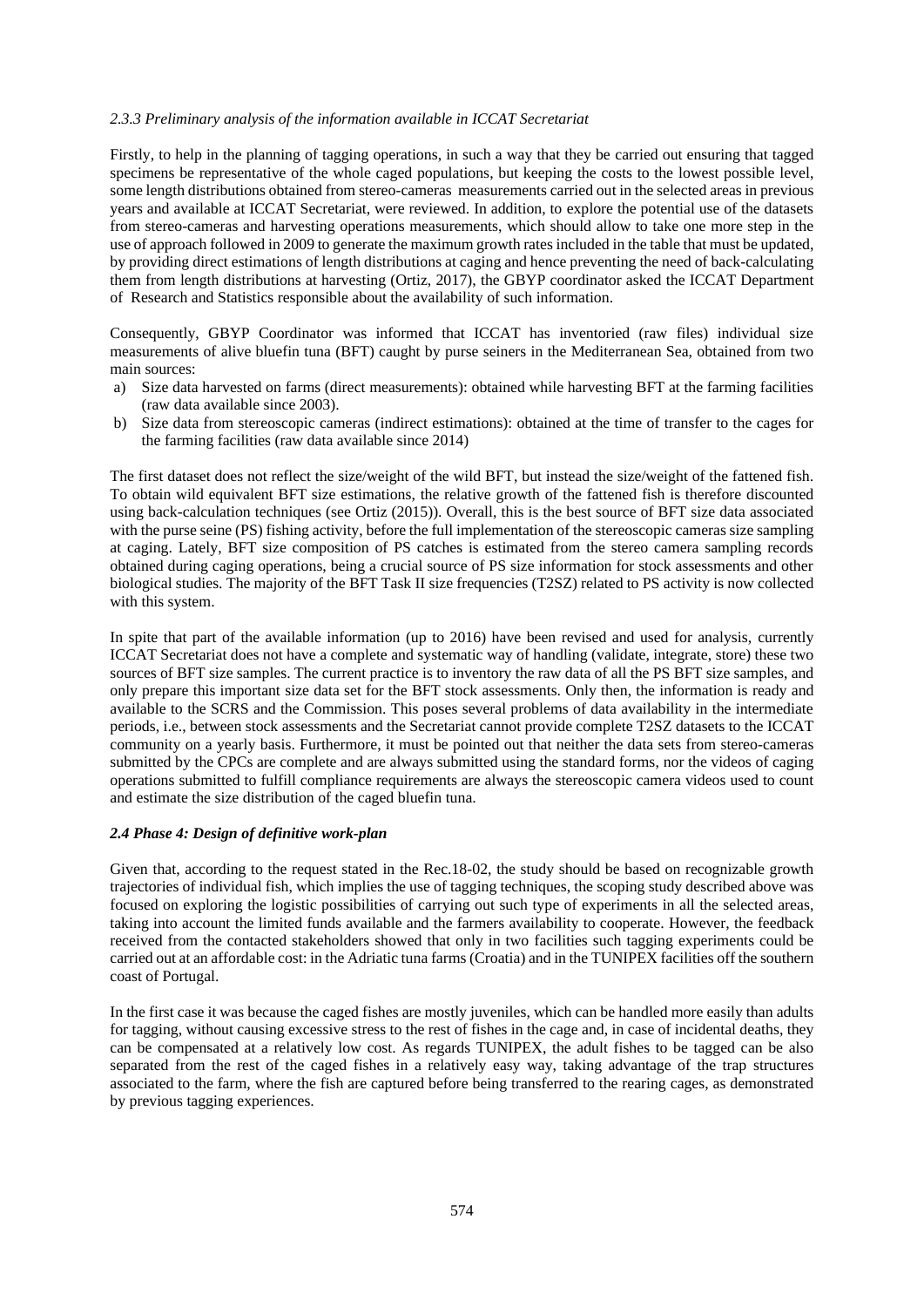Contrastingly, the rest of tuna farms refused to carry out large scale tagging activities since, as demonstrated by previous trials, it can result not only in massive mortalities of tagged fishes but also induce unacceptable stress to all the fishes in the monitored cage that significantly affect the farms activities. Thus, due to the potentially very high short-term mortality, which would impede to get relevant information and imply aa very high cost per unit of adult BFT that GBYP would need to compensate the farmers for the economic loses induced by the tagging operations, and on the other hand considering the available budget, it was decided to modify the initially planned work-plan, exploring complementary methods to provide precise data on size and weight gains during farming period, other than tagging of farmed fish.

Thus, the definitive work-plan was agreed in close coordination among the GBYP Steering Committee (which, as mentioned above, includes as external expert one of the pioneer and most recognized researchers in the field of tuna farming, Dr. Ivan Katavic), the GBYP Coordination team and the ICCAT Secretariat Department of Research and Statistics, considering the new information gathered from the meetings with different stakeholders and available resources.

Summing up, it was first decided to maintain growth studies focused on the analysis of individual growth trajectories of tagged specimens in Adriatic Sea and in southern Portugal. It must be pointed out that this shall allow to get detailed data on growth rates of a wide range of age and size of farmed BFT specimens: in the Adriatic the caged fishes are mostly 2-3 years old individuals, but also a small percentage of 4 and even 5 years old specimens are farmed; whereas, in the Portuguese traps most farmed specimens correspond to adults leaving the Mediterranean after spawning.

In addition, in order to apply a common and standardized methodology in all the considered study areas, which could provide also precise information on growth rates of caged BFT of different sizes and maintained during different time periods under farming conditions, it was agreed to monitor intensively one or two selected cages in each one of the farms. Such monitoring should include the measurement of the size distribution of caged populations by means of stereoscopic camera system, not only at the moment of caging, but also seasonally (every 2-3 months), until all the fishes in the cage be harvested. In addition, also parameters potentially affecting growth rates should be routinely recorded, such as environmental variables (e.g. temperature, salinity and dissolved oxygen) and type and amount of food provided along the whole farming period. The size distribution of the monitored cages should be representative of that of the whole population caged in the different farms, including both large individuals that are harvested less than one year after caging and smaller specimens that are usually maintained in the farms for longer periods (i.e. between one and a half to two years).

A complementary study should be carried out in the Western Mediterranean area, in the Balfegó farm, taking advantage of the immediate availability of detailed data of fish size and weight at harvesting and their size distribution at caging. An additional advantage is that in these farmed fishes are harvested sequentially along the whole year, which allow to follow the seasonal evolution of growth.

# *2.4.1 Development of a database for stereoscopic size records*

Finally, in order to allow to perform similar studies in the rest of farms in a near future, , a work-plan to complete and standardize the data sets available at ICCAT Secretariat on BFT measurements from harvesting and from stereo-cameras measurements at caging, and to integrate all this information in an operative relational database, has been also agreed in close coordination between GBYP and ICCAT Research and Statistics department with the support and agreement of GBYP SC, which is currently being implemented by GBYP and ICCAT Secretariat staff. This will allow in future to update and improve the reference tables on potential growth rates in all the considered areas whenever required, including information from caged fishes in all the farms operating in the Mediterranean and the Atlantic. The methodology will be similar to that used for generating the reference table on potential growth rates by size group in 2009, but the results will be much more consistent and reliable, since the data sets will be more complete and the data on sizes at caging will come from direct measurements and not from back-calculations based L/W relationships.

### *2.5 Phase 5: Implementation of field and desk work for base data generation*

Once decided the work plan, all the visited farms which had expressed their willingness of getting directly involved in the study were invited to present detailed budgets to carry out the agreed actions. When final agreements were reached, *ad hoc* contracts with each one of the farms, or in the case of Malta a private research company which will subcontract a Maltese farm, were prepared and signed in May 2019. Specifically, the contractors are: TUNIPEX S.A. in southern EU-Portugal; Balfegó&Balfegó S.L. in EU-Spain, Western Mediterranean;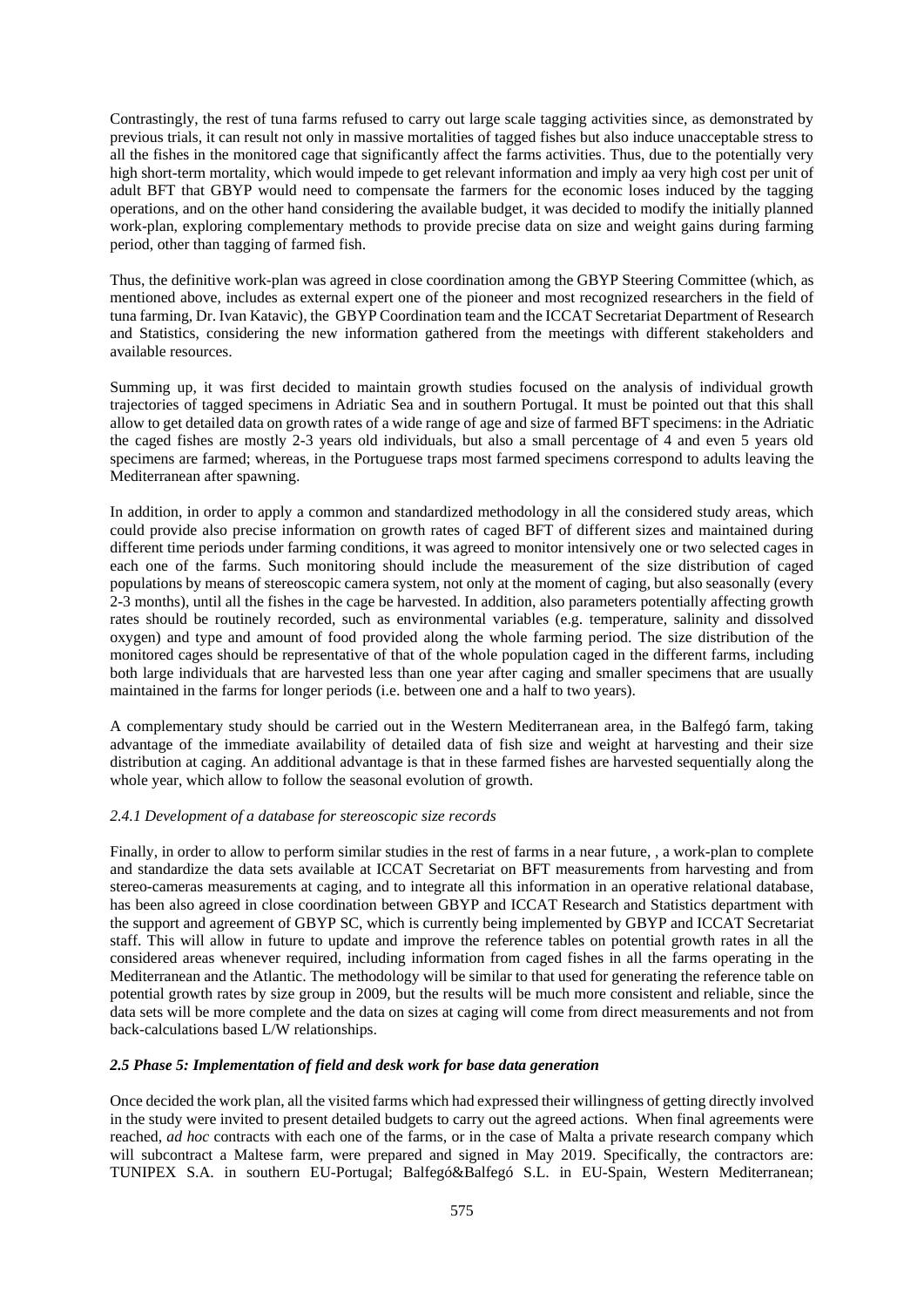Aquabiotech Ltd. in EU-Malta, Central Mediterranean; Pelagos Net Farma D.O.O. in EU-Croatia, Adriatic Sea and Akua-group su urunleri A.S. in Turkey, Eastern Mediterranean. This first set of contracts will cover the activities to be carried out within GBYP Phase 9, but the total budgets and terms of reference to complete the studies have been already agreed. Thus, pending on the funding made available through GBYP Phase 1, it is envisaged to sign new ad hoc contracts to continue the monitoring and data analysis in 2020.

It must be pointed out that in all cases the monitoring activities will be carried out or closely supervised by local experienced scientific teams, both belonging to the contractor staff (Balfegó&Balfegó and Aqua-biotech group) or to research institutions (IPMA in Portugal, IZOR in Croatia and Ege University in Turkey). The terms of reference of each contract are included in **Annex 5**. The field works have been initiated in all the areas, and the first deliverables, describing in detail these first activities, have been already sent to GBYP.

### *2.6 Phase 6: Data analysis and reporting*

This phase has been just initiated, since only few preliminary data sets are available, and up to now the tasks in relation to data analysis have been limited to the gathering, review and compilation in standard formats of that information available from stereo-cameras and harvesting operations available at ICCAT Secretariat, and the storage and inventory of the first data files submitted by contractors.

The whole work plan and all the activities carried out up to now in relation to this study will be firstly reported to SCRS through this paper and the GBYP annual activity report presented to the BFT Species Group, and later through the GBYP Phase 8 final report. Partial results, based on the fish that will be harvested in 2020 season, will be reported within 2020 relevant SCRS meetings, and the definitive results are expected to be presented at the 2021 SCRS meetings.

Preliminary data processing will be carried out by the local scientific teams, under the supervision of GBYP and the Secretariat staff involved. Such groups will be also invited to participate in the global data analysis, which will be carried out jointly by GBYP Coordination and ICCAT Secretariat teams, under the supervision of GBYP Steering Committee. If considered necessary, external data analysis specialists will be contracted to contribute to such data analysis. In any case, such data analysis process will be presented and discussed within relevant SCRS meetings prior to the presentation of final results and conclusion to the Commission.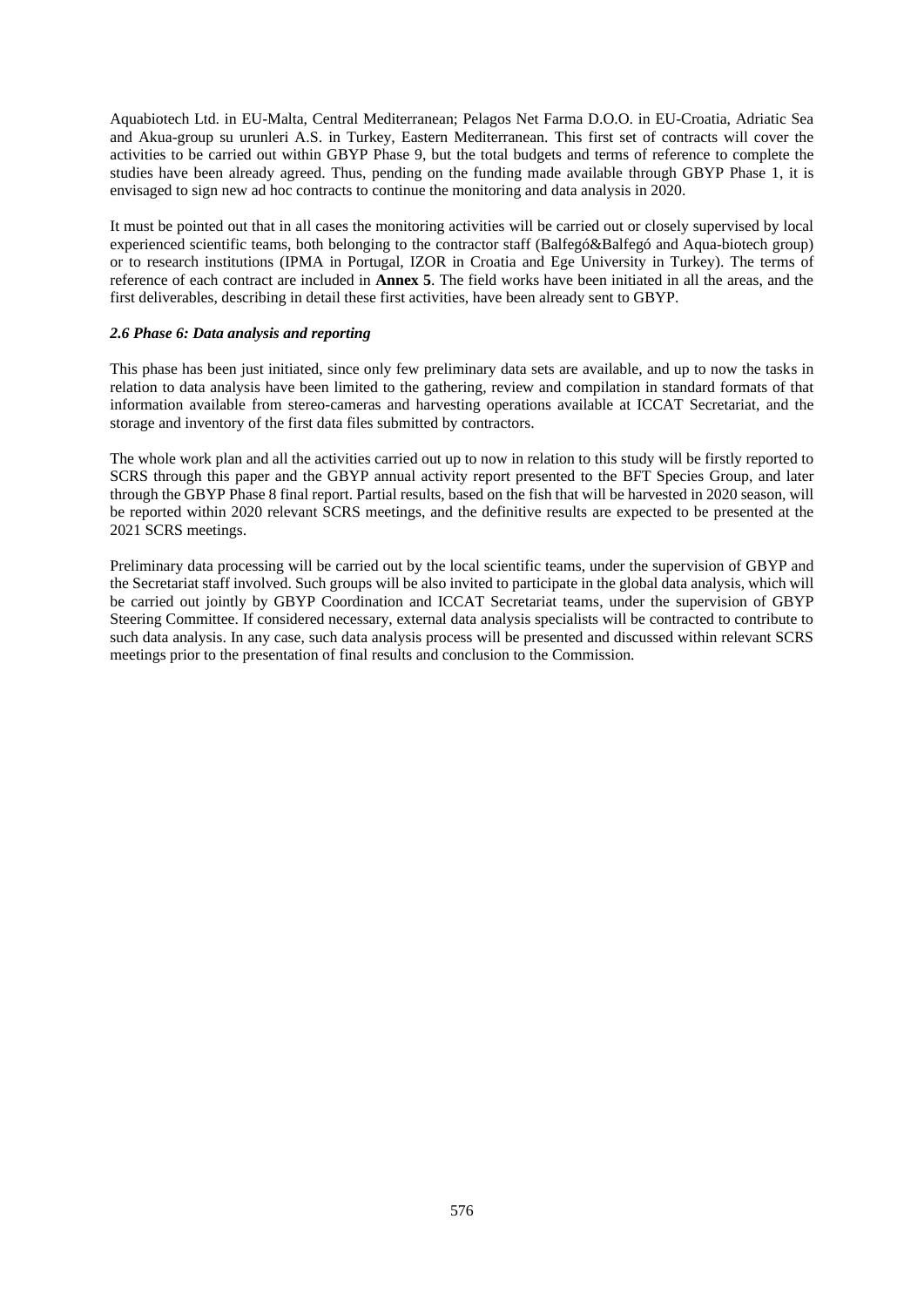#### **References**

Anonymous 2003. Report of the Sixth GFCM-ICCAT Meeting on Stocks of Large Pelagic Fishes in the Mediterranean (Sliema, Malta, 15-19 April 2002). Col. Vol. Sci. Pap. ICCAT, 55(1): 1-84.

- Anonymous 2010. Record of the 2009 Species Group discussions on Atlantic bluefin tuna. Col. Vol. Sci. Pap. ICCAT, 65(3): 1044-1051.
- Deguara S., Caruana S., Agius C. 2010. Results of the first growth trial carried out in Malta with 60 kg farmed Atlantic bluefin tuna (*Thunnus thynnus* L.). Col. Vol. Sci. Pap. ICCAT, 65(3): 782-786.
- Gimenez-Casalduero F. and Sánchez-Jerez P.2006. Fattening rate of bluefin tuna *Thunnus thynnus* in two Mediterranean fish farms. *Cybium 30(1): 51-56*
- Gordoa, A. 2010. Estimating the fattening factor of Atlantic bluefin tuna (*Thunnus thynnus*) on tuna farms: Ametlla de Mar facility as a case study. Col. Vol. Sci. Pap. ICCAT, 65(3): 848-857.
- Katavic I., Ticina V., Fanicevic V. 2002. A preliminary study of the growth rate of bluefin tuna from Adriatic when reared in the floating cages. Col. Vol. Sci. Pap. ICCAT, 54(2): 472-476.
- Ortiz, M. 2015. Preliminary evaluations of potential growth of fattened/farmed eastern bluefin tuna (*Thunnus thynnus*) from ICCAT farm size database. Col. Vol. Sci. Pap. ICCAT, 71(3): 1505-1525.
- Ortiz, M. 2017. Update review of bluefin tuna (*Thunnus thynnus*) size and weight measures taken with stereo video cameras at caging operations in the Mediterranean Sea – 2015. Col. Vol. Sci. Pap. ICCAT, 73(7): 2289-2298.
- Ortiz, M, Justel-Rubio A, Gallego J.L. 2015. Review and analysis of farm harvested size frequency samples of Eastern bluefin tuna (*Thunnus thynnus*). Col.Vol.Sci. Pap. ICCAT, 71(2): 1018-1035.
- Ticina V. 2007. Tagging of the northern bluefin tuna (*Thunnus thynnus*) in the east Atlantic and Mediterranean Sea in 2005. Col. Vol. Sci. Pap. ICCAT, 60(4): 1416-1420.
- Ticina, V., Grubisic L., Katavic I., Franicevic V. and Ticina V.E. 2006. Report on research activities on bluefin tuna tagging within growth-out farming cages. Col. Vol. Sci. Pap. ICCAT, 59(3): 877-881.
- Ticina, V., Katavic, I., Grubisic, L. 2007. Growth indices of small northern bluefin tuna (*Thunnus thynnus*, L.) in growth-out rearing cages. Aquaculture 269 (1-4): 538-543.
- Tzoumas A., Ramfos A, De Metrio G., Corriero A., Spinos E., Vavassis C., Katselis, G. 2010. Weight growth of Atlantic bluefin tuna (*Thunnus thynnus*, L. 1758) as a result of a 6-7 months fattening process in the central Mediterranean. Col. Vol. Sci. Pap. ICCAT, 65(3): 787-800.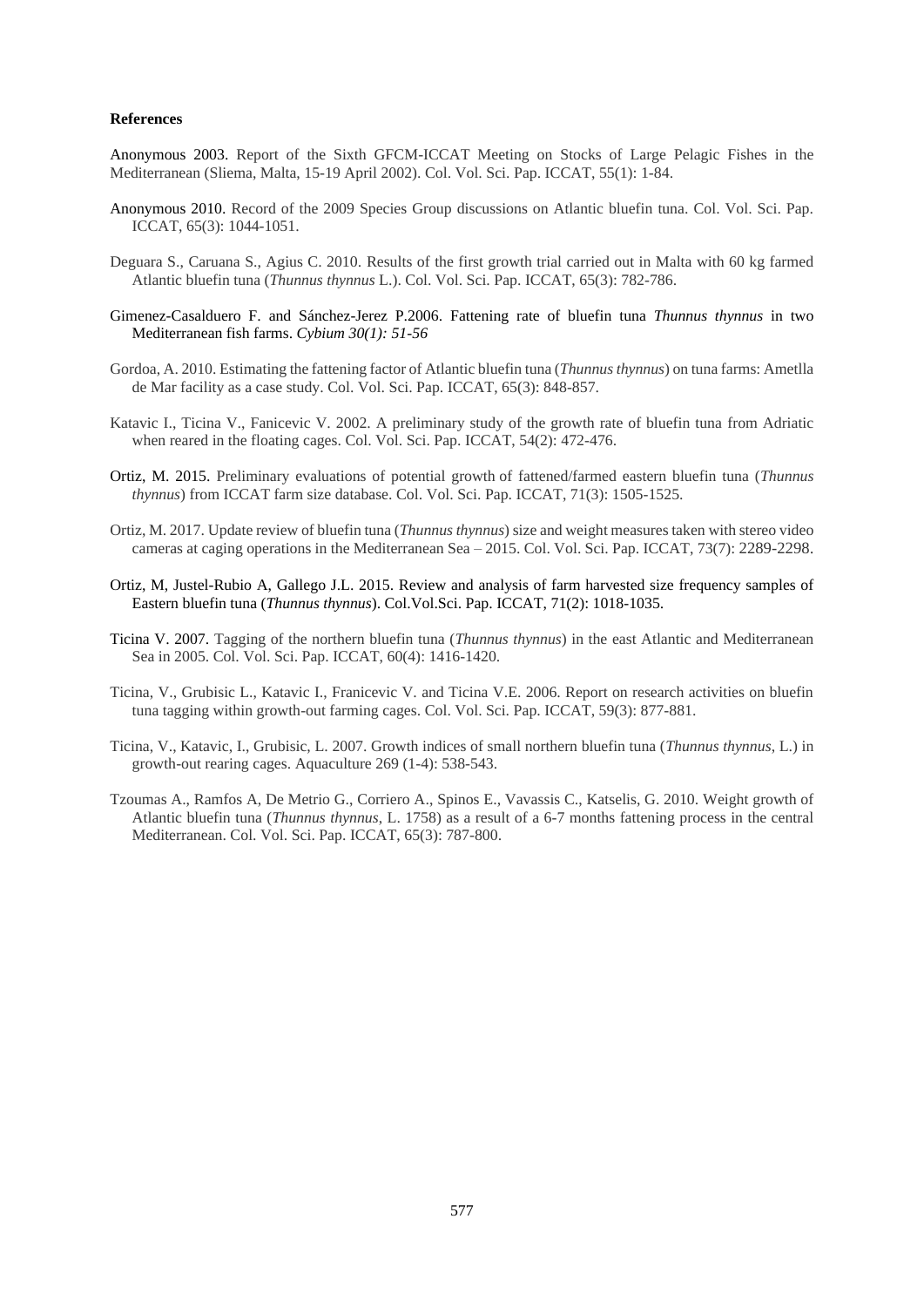### **Relevant Recommendations from ICCAT Commission**

#### **2002/02-10 RECOMMENDATION BY ICCAT ON BLUEFIN TUNA FARMING**

2. Contracting Parties, Cooperating non-Contracting Parties, Entities or Fishing Entities under whose jurisdiction are located the farms for bluefin tuna in the Convention area shall adopt the necessary measures to:

b) recommend that the tuna farms and the scientific institutes obtain data on the size of the fish caught as well as the date, time and area of harvest and the fishing method used, in order to improve statistics for stock assessment purposes.

c) ensure the reporting of the quantities of bluefin tuna placed in cages and estimates of the growth and mortality while in captivity and the amounts sold.

# **2003/03-09 RECOMMENDATION BY ICCAT ON BLUEFIN TUNA FARMING**

2. The CPCs under whose jurisdiction are located the farms for bluefin tuna in the Convention area shall adopt the necessary measures to:

b) recommend that the tuna farms and the scientific institutes obtain data on the size of the fish caught as well as the date, time and area of harvest and the fishing method used, in order to improve statistics for stock assessment purposes,

c) ensure the reporting of the quantities of bluefin tuna placed in cages and of estimates of the growth and mortality while in captivity and of the amounts sold (in t),

d) establish a sampling program for the estimation of the numbers-at-size of the bluefin tuna caught, e.g., through scientific observers on-board the vessels or at the farming sites. Such programs shall be transmitted to and validated by the SCRS.

# **2004/04-06 BFT RECOMMENDATION BY ICCAT ON BLUEFIN TUNA FARMING**

2. The CPCs under whose jurisdiction the farms for bluefin tuna are located in the Convention area shall adopt the necessary measures to:

b) ensure that the tuna farms and the national scientific institutes obtain data as specified in the following paragraph on the size composition of the fish caught as well as the date, time and area of catch and the fishing method used, in order to improve statistics for stock assessment purposes; To this end, establish a sampling program for the estimation of the numbers-at-size of the bluefin tuna caught which requires notably that size sampling at cages must be done on one sample (= 100 specimens) for every 100 t. of live fish. Size sample will be collected during harvesting at the farm following the ICCAT methodology for reporting Task II. The sampling should be conducted during any harvesting, covering all cages. Data must be transmitted to ICCAT, by 31 July for the sampling conducted the previous year

c) ensure the reporting of the quantities of bluefin tuna placed in cages and of estimates of the growth and mortality while in captivity and of the amounts sold (in t);

10. The SCRS shall undertake trials to identify growth rates including weight gains during the fattening or penning period.

**Annex 1**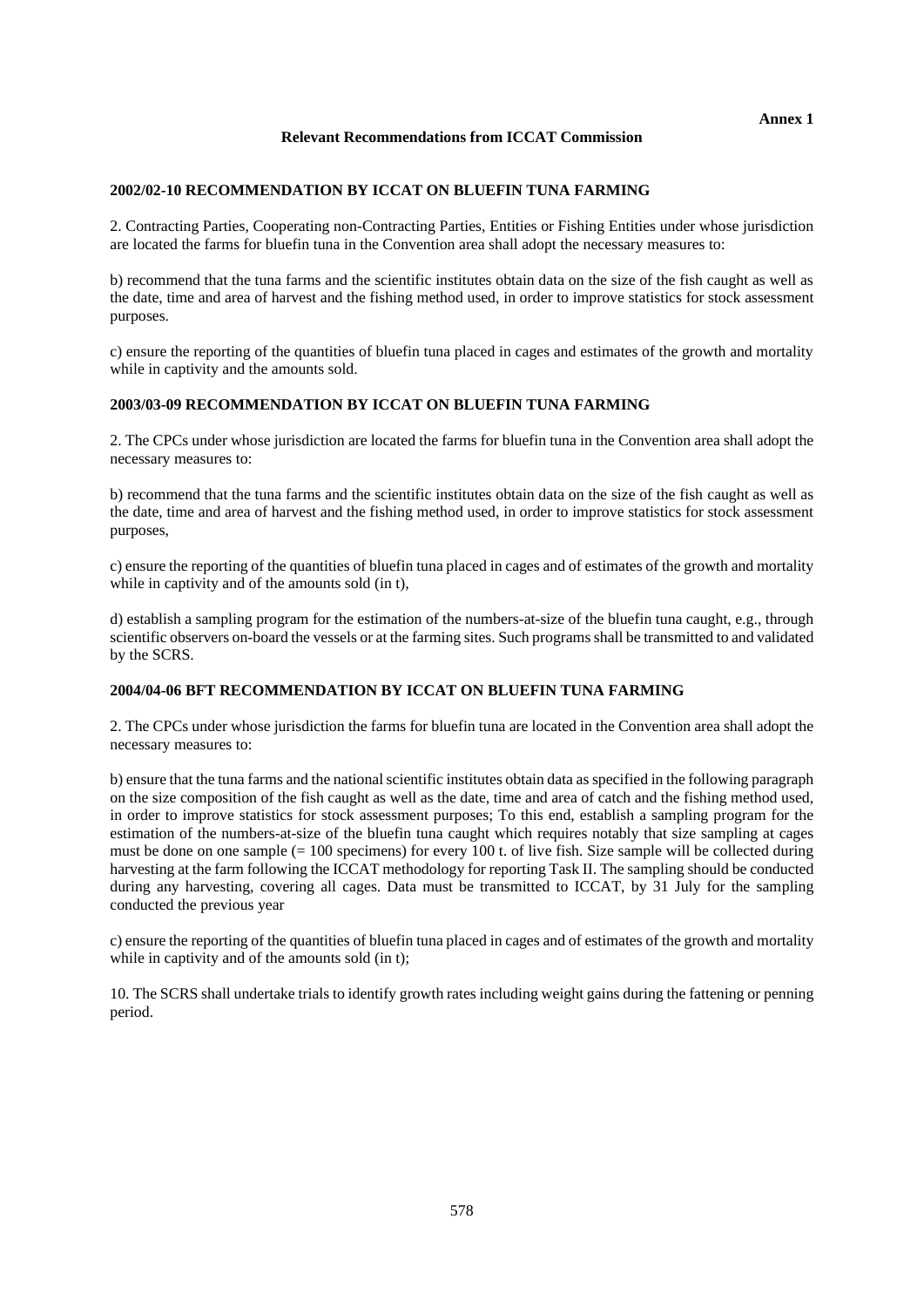# **2005/05-04 BFT RECOMMENDATION BY ICCAT TO AMEND THE RECOMMENDATION ON BLUEFIN TUNA FARMING [REC. 04-06]**

2. The CPCs under whose jurisdiction the farms for bluefin tuna are located in the Convention area shall adopt the necessary measures to:

b) ensure that the tuna farms and the national scientific institutes obtain data as specified in the following paragraph on the size composition of the fish caught as well as the date, time and area of catch and the fishing method used, in order to improve statistics for stock assessment purposes. To this end, establish a sampling program for the estimation of the numbers-at-size of the bluefin tuna caught which requires notably that size sampling at cages must be done on one sample (= 100 specimens) for every 100 t of live fish, or on a 10% sample of the total number of the caged fish. Size samples will be collected during harvesting at the farm, following the ICCAT methodology for reporting Task II. The sampling should be conducted during any harvesting, covering all cages. Data must be transmitted to ICCAT, by 31 July for the sampling conducted the previous year.

c) ensure the reporting of the quantities of bluefin tuna placed in cages and of estimates of the growth and mortality while in captivity and of the amounts sold (in t):

12. The SCRS shall undertake trials to identify growth rates including weight gains during the fattening or caging period.

# **2006/06-07 BFT RECOMMENDATION BY ICCAT ON BLUEFIN TUNA FARMING**

2. The CPCs under whose jurisdiction the farms for bluefin tuna are located in the Convention area shall adopt the necessary measures to:

c) ensure that the tuna farms and the national scientific institutes obtain data as specified in the following paragraph on the size composition of the fish caught as well as the date, time and area of catch and the fishing method used, in order to improve statistics for stock assessment purposes; To this end, establish a sampling program for the estimation of the numbers-at-size of the bluefin tuna caught which requires notably that size sampling (length or weight) at cages must be done on one sample (=100 specimens) for every 100 t of live fish, or on a 10% sample of the total number of the caged fish. Size samples will be collected during harvesting1 at the farm and on the dead fish during transport, following the ICCAT methodology for reporting Task II. The sampling should be conducted during any harvesting, covering all cages. Data must be transmitted to ICCAT, by 31 July for the sampling conducted the previous year.

d) ensure the reporting of the quantities of bluefin tuna placed in cages and of estimates of the growth and mortality while in captivity and of the amounts sold (in t);

12. The SCRS shall undertake trials to identify growth rates including weight gains during the fattening or caging period.

# **2008/08-05 BFT RECOMMENDATION AMENDING THE RECOMMENDATION BY ICCAT TO ESTABLISH A MULTIANNUAL RECOVERY PLAN FOR BLUEFIN TUNA IN THE EASTERN ATLANTIC AND MEDITERRANEAN**

*Growth factors* 96. Each CPC shall define growth factors to be applied to bluefin tuna farmed in its cages. It shall notify to ICCAT Secretariat and to the SCRS the factors and methodology used. The SCRS shall review this information at its annual meetings in 2009 and 2010 and shall report to the Commission. The SCRS shall further study the estimated growth factors and provide advice to the Commission for its annual meeting in 2010.

# **2010/10-04 BFT RECOMMENDATION BY ICCAT AMENDING THE RECOMMENDATION BY ICCAT TO ESTABLISH A MULTI-ANNUAL RECOVERY PLAN FOR BLUEFIN TUNA IN THE EASTERN ATLANTIC AND MEDITERRANEAN**

87. CPCs shall initiate pilot studies on how to better estimate both the number and weight of bluefin tuna at the point of capture and caging including through the use of stereoscopical systems and report the results to the SCRS. SCRS shall explore operationally viable technologies and methodologies for determining the size and biomass at the points of capture and caging. A sampling programme and/or an alternative programme shall be established at the time of caging in order to improve the counting and the weight estimations of the caged fish.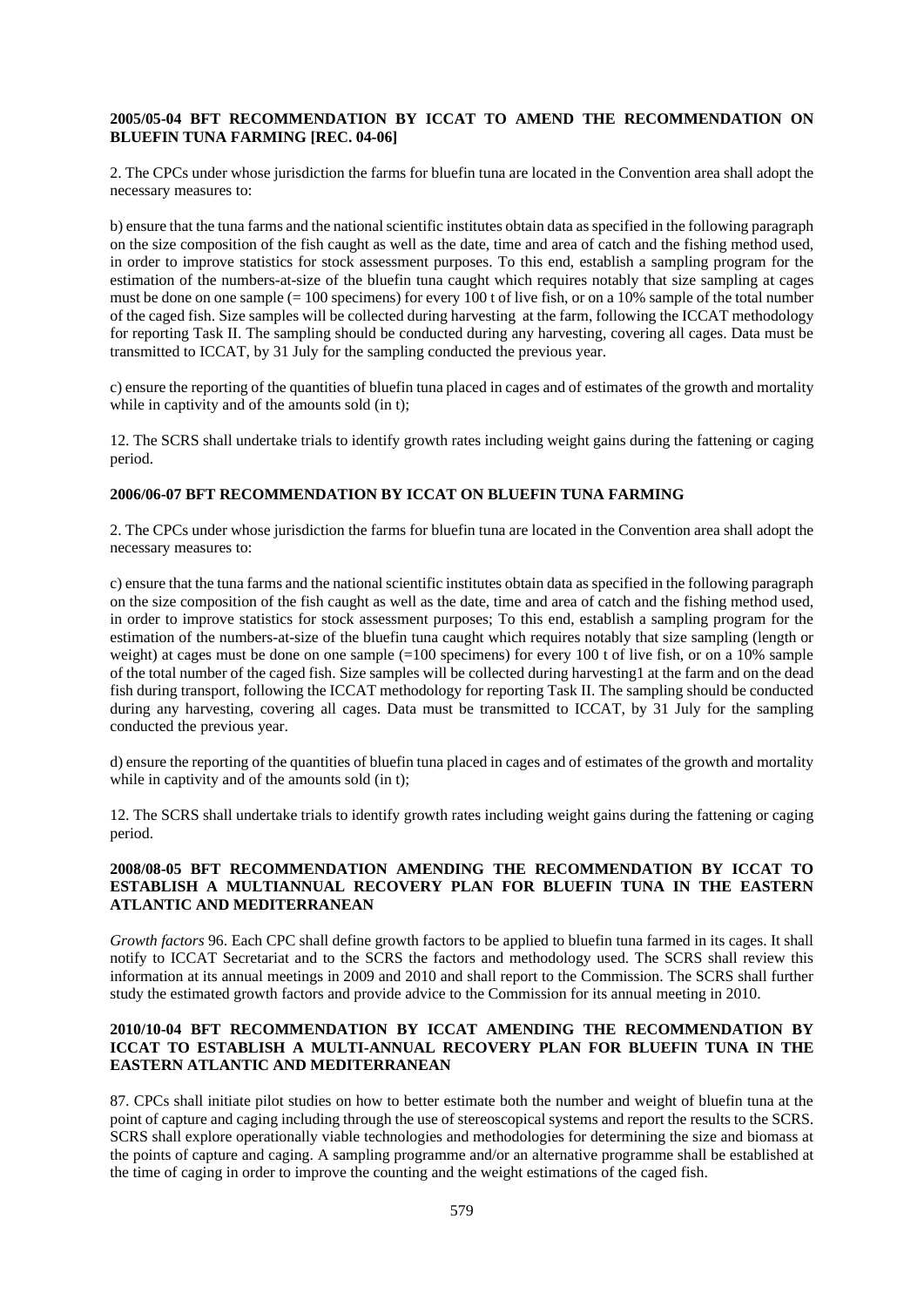*Growth factors* 98. Each CPC shall define growth factors to be applied to bluefin tuna farmed in its cages. It shall notify to ICCAT Secretariat and to the SCRS the factors and methodology used. The SCRS shall review this information at its annual meetings in 2009 and 2010 and shall report to the Commission. The SCRS shall further study the estimated growth factors and provide advice to the Commission for its annual meeting in 2010.

# **2012/12-03 BFT RECOMMENDATION BY ICCAT AMENDING THE RECOMMENDATION BY ICCAT TO ESTABLISH A MULTI-ANNUAL RECOVERY PLAN FOR BLUEFIN TUNA IN THE EASTERN ATLANTIC AND MEDITERRANEAN**

88. CPCs shall implement pilot studies on how to better estimate both the number and weight of bluefin tuna at the point of capture and caging including through the use of stereoscopical systems and report the results to the SCRS. SCRS shall continue to explore operationally viable technologies and methodologies for determining the size and biomass at the points of capture and caging and report to the Commission at the 2013 Annual meeting. A programme using stereoscopical cameras systems or alternative techniques that provide the equivalent precision shall cover 100% of all cagings in order to refine the number and weight of the fish in each caging operation. The quantities derived in the programme shall be used to complete the caging declarations and relevant sections of the BCD.

The results of this programme shall be submitted annually to SCRS by all farming CPCs. The SCRS should evaluate such procedures and results and report to the Commission by the 2013 Annual meeting.

*Growth factors* 98. The SCRS shall review information from BCDs and other submitted data and further study growth rates so as to provide updated growth tables to the Commission by the 2013 Annual meeting.

# **2014/14-04 BFT RECOMMENDATION BY ICCAT AMENDING THE RECOMMENDATION 13-07 BY ICCAT TO ESTABLISH A MULTI-ANNUAL RECOVERY PLAN FOR BLUEFIN TUNA IN THE EASTERN ATLANTIC AND MEDITERRANEAN**

82. CPCs shall take the necessary measures and actions to better estimate both the number and weight of bluefin tuna at the point of capture and caging and report the results to the SCRS. SCRS shall continue to explore operationally viable technologies and methodologies for determining the size and biomass at the points of capture and caging and report to the Commission at the Annual meetings.

83. A programme using stereoscopical cameras systems or alternative techniques that provide the equivalent precision shall cover 100% of all caging operations, in order to refine the number and weight of the fish. This program shall be conducted in accordance with the procedures set out in Annex 9.

The results of this programme shall be submitted by 15 September annually to SCRS by all farming CPCs. The SCRS should evaluate such procedures and results and report to the Commission by the Annual meeting in accordance with Annex 9.

*Annex 9 Standards and procedures for stereoscopical cameras systems in the context of caging operations Use of stereoscopical cameras systems The use of stereoscopic cameras systems in the context of caging operations, as required by article 83 of this Recommendation, shall be conducted in accordance with the following:* 

- *i. The sampling intensity of live fish shall not be below 20% of the amount of fish being caged. When technically possible, the sampling of live fish shall be sequential, by measuring one in every five specimens. Such a sample shall be made up of fish measured at a distance between 2 and 8 meters from the camera.*
- *ii. The dimensions of the transfer gate connecting the donor cage and the receiving cage shall be set at maximum width of 10 meters and maximum height of 10 meters.*
- *iii. When the length measurements of the fish present a multi-modal distribution (two or more cohorts of distinct sizes), it shall be possible to use more than one conversion algorithm for the same caging operation. The most up to date algorithm(s) established by SCRS shall be used to convert fork lengths into total weights, according to the size category of the fish measured during the caging operation.*
- *iv. Validation of the stereoscopical length measurements shall be undertaken prior to each caging operation using a scale bar at a distance of 2 and 8 m.*
- *v. When the results of the stereoscopical program are communicated, the information shall indicate the margin of error inherent to the technical specifications of the stereoscopic camera system, which shall not exceed a range of +/- 5 percent.*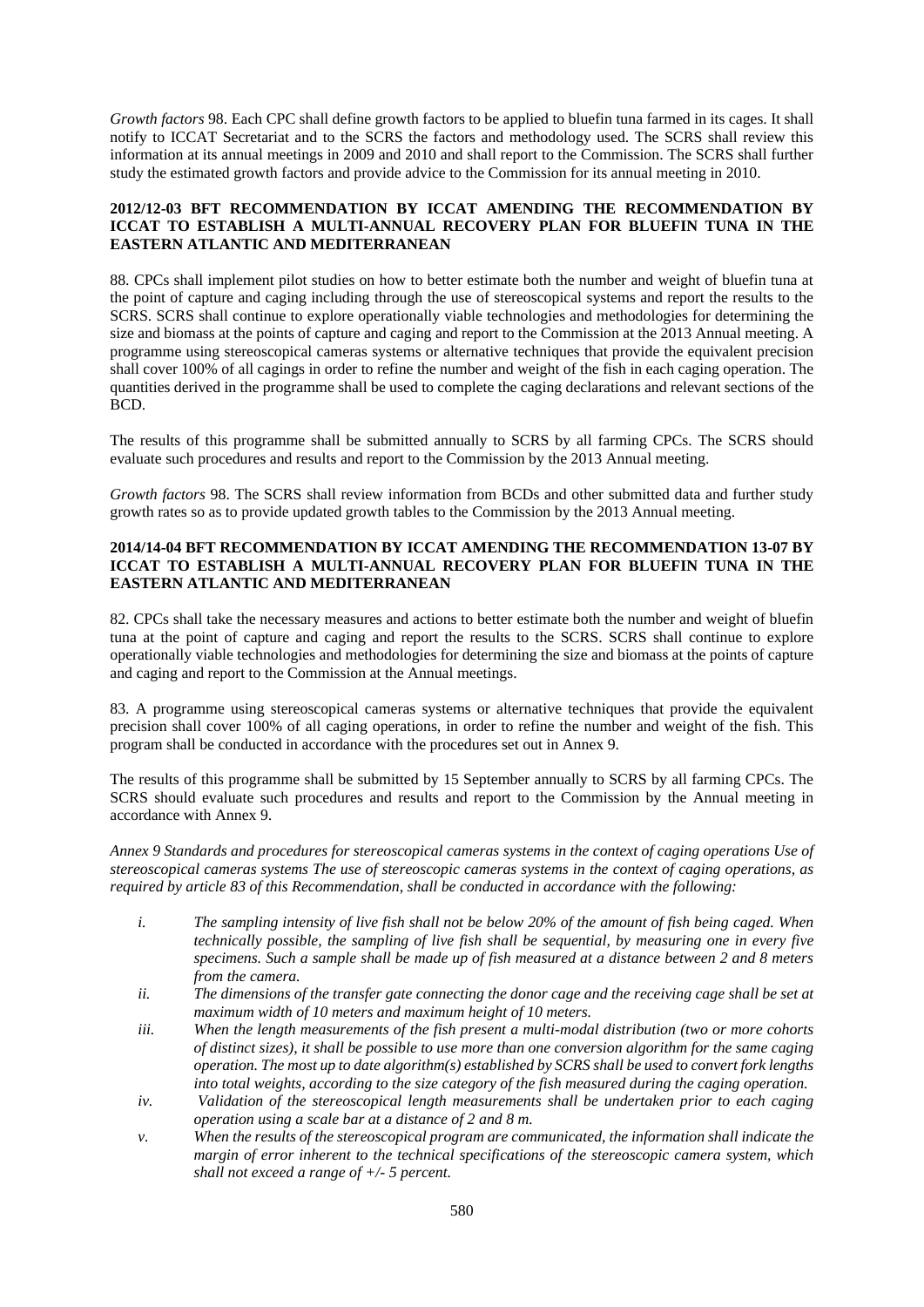- *vi. The report on the results of the stereoscopical program should include details on all the technical specifications above, including the sampling intensity, the way of sampling methodology, the distance from the camera, the dimensions of the transfer gate, and the algorithms (length-weight relationship). SCRS shall review these specifications, and if necessary provide recommendations to modify them.*
- *vii. In cases where the stereoscopic camera footage is of insufficient quality to estimate the weight of bluefin tuna being caged, a new caging operation shall be ordered by the flag CPC authorities of the catching vessel/trap, or the flag CPC authorities of the farm.*

*Growth factors* 96. The SCRS shall review information from BCDs and other submitted data and further study growth rates so as to provide updated growth tables to the Commission by the 2016 Annual meeting.

### **2017/17-07 BFT RECOMMENDATION BY ICCAT AMENDING THE RECOMMENDATION 14-04 ON BLUEFIN TUNA IN THE EASTERN ATLANTIC AND MEDITERRANEAN**

82. CPCs shall take the necessary measures and actions to better estimate both the number and weight of bluefin tuna at the point of capture and caging and report the results to the SCRS. SCRS shall continue to explore operationally viable technologies and methodologies for determining the size and biomass at the points of capture and caging and report to the Commission at the Annual meetings.

83. A programme using stereoscopical cameras systems or alternative techniques that provide the equivalent precision shall cover 100% of all caging operations, in order to refine the number and weight of the fish. This program shall be conducted in accordance with the procedures set out in Annex 9 (it is the same Annex 9 than in Rec.14-04).

The results of this programme shall be submitted by 15 September annually to SCRS by all farming CPCs. The SCRS should evaluate such procedures and results and report to the Commission by the Annual meeting in accordance with Annex 9.

*Growth factors* 96. The SCRS shall review information from BCDs and other submitted data and further study growth rates so as to provide updated growth tables to the Commission by the 2016 Annual meeting.

# **18-02 BFT RECOMMENDATION BY ICCAT ESTABLISHING A MULTI-ANNUAL MANAGEMENT PLAN FOR BLUEFIN TUNA IN THE EASTERN ATLANTIC AND THE MEDITERRANEAN SEA**

*Growth rates* 28. SCRS, on the basis of a standardized protocol to be established by the SCRS for the monitoring of recognizable individual fish, shall undertake trials to identify growth rates including in weight and size gains during the fattening period. Based on the result of the trials and other scientific information available, SCRS shall review and update the growth table published in 2009, and the growth rates utilized for farming the fish referred to under paragraph 35 c, and present those results to the 2020 Annual meeting of the Commission. In updating the growth table, the SCRS should invite independent scientists who have appropriate expertise to review the analysis. The SCRS shall also consider the difference among geographic area (including Atlantic and Mediterranean) in updating the table. Farm CPCs shall ensure that the scientists tasked by the SCRS for the trials can have access to and, as required by the protocol, assistance to carry out the trials. Farm CPCs shall endeavor to ensure that the growth rates derived from the eBCDs are coherent with the growth rates published by the SCRS. If significant discrepancies are found between the SCRS tables and growth rates observed, that information should be sent to SCRS for analysis.

*Measures and programmes to estimate the number and weight of bluefin tuna to be caged* 99. A programme using stereoscopic cameras systems or alternative methods that guarantee the same level of precision and accuracy shall cover 100% of all caging operations, in order to refine the number and weight of the fish. This programme using stereoscopic cameras shall be conducted in accordance with the procedures set out in Annex 9 (it is the same Annex 9 than in Rec.14-04). In case of the use of alternative methods, those methods should be duly analysed by the SCRS, who should present its conclusions regarding their precision and accuracy for endorsement by the Commission during the Annual meeting before an alternative methodology could be considered as valid for the purpose of monitoring the caging operations. The farm CPC shall communicate the results of this programme to the catching CPC, and, to the Regional Observer. When these results indicate that the quantities of bluefin tuna being caged differ from the quantities reported caught and/or transferred, an investigation shall be launched.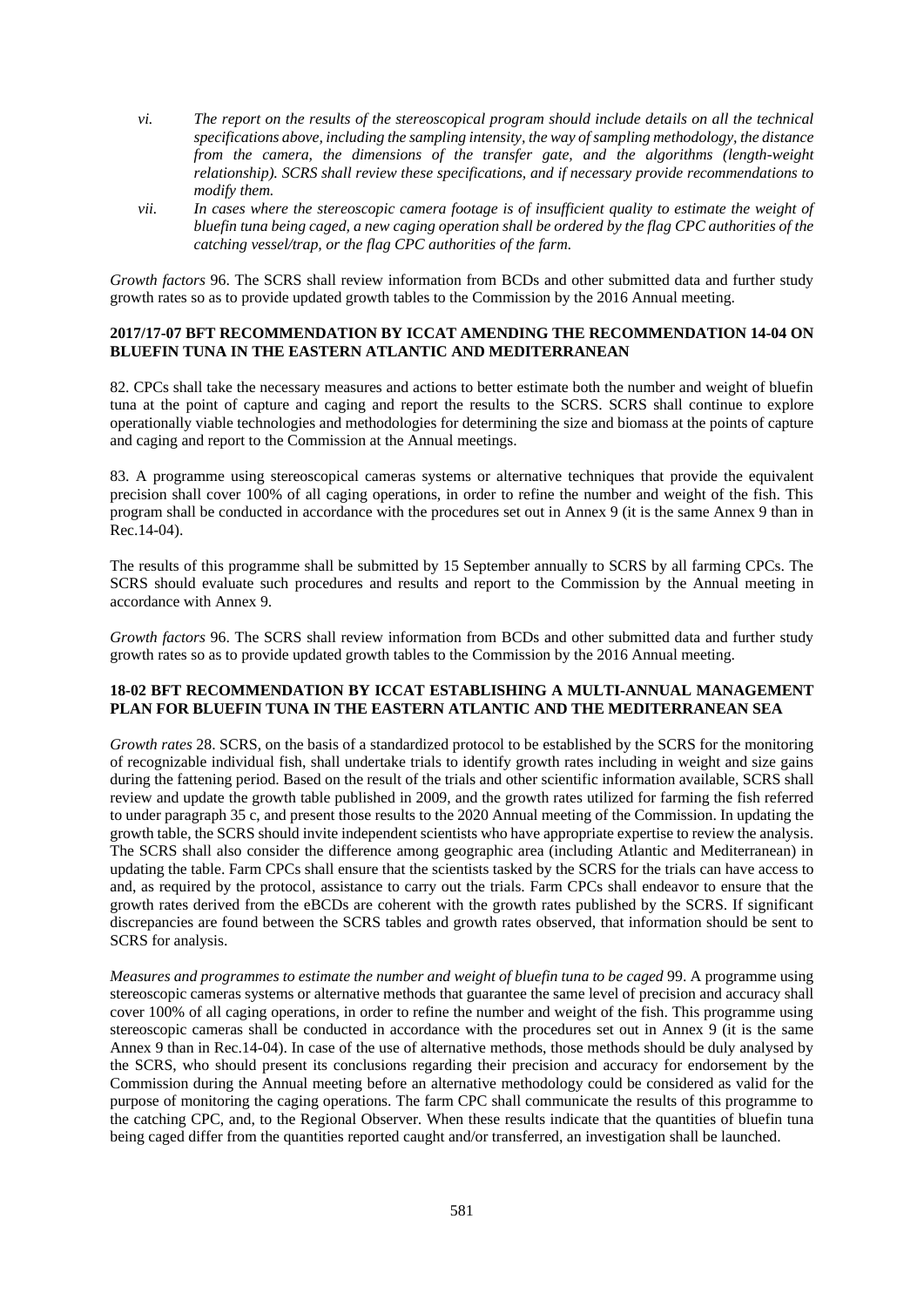The results of this programme shall be submitted by 15 September annually to SCRS by all farm CPCs. The SCRS should evaluate such procedures and results and report to the Commission by the Annual meeting in accordance with Annex 9.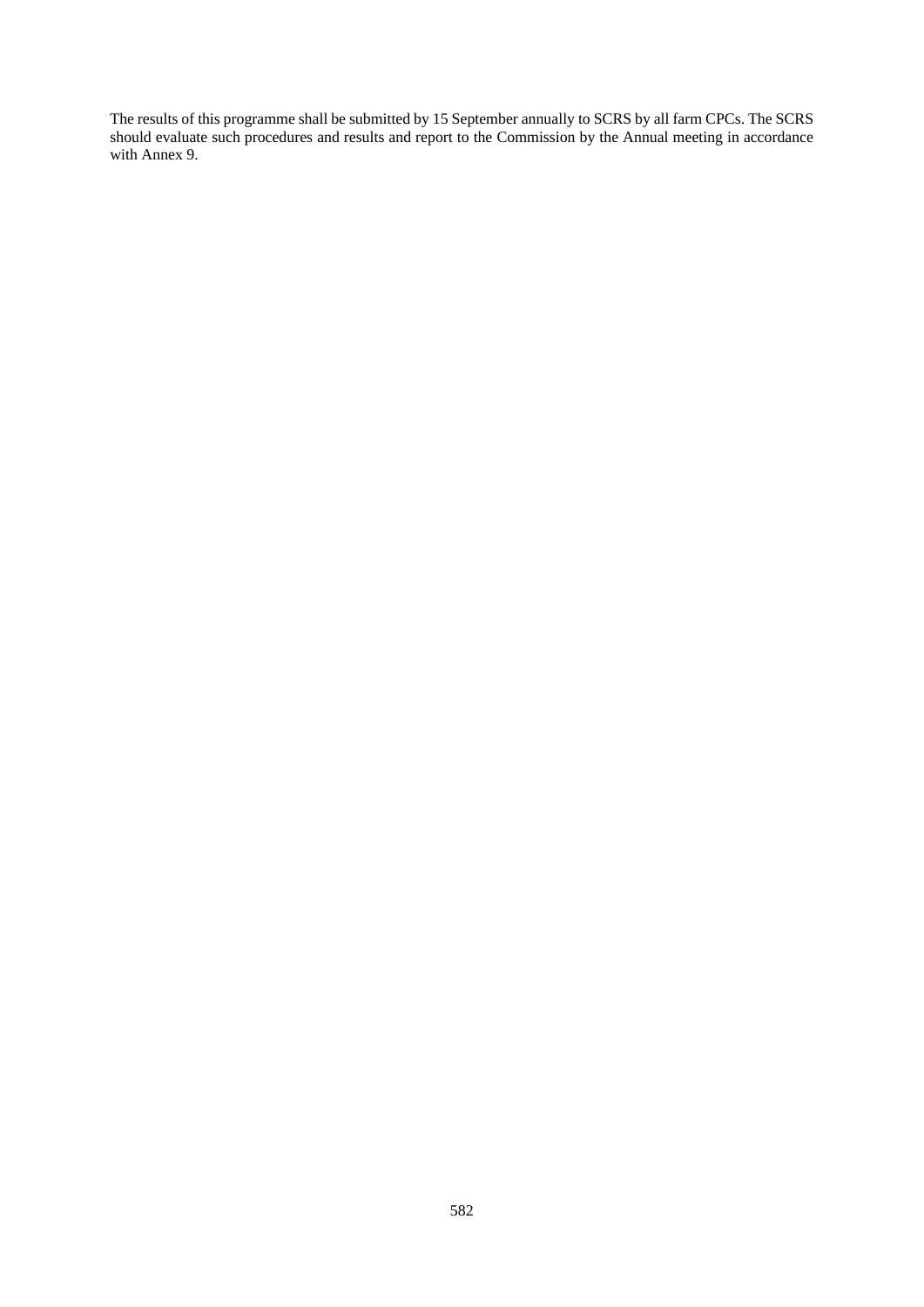#### **REPORT BIENNIAL PERIOD 2004-05 PART 1 VOL 2 SCRS (Report of the SCRS Madrid, Spain - October 4 to 8, 2004, pp 169)**

#### *16.3 Consideration of sampling programs for farmed bluefin*

No new information was submitted to the SCRS on this subject. The Committee suggests that the terms "farming" and "fattening" be interpreted interchangeably in future considerations related to Recommendation [Rec. 03-09].

# **REPORT BIENNIAL PERIOD 2006-07 PART 1 VOL 2 SCRS (Report of the SCRS Madrid, Spain - October 2 to 6, 2006, pp 173)**

#### *15.5 Review of information on farmed bluefin tuna growth rates [Rec. 05-04]*

The Recommendation by ICCAT to amend the recommendation by ICCAT on bluefin tuna farming [Rec. 05-04] requires the SCRS to undertake trials to identify growth rates including weight gains during the fattening or caging period. Since the implementation of this recommendation did not enter into force until June 2006, no new studies have been initiated at this time.

However, bluefin tuna farming issues in the Mediterranean Sea have been discussed and reported in number of SCRS papers in the past (Fromentin, 2003), (Miyake et al, 2003) and SCRS/2002/037, unpublished) and also in the Reports of the GFCM/ICCAT Working Group on Sustainable Tuna Farming/Fattening Practices in the Mediterranean (Anon. 2004b). In addition, (Ticina et al, 2005) provided information on the factors for conversion of farmed bluefin tuna gilled and gutted product weight to round weight.

Bluefin tuna farming issues were discussed during the 6th GFCM-ICCAT Meeting on Stocks of Large Pelagic Fishes in the Mediterranean held in Sliema, Malta, April 15-19, 2002 (Anon. 2003). At that time, it was confirmed that the factor of 0.8, which is currently applied to fattening practice of large bluefin tuna (i.e., assuming 25% gain in weight due to fattening), should be maintained. However, in the paper SCRS/2005/114, which reports research activities on bluefin tuna tagging activities within grow-out farming cages, significantly higher growth rates of small bluefin tuna in the cages are given. Currently, in most of the bluefin tuna farms there are difficulties related to accurate estimation of initial size of individual fish that enter in the cages. Consequently, even if sizes of these fish at harvesting are accurately measured, no accurate estimation of weight gain during the rearing period can be obtained.

It is possible that growth rates could be significantly different from farm to farm and even from year to year (due to differences in feeding practices, feed compositions, environmental conditions, duration of caging, etc.). Therefore, no one general estimate should be made that will cover all situations for back-calculating of the initial quantity of captured tunas that were put in the farming cages.

For the most recent bluefin tuna stock assessment purpose, a weight gain of 25% due to the fattening was assumed.

### **REPORT BIENNIAL PERIOD 2006-07 PART 2 VOL 2 SCRS (Report of the SCRS Madrid, Spain – October1 to 5, 2007, pp 192)**

# *15.5 Review of information on farmed bluefin tuna growth rates [Rec. 06-07]*

Following the Recommendation by ICCAT on Bluefin Tuna Farming [Rec. 06-07], the Committee reviewed available scientific information for identification of growth rates of caged bluefin tuna. This information is rather limited at present. Based on available information for the SCRS, the Committee assumed that large fish held for several months for fattening gain on average weight 25% of their capture weight (i.e. a conversion factor of 0.8). Ticina *et al.* (2006) reported significantly higher growth rates for small (juvenile) bluefin tuna in the cages. A more detailed study presented by Tičina (2007) indicated that small bluefin tuna are able to increase their initial biomass by more than 340% within 511 days. In other words, juvenile bluefin would gain weight twice as fast in cages as compared to the wild.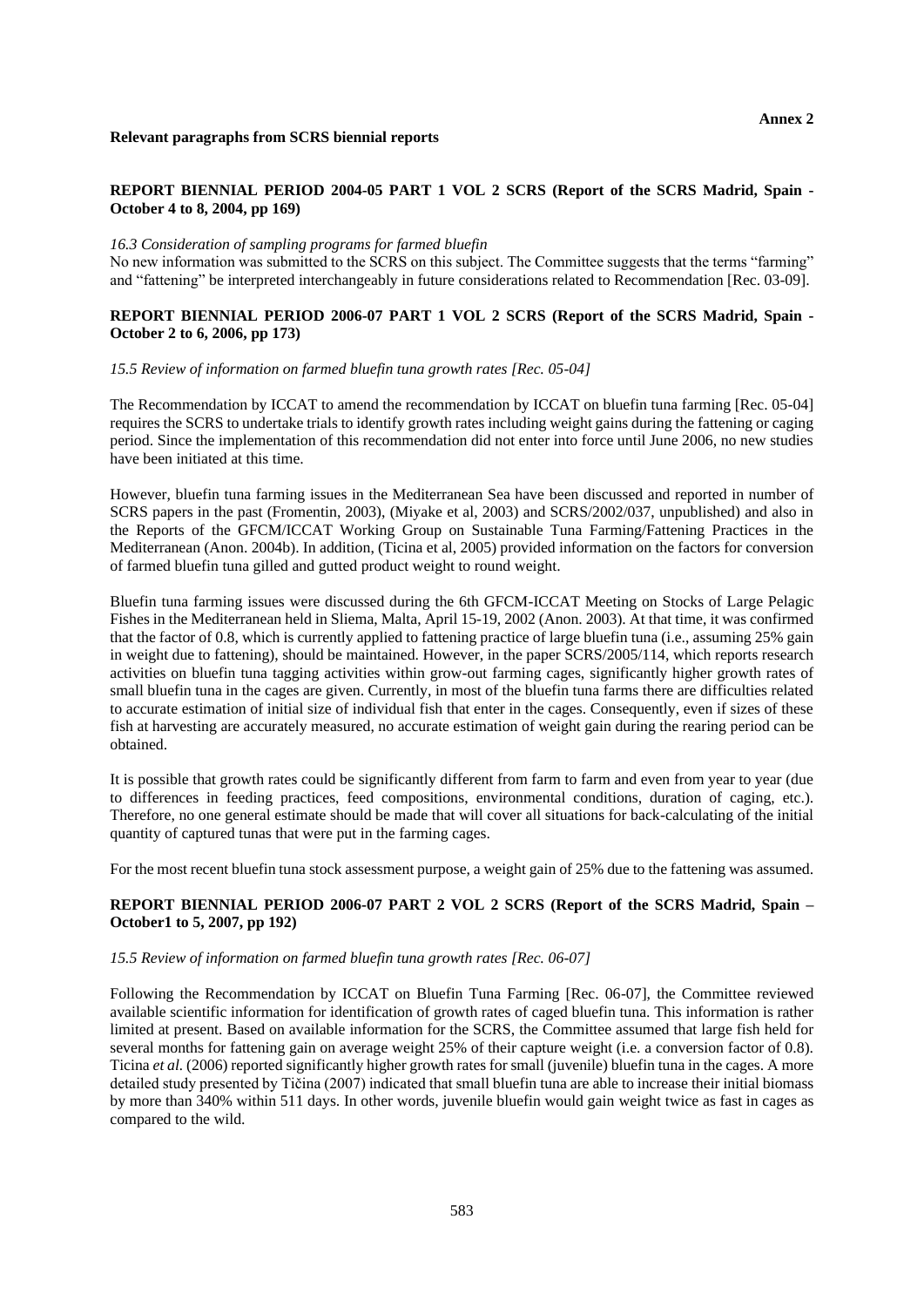The Committee expects that weight gain is highly variable depending on various factors, such as season, year, duration of caging, initial size of the fish, feeding, location, environmental conditions, etc. Therefore, the Committee is soliciting proposals to collect needed scientific information to complete our advice to the Commission.

### **REPORT BIENNIAL PERIOD 2008-2009 PART 1 VOL 2 SCRS (Report of the SCRS Madrid, Spain - September 29 to October 3, 2008, pp 193)**

### *15.4 Review of information on farmed bluefin tuna growth rates [Rec. 06-07]*

Following the Recommendation by ICCAT on Bluefin Tuna Farming [Rec. 06-07], the Committee reviewed in 2007 available scientific information for identification of growth rates of caged bluefin tuna. This information was rather limited at that moment. Based on available information for the SCRS, the Committee assumed that large fish held for several months for fattening gain on average weight 25% of their capture weight (i.e. a conversion factor of 0.8). Ticina *et al.* (2006) reported significantly higher growth rates for small (juvenile) bluefin tuna in the cages. A more detailed study presented by Tičina (2007) indicated that small bluefin tuna are able to increase their initial biomass by more than 340% within 511 days. In other words, juvenile bluefin would gain weight twice as fast in cages as compared to the wild.

The Committee expected that weight gain was highly variable depending on various factors, such as season, year, duration of caging, initial size of the fish, feeding, location, environmental conditions, etc.

This year the Committee updated the review with new information. The Committee used the available data to attempt to calculate the increase in weight of bluefin during their fattening in pens (Section 15.4). These are bluefin that are kept in pens for relatively short period of times (usually 2-6 months) with the goal of increasing the body fat content. This operation is different from the farming operation that keeps bluefin tuna for longer periods (usually more than one year) to increase the biomass.

Not all of the available datasets had an essential piece of information: the weight of fish at the time they were placed in the pens. Results based on the provided length at harvest and the ICCAT length-weight relationship for eastern bluefin showed some estimates which appeared to be biased and some showed negative growth. Excluding negative growth estimates, the estimated average growth was 14.5% which was lower than the previously assumed estimate of 25%.

It is of benefit to all parties that improved estimates of growth during all caging operations (defined as both farming and fattening, [Rec. 06-05]) be obtained so that total removals can be accurately Estimated. The Committee recognizes the difficulty of obtaining weights of live fish at the time of initial capture.

However, given that the absence of this information can lead to anomalous or biased estimates of growth, the Committee requests that CPCs involved in farming or fattening operations find the means to best obtain these growth rates.

This could be achieved either by providing best estimates of the weight of fish at time of capture or by providing another suitable proxy for this information based upon their expert knowledge of the caging processes.

# **REPORT BIENNIAL 2008-09 PART 2 VOL 2. SCRS (Report of the SCRS Madrid, Spain - October 5 to 9, 2009, pp 225-226)**

### *16.6 Review of information on farmed bluefin tuna growth rates [Rec. 06-07]*

The 2008 Recommendation by ICCAT Amending the Recommendation by ICCAT to Establish a Multi-Annual Recovery Plan for Bluefin Tuna in the Eastern Atlantic and Mediterranean [Rec. 08-05] states:

96."Each CPC shall define growth factors to be applied to bluefin tuna farmed in its cages. It shall notify to ICCAT Secretariat and to the SCRS the factors and methodology used. The SCRS shall review this ICCAT REPORT 2008-2009 (II) information at its annual meetings in 2009 and 2010 and shall report to the Commission. The SCRS shall further study the estimated growth factors and provide advice to the Commission for its annual meeting in 2010."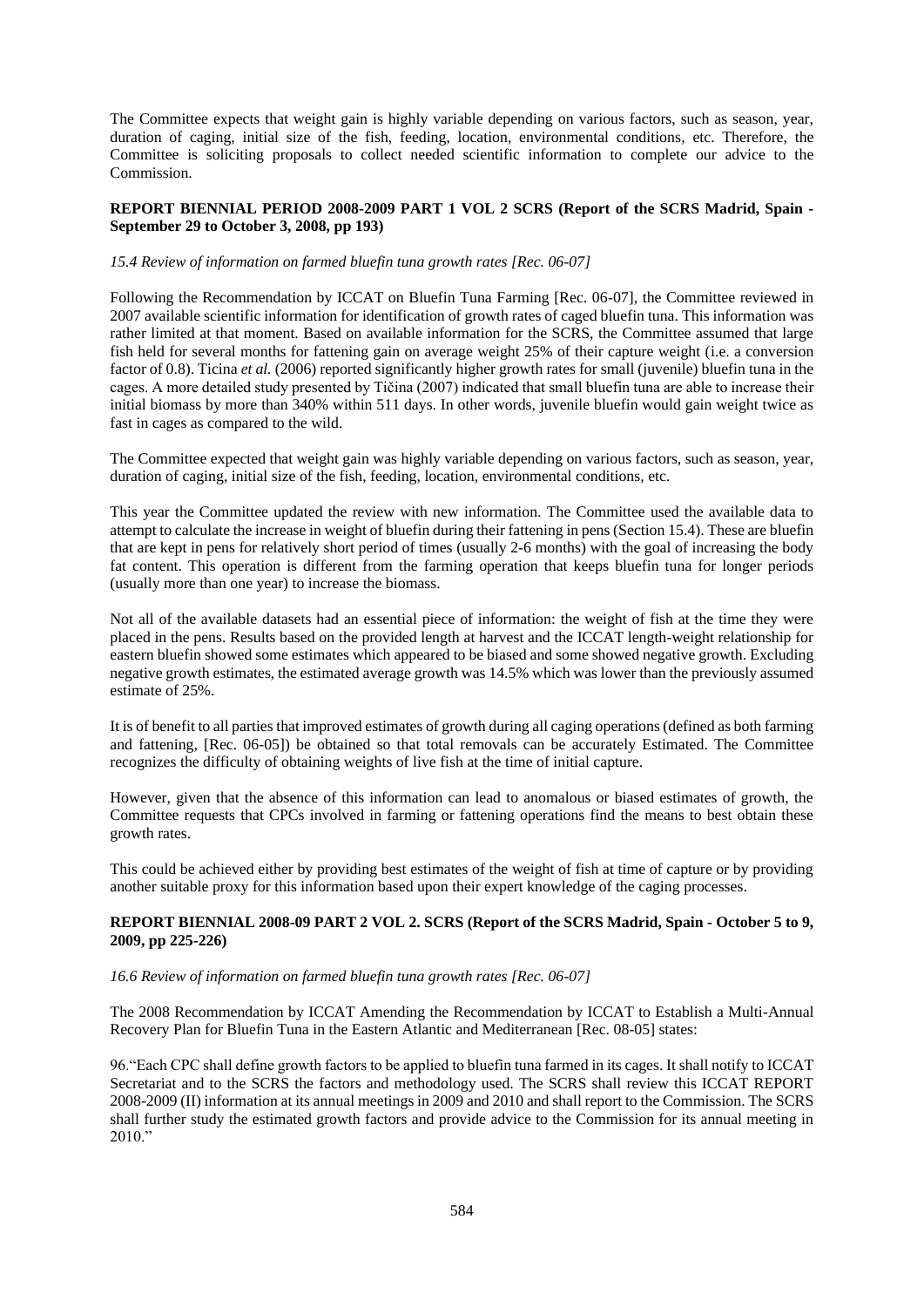By the time of the 2009 SCRS meeting, Contracting Parties had not notified the ICCAT Secretariat or the SCRS the growth factors or methodology used for tuna kept in their farms. Nevertheless, the Committee reviewed several industry-sponsored studies conducted in Croatia, Greece, Malta and Spain, and concluded that the gain in weight of bluefin tuna in farms can be significantly higher than the value which has been used to-date (see SCRS/2009/192).

The weight gain obtained during fattening/farming is a combined effect of (a) an increase in the condition of the fish, and (b) structural somatic growth. An improvement in the fish condition can result in a weight gain from 5% to 38% for fish between 100 cm and 300 cm FL within the first six months of farming. Together with structural somatic growth, a total gain in weight of between 140% (for 30 kg bluefin) and 41% (for large bluefin) per year can be achieved. For smaller fish, weight gains can be much larger. Table 16.6 provides gain estimates (as percentages) based on studies presented to the Committee, for fish starting at 30 kg and kept for up to one year. These growth factors can be used to estimate the maximum gain in weight for bluefin of a given size at caging, depending on the duration of the caging operation. It is important to note that these growth factors do not take into account any of the losses that are known to occur (e.g., due to mortality, escapees and other sources of loss). Therefore, applying these factors to an amount of harvested bluefin in order to estimate the initial caged amount will likely result of an underestimate of the input to the cages.

The Committee noted, however, that the apparent gain in both length and weight of individual fish held in farms is much higher than observed for wild fish over a wide range of sizes. It is critical to obtain measurements of fish sizes as they enter cages, rather than after the fact, since use of length frequencies from the farmed fish at the time of harvest would introduce a significant bias in stock assessments.

The Committee recommends that Contracting Parties tentatively adopt growth factors that are consistent with those in Table 16.6.

The Committee also recommends that Contracting Parties continue to conduct studies that can lead to a better quantification of the inputs into cages. This includes average growth factors that take losses into account. However, more importantly, it is necessary to develop methods to measure the size of the fish entering the cages. Technological applications such as stereoscopic video cameras are under development and should be tested and pursued for operational applications.

# **REPORT BIENNIAL PERIOD 2010-2011 PART 1 VOL 2 SCRS (Report of the SCRS, Madrid, Spain - October 4 to 8, 2010, pp 192)**

#### *16.4 Review of information on farmed bluefin tuna growth rates [Rec. 06-07; 08-05]*

The 2008 Recommendation by ICCAT Amending the Recommendation by ICCAT to Establish a Multi-Annual Recovery Plan for Bluefin Tuna in the Eastern Atlantic and Mediterranean [Rec. 08-05] states: 96. "Each CPC shall define growth factors to be applied to bluefin tuna farmed in its cages. It shall notify to ICCAT Secretariat and to the SCRS the factors and methodology used. The SCRS shall review this information at its annual meetings in 2009 and 2010 and shall report to the Commission. The SCRS shall further study the estimated growth factors and provide advice to the Commission for its annual meeting in 2010."

At the 2009 SCRS meeting, the Committee reviewed several industry-sponsored studies and concluded that the gain in weight of bluefin tuna in farms can be significantly higher than the value which has been used to-date (see Anon. 2010i). The Committee recommended that Contracting Parties tentatively adopt growth factors that are consistent with those in Table 16.6 of the 2009 SCRS Report, although the Committee advised it is important to note that these growth factors do not take into account any of the losses that are known to occur (e.g., due to mortality, escapees and other sources of loss). The Committee advised that applying these factors to an amount of harvested bluefin in order to estimate the initial caged amount will likely result of an underestimate of the input to the cages.

In 2010, the Committee examined the implications of these growth factors by their application to observations from the Japanese fresh auction market weight distributions and found application of the weight gain rates from Table 16.6 (2009 SCRS Report), resulted in back-calculate fish weights at initial capture which seemed to show unrealistic size distributions, in that more fish below the 30 kg minimum are calculated as having been caught than would be expected given existing controls. The Committee reemphasized concern about using the available farmed bluefin tuna growth rates (Anon. 2010i; 2009 SCRS Annual Report) to back-calculate individual fish weight, since those rates seem to represent a maximum weight gain that might be obtained only under the best of conditions; the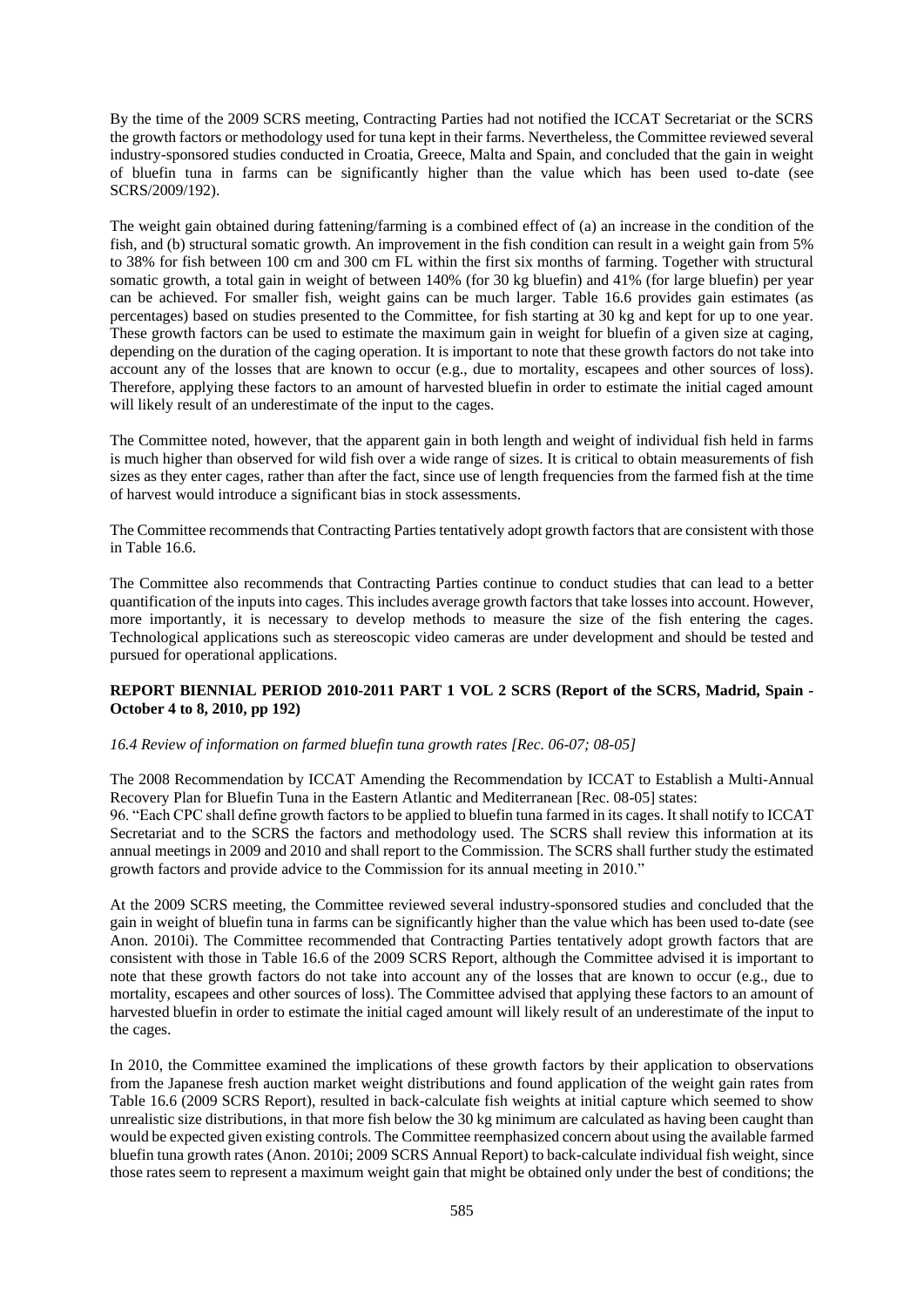consequence of the overestimation of growth rates would be an underestimate of sizes at original capture, such as appears to be occurring in application of these rates to recent observations.

The Committee also recommends that Contracting Parties continue to conduct studies that can lead to a better quantification of the inputs into cages. This includes average growth factors that take losses into account. However, more importantly, it is necessary to develop methods to measure the size of the fish entering the cages.

As real size samples at time of the catch are needed to significantly decrease uncertainties in future stock assessment, it is necessary to routinely use a system (dual camera system or any other operational technology) that will provide sizes of fish entering into cages. Therefore, the SCRS strongly encourages the farms to test these systems that have been recently developed as soon as possible.

# **REPORT BIENNIAL PERIOD 2010-2011 PART 2 VOL 2 SCRS (Report of the SCRS, Madrid, Spain - October 3 to 7, 2011, pp 194)**

*18.3 Exploration of operationally viable technologies and methodologies for determining the size and biomass at the points of capture and caging [Rec. 10-04]*

The 2010 Recommendation amending previous Recommendations by ICCAT to Establish a Multi-annual Recovery Plan for Bluefin Tuna in the eastern Atlantic and Mediterranean [Rec. 10-04] requests the CPCs to initiate pilot studies on how to better estimate both the number and weight of bluefin tuna at the point of capture and caging including through the use of stereoscopic systems and report the results to the SCRS.

During the BFT Species Group held in September 2010, four SCRS documents regarding the use of stereoscopic camera systems were presented to the SCRS (SCRS/2011/173, SCRS/2011/189, SCRS/2011/190 and SCRS/2011/191). These documents describe some work in progress on board of Mediterranean cages in 2011. The estimates of fork length remain incomplete because of a few technical issues that remain to be solved. However, the first results are encouraging and confirm the potential of stereoscopic camera to recover the length composition of the fish that are transferred alive into cages. The SCRS strongly encourages the CPCs to carry on and complete these studies in 2012, so that stereoscopic camera systems become operational as soon as possible.

While the cages do not correspond to the exact points of captures, the information from cages may be, however, adequate to reconstruct the size composition of the catch if the measurements are performed at the arrival of the towing vessel. Trials with stereoscopic camera on board of fishing vessel have been also investigated in 2011, but the results of these operations were not provided to the SCRS.

# **REPORT BIENNIAL PERIOD 2012-2013 PART 1 VOL 2 SCRS (Report of the SCRS, Madrid, Spain - October 1 to 5, 2012, pp 220-221)**

*18.10 Explore operationally viable technologies and methodologies for determining the size and biomass at the points of capture and caging [Rec. 10-04]*

The 2010 Recommendation Amending Previous Recommendations by ICCAT to Establish a Multi-annual Recovery Plan for Bluefin Tuna in the Eastern Atlantic and Mediterranean [Rec. 10-04] requests the CPCs to initiate pilot studies on how to better estimate both the number and weight of bluefin tuna at the point of capture and caging including through the use of stereoscopic systems and report the results to the SCRS.

During the Bluefin Tuna Species Group held in September 2011, four SCRS documents were presented on use of stereoscopic camera systems on board of Mediterranean cages (Ramfos et al 2012; SCRS/2011/189, Puig et al 2012; and Anon. 2012d). While a few technical difficulties still needed to be overcome, these studies confirmed the potential of stereoscopic cameras to recover the length composition of the fish that are transferred alive into cages. In 2011, the SCRS strongly encouraged the CPCs to carry on and complete these studies in 2012, so that stereoscopic camera systems could become operational as soon as possible.

Three additional SCRS documents were presented during the bluefin tuna stock assessment held in September 2012. Document SCRS/2012/052 used a stereoscopic camera to measure the length of fish in the cage and during the transfer to another cage through a gate. These observations compared favorably with subsequent measurements taken after the caged population was harvested. The authors affirmed the validity of utilization of the stereoscopic camera for counting and measuring bluefin tuna and made several suggestions for improving the procedure and equipment. Similar work was described in document SCRS/2012/136, where the stereoscopic camera was applied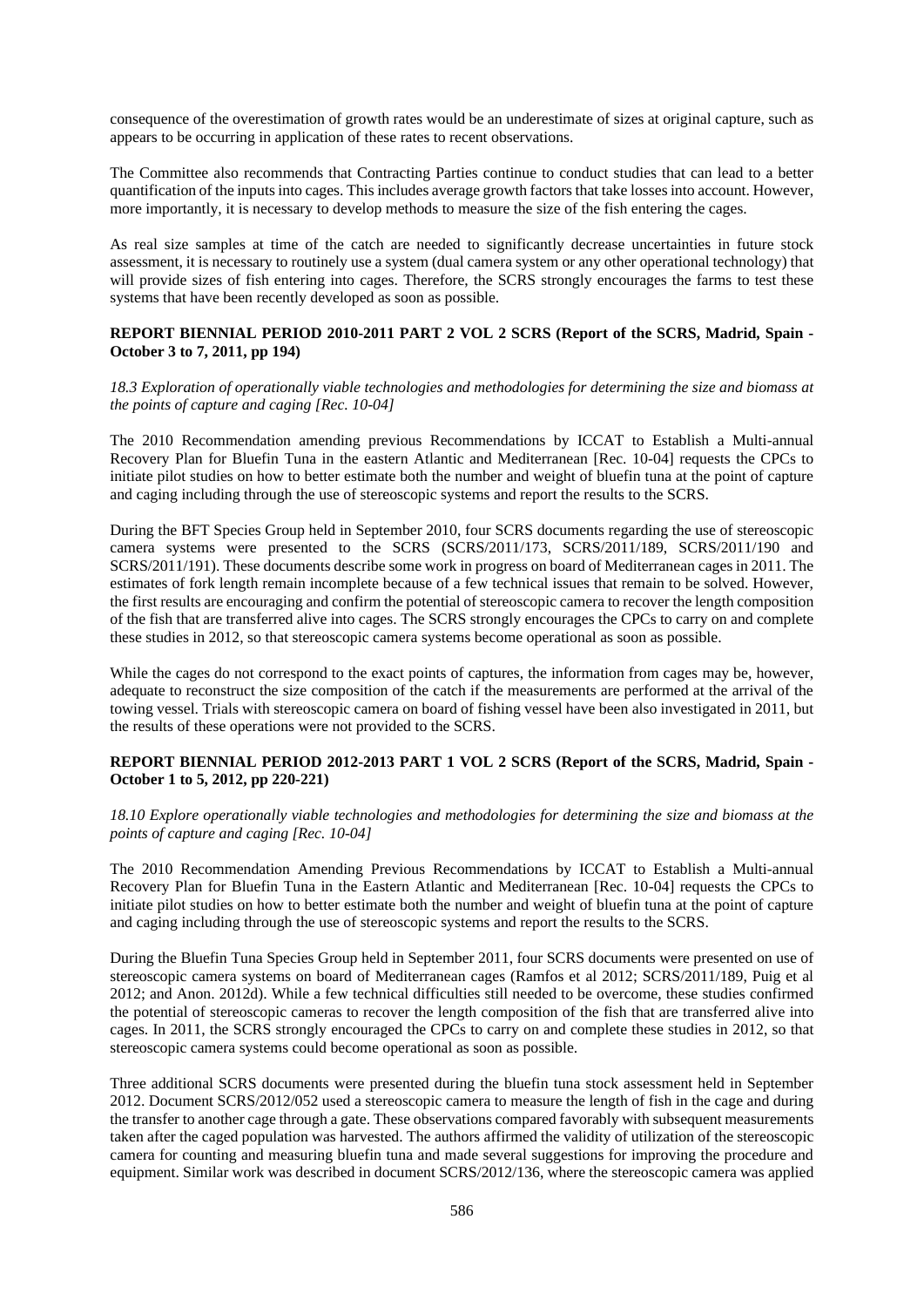at the point of first transfer into the farm cage. A comparison of the measurements made by the camera with direct measurements of a subsample of the fish in the cage suggested that further work is required to further improve the accuracy of measurement with the stereoscopic camera and better define the mathematical models used to convert measured length to weight. Finally, SCRS/2012/133 presented an alternative approach where a video-camera and acoustical system were used in tandem during the transfer of bluefin tuna from one cage to another. The authors described the various different equipment options available for the application of this technique and practical considerations for improving the accuracy of the system.

The SCRS was encouraged by the progress made in the practical application of alternative techniques, in particular that of the stereoscopic camera, to the counting and measurement of fork length of caged bluefin tuna. It noted that a number of factors may affect the accuracy of the stereoscopic camera measurements, including lighting conditions, general weather conditions, distance from fish being measured and the angle of measurement in relation to the swimming of the fish. Fish may also suffer a drop in condition from the time of capture to the actual caging and additional field work will be needed to establish appropriate L-W relationships to convert the fork length determined by the stereoscopic camera to weight. Nevertheless, the Committee stressed that measurements made by stereoscopic cameras are possibly more precise than the current catch at size reported for the purse seine fleet. The Committee recommends moving beyond the pilot study phase and setting up a technical working group to establish procedures for implementing stereoscopic camera systems by 2013.

### **REPORT BIENNIAL PERIOD 2012-2013 PART 2 VOL 2 SCRS (Report of the SCRS, Madrid, Spain - September 30 to October 4, 2013, pp 241-242)**

### *16.2 Evaluate the BFT pilot studies to estimate both the number and weight of bluefin tuna at the point of capture and caging using stereoscopic system, Rec. [12-03], paragraph 88*

The 2012 Recommendation amending previous Recommendations by ICCAT to Establish a Multi-annual Recovery Plan for Bluefin Tuna in the eastern Atlantic and Mediterranean [Rec. 12-03] requests the CPCs to implement pilot studies on how to better estimate both the number and weight of bluefin tuna at the point of capture and caging including through the use of stereoscopic systems and report the results to the SCRS. During the Bluefin Tuna Species Group held in September 2013, two papers presented the results of pilot studies involving the use of the stereoscopic camera.

In document SCRS/2013/182, the results of a pilot study involving a comparison of stereoscopic camera fork length estimates of individual fish and the same fish measured with calipers after harvesting were presented. A detailed procedure was established which, if followed correctly, would give a good level of precision and accuracy However, the effects of deviations from the steps in the procedure on the percentage error in fork length estimation were not quantified but could well be significant. The procedure presented only concerned the measurement of fork length using the stereoscopic camera software and did not attempt to establish a methodology for obtaining footage of fish in a net or cage for the purpose of counting fish or fork length determination.

Document SCRS/2013/202 describes a pilot study carried out by Libya and Korea with a stereoscopic camera on the high seas before, during and after transfer at sea and after a release event. In this study, results of fork length determination were reported. Fork length measurements of the same population of fish in the fishing net and after transfer (in the towing cage) gave significantly different average weights. The document also discussed thevarious practical difficulties arising during the actual deployment of the stereoscopic camera at sea and numerous factors affecting the precision and accuracy of fish counting and fork length measurement during the subsequent analysis.

The group discussed the fork length measurement procedure proposed and considered it important to establish the magnitude of the errors inherent in the various steps of the procedure as well as the errors resulting as a consequence of the deployment methodology during the collection of the footage to be used in fork length determination. At the same time, it has to be kept in mind that the procedure presented only applies to the stereoscopic camera system used in this particular study, but similar procedures (and the corresponding errors) would need to be established for other technologies and footage collection methodologies. The results of for length estimation of the Libyan/Korean pilot study were not considered very promising and, considering the practical difficulties encountered, it is very clear that much more work would be needed to establish standardized procedures for all aspects of the stereocamera (or alternative technology) deployment in such circumstances.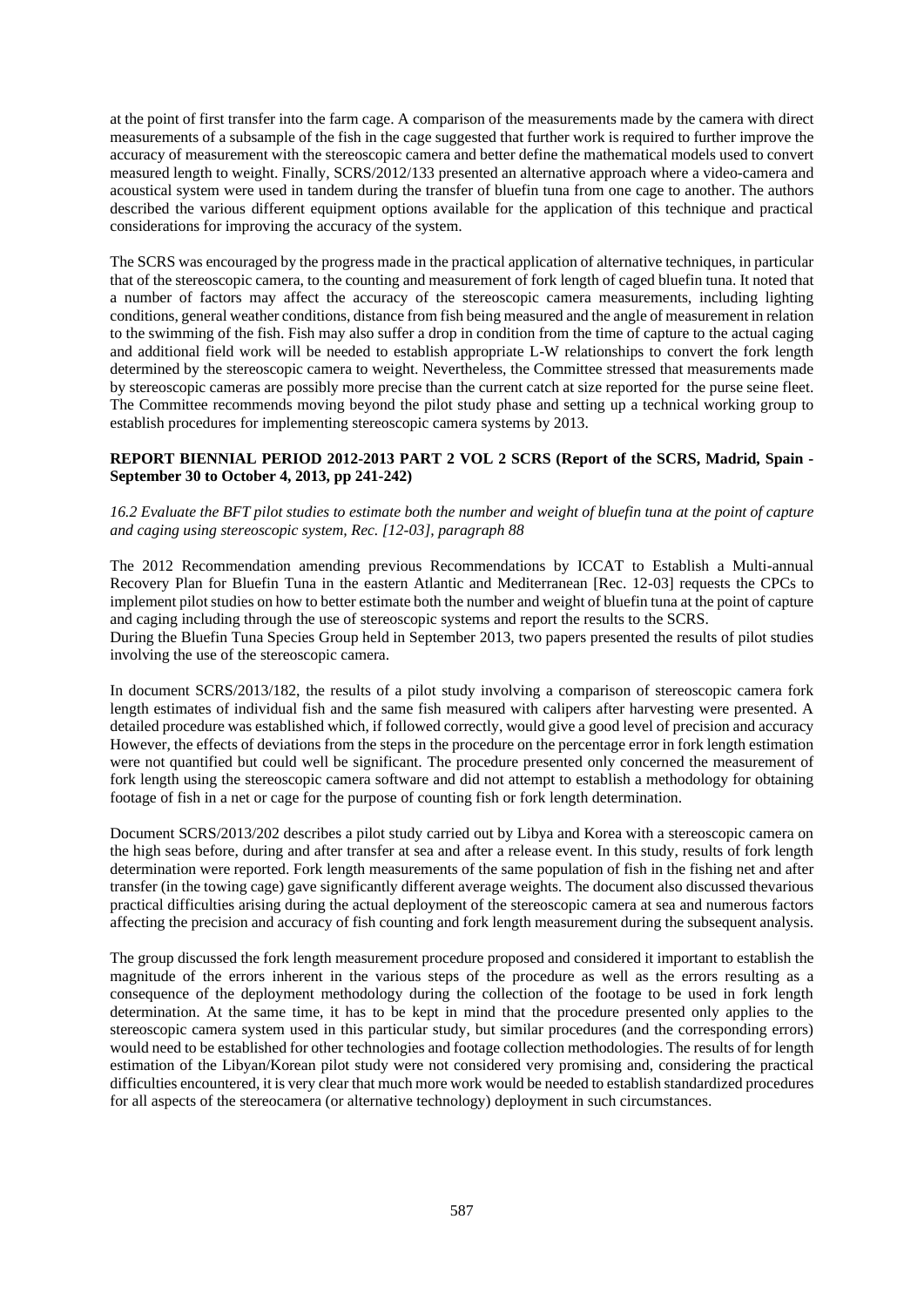The SCRS reaffirmed the importance of the fork length data coming from the stereoscopic camera for the purpose of having catch at size data for the Mediterranean purse seine fleet for use in stock assessments. 100% of Mediterranean cages had stereoscopic camera in 2013. The group also felt that an analysis of any available stereoscopic camera footage and results from CPCs should be made available to compare methodologies, results and errors in fork length measurement, whilst comparing to the procedure presented during the meeting, although it was not clear who would do this exercise.

The Committee recommends setting up a standardized protocol to set up a common procedure for the implementation and use of stereoscopic camera systems in all the Mediterranean and East Atlantic by 2014.

# *16.4 Provide updated tables of BFT growth rate in weight based on the information from BCDs and other submitted data, Rec. [12-03], paragraph. 98*

The SCRS analyzed the information available for bluefin tuna growth rate in weight, and confirmed its commitment to continue the work of the Trade Group, initiated in 2012 (referring to the discussions and conclusions of the Trade Group reported in the Report of the 2012 Atlantic Bluefin Tuna Stock Assessment Session (Anon. 2013d), to establish procedures based on BCDs and other available information (stereoscopic cameras/alternative technology to accurately quantify the transferred fish, observer reports, scientific sampling, trade statistics, etc.) to confirm the catch numbers of fish and weights declared on BCDs (Task I data). This analysis should be done keeping in mind the complexity of the whole process, from the point of capture to final trade, as recorded in the BCDs and other sources of information. The ultimate objective of these procedures is to ensure that no underreporting or misreporting of catches can occur.

The framework for the analysis of market/auction data recovered by GBYP, which was discussed by SCRS during the bluefin tuna assessment in 2012 and by the GBYP Steering Committee in December 2012 (see corresponding reports), was defined by the GBYP Steering Committee.

# **REPORT BIENNIAL PERIOD 2014-2015 PART 1 VOL 2 SCRS (Report of the SCRS, Madrid, Spain - September 29 to October 3, 2014, pp 228-229)**

# *18.2 Review the technical specifications of the use of stereoscopic cameras systems as defined in Rec. [13-08]*

Background: [Rec. 13-08] paragraph 6 requests the SCRS to review the technical specifications of the use of stereoscopic cameras systems as defined in paragraphs 1 to 5 of this recommendation. The SCRS shall also provide any recommendations to improve the system.

Six CPCs submitted in 2014 size and weight data from measures at caging operations using stereoscopic cameras systems. However, information on the specific details of the technical specifications of the stereoscopic cameras systems used was not provided. Therefore, the Committee was not able to review or compare the specification provided in Rec. [13-08]. The Committee recommends that CPCs using stereoscopic cameras systems do provide to the Secretariat the specification of their applications including:

- Logistic settings of the cameras between the holding cage and transferring nets.

- Specifics of the cameras, distance, video recording specification, count and size determinations specifics.

- Software and settings for converting digital images and measures to actual size equivalent measure, as well as conversion factors for weight.

These specifications should be provided in conjunction with the size and weight data submitted. A preliminary review of the stereoscopic camera data collected and submitted is provided in SCRS/2014/141.

*18.3 Continue to explore operationally viable technologies and methodologies for determining the size and biomass at the points of capture and caging and evaluate the BFT pilot studies to estimate both the number and weight of bluefin tuna at the point of capture and caging using stereoscopical systems, Rec. [13-07] paragraph 88* Background: [Rec. 13-07] paragraph 88 requests CPCs to provide to the SCRS data and information collected under pilot studies implemented to better estimate both the number and weight of bluefin tuna at the point of capture and caging including through the use of stereoscopical cameras systems or alternative techniques that provide the equivalent precision and shall cover 100% of all cagings in order to refine the number and weight of the fish in each caging operation. The SCRS shall continue to explore operationally viable technologies and methodologies for determining the size and biomass at the points of capture and caging and report to the Commission at the 2014 annual meeting.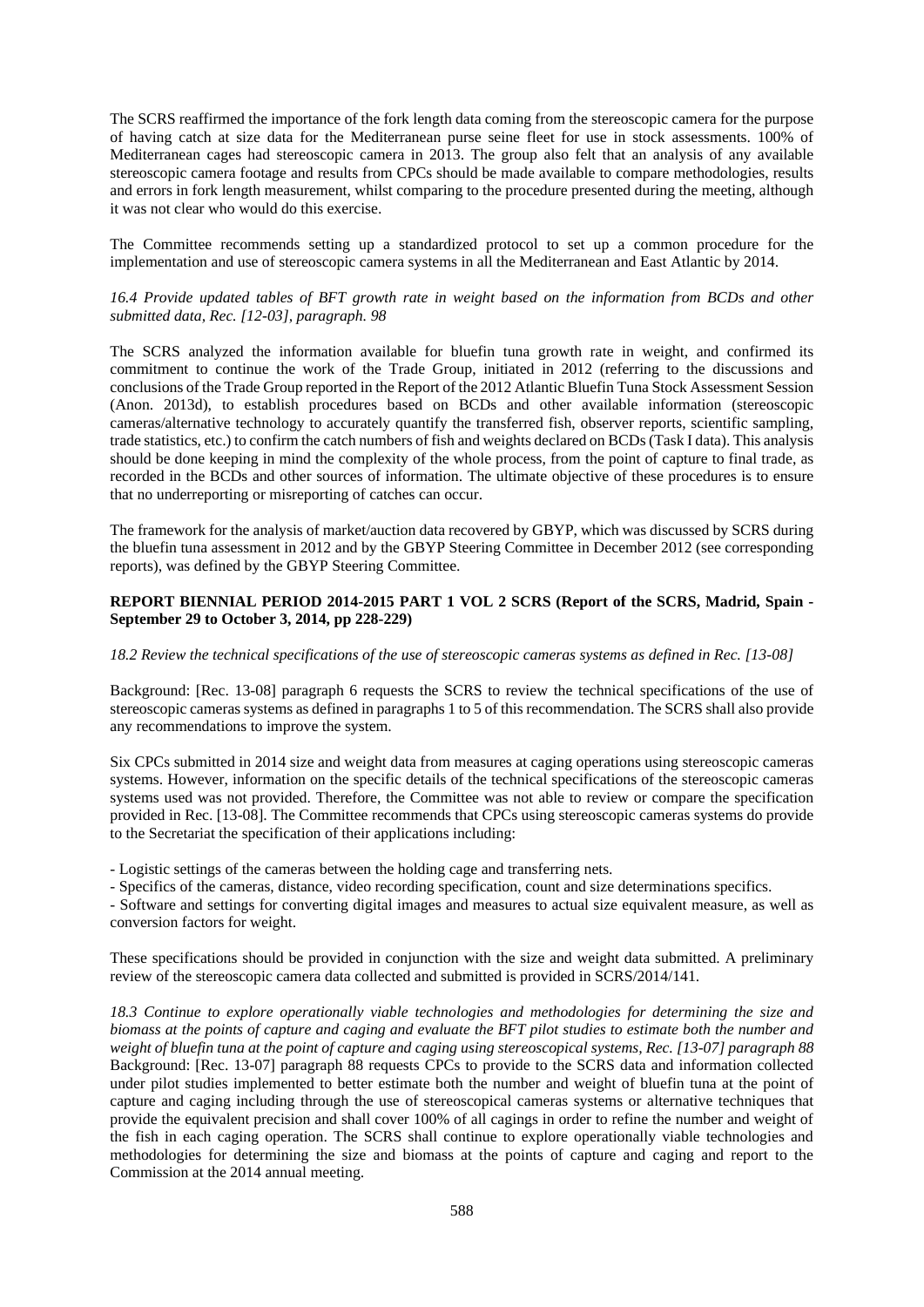In 2014 six flags started submitting size and weight measures of bluefin tuna at caging operation using stereo camera video systems. However, the data submitted did not include technical specifications on the operation and software used. Document SCRS/2014/141 summarized size distribution of the data provided and compared the modal distributions to back-calculated harvest size data from previous years (2010-2013). Differences were found between the density and size frequency distributions by flag and it was not possible to determine if these differences reflect differences in the catches of different years or in the methodologies related to back-calculating catch at size from harvest data.

The Group recommended that procedures for the use of the stereo camera, calibration and estimation of size from video recording be standardised and made available to the SCRS. It was also requested that the Secretariat provide a standard electronic format for data submission to the CPCs.

The Group also recommends reviewing and providing appropriate conversion factors to estimate weight based on the size measures. Finally, the Group recommend use of the stereo camera measurements to validate methods that use size and weight at harvest data for estimation of size frequency of bluefin catch destined to farms. New results including area/time specific relationships will be presented during the next data preparatory group.

### *18.5 Provide updated BFT growth rates tables based on the information from BCDs and other submitted data, Rec. [13-07], paragraph 98*

Background: [Rec. 13-07] paragraph 98 requests the SCRS to review information from BCDs and other submitted data and further study growth rates so as to provide updated growth tables to the Commission by the 2014 Annual meeting.

Harvest data from over 130,000 caged bluefin were analysed in document SCRS/2014/162 to estimate maximum potential growth factors in farms (not any specific farm). The document presents possible proxies of "maximum" growth, based on the probability distribution of variance of weight at size, from three alternative statistical models, using the 75% percentile of the cumulative density functions. These estimated proxies were compared to the current maximum growth table adopted by the SCRS in 2010. Two of the estimated proxies were found to be lower. This analysis confirmed that farming increases the weight compared to similar sized wild fish and indicated that there were seasonal effects on growth. However, it was concluded that the differences between the growth proxies and the current growth table should be further reviewed and evaluated before an updated growth table can be submitted to the Commission.

# **REPORT BIENNIAL PERIOD 2014-2015 PART 2 VOL 2 SCRS (Report of the SCRS, Madrid, Spain - September 28 to October 2, 2015, pp 249-250)**

*19.4 Continue to explore operationally viable technologies and methodologies for determining the size and biomass at the points of capture and caging and report to the Commission, Rec. 14-04 paragraph 82*

Background: Rec. 14-04 paragraph 82 requests CPCs to take the necessary measures and actions to better estimate both the number and weight of bluefin tuna at the point of capture and caging and report the results to the SCRS. The Commission requests the SCRS to continue to explore operationally viable technologies and methodologies for determining the size and biomass at the points of capture and caging and report to the Commission at the annual meetings.

Since 2014, CPCs with bluefin tuna farms have been submitting size and weight measures of bluefin tuna at caging operation using stereo camera video systems. In 2015, as of 15 September, 78 caging reports were received, from 10 farms and 6 CPC flags, with over 21,000 thousand size/weight measurements provided. In addition, all involved CPCs provided reports of technical details of the camera systems used in the farms.

A number of studies related to the use of the stereoscopic camera were presented. Document SCRS/2015/166 provides a detailed account of the procedures applied in Malta for the deployment of the stereoscopic camera systems during caging operations. This document gave a detailed description of the steps taken during and after the footage is taken and the methodology applied to count the number of fish caged. The paper also described the procedure for the random selection of the 20% sample of fish to be measured in order to determine size distribution and the total biomass of fish caged, in line with ICCAT Recommendation 14-04. Document SCRS/2015/195 reported on growth of bluefin tuna in size at farms by measuring changes in straight fork length of fish caged for 4 to 5 months. A stereo camera system was deployed in 3 cages just before harvesting was started and the footage was used to measure the straight fork lengths of fish from the two size groups of fish normally found in cages in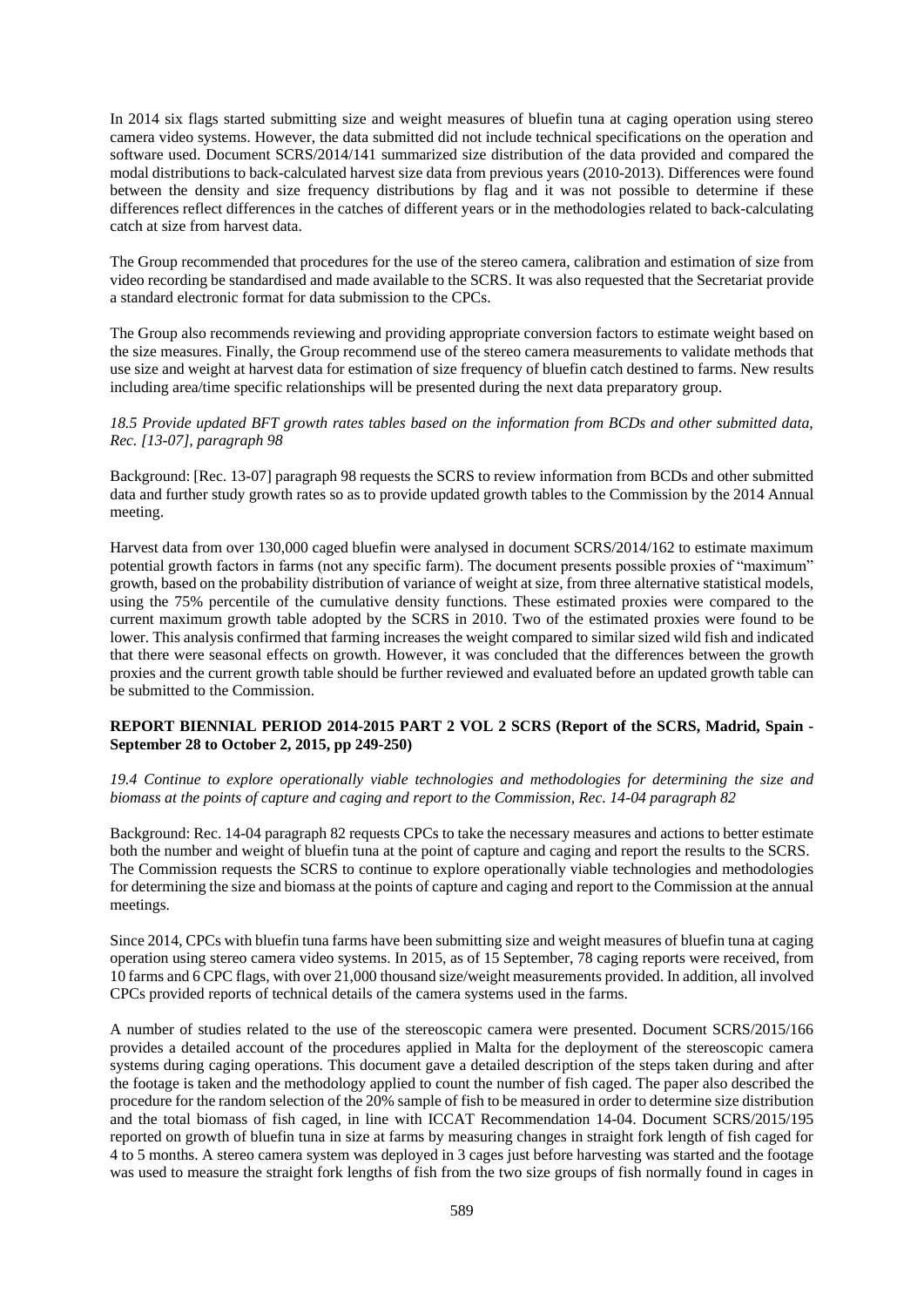Malta. The overall increase in straight fork length in the period from caging to preharvest in small fish was found to be 19.6% on average and that of bigger fish was found to be 6.7% on average. This represents an average RWT increase of 85.5% and 36.4% for the small and big fish respectively over the 4 to 5 month farming period.

Paper SCRS/2015/200 reported on research carried out in eight cages of four Croatian farms studying the reliability of the stereoscopic camera measurements obtained from footage of bluefin tuna just prior to harvesting of fish caged between 18 and 32 months before. Comparing stereoscopic camera straight fork length measurements with actual caliper measurements made during the harvest of the fish showed that the average difference between measurements was less than 1%. When converted to RWT, the difference between stereoscopic camera predicted RWT and actual harvest RWT was also small, less than 4%.

In summary, stereoscopic cameras have been demonstrated as viable technologies. As stated in Rec. 14-04, CPCs should use the same L/W relationship to convert size estimates into weights, i.e. the adopted SCRS relationships (on the ICCAT website).

*19.5 Evaluate the results of the 100% coverage programme using stereoscopical cameras systems or alternative techniques that provide the equivalent precision to refine the number and weight of the fish during all caging operations. Rec. 14-04 paragraph 83*

Background: Rec. 14-04 paragraph 83 requests all farming CPCs to submit annually to the SCRS, by 15 September, the results of this programme which uses stereoscopical cameras systems or alternative techniques. The SCRS should evaluate such procedures and results and report to the Commission by the annual meeting in accordance with Annex 9 of the Rec. 14-04.

Two documents were presented to the SCRS demonstrating the reliability and accuracy of the stereoscopic camera systems to determine the size (straight fork length SFL) of bluefin tuna at caging and prior to harvest in farms. The results indicated accuracy on size measures close to 99% when compared to actual fish measurements. The estimates of weight were close to 96% compared with actual weights. In 2014 and 2015, over 38,000 stereoscopic camera size (FL) measurements were provided from caging operations providing new size frequency data for use in stock assessments.

The SCRS continues to analyse the SFL data from stereoscopic camera footage obtained during caging operations and the SFL and RWT data coming from harvesting operations in order to study the average growth by size category of the fish during the farming period. Information from two documents presented to the SCRS confirm that growth can be significant during the farming period but showed that there are significant differences in growth rates between and within farms likely depending on various factors, including environmental factors (such as temperature), farm management and company strategy.

The Committee continues to see considerable value in the use of stereocamera technology to estimate fish size. It was noted that CPCs are using different methodologies and a standardized universal protocol remains to be determined.

# **REPORT BIENNIAL PERIOD 2016-2017 PART 1 VOL 2 SCRS (Report of the SCRS, Madrid, Spain, 3- 7 October 2016, pp 277-278)**

*18.6 Continue to explore operationally viable technologies and methodologies for determining the size and biomass at the points of capture and caging and report to the Commission, Rec. 14*‐*04, paragraph 82* 

Background: Rec. 14‐04 paragraph 82 requests CPCs to take the necessary measures and actions to better estimate both the number and weight of bluefin tuna at the point of capture and caging and report the results to the SCRS. The Commission requests the SCRS to continue to explore operationally viable technologies and methodologies for determining the size and biomass at the points of capture and caging and report to the Commission at the annual meetings.

Since 2014, CPCs with bluefin tuna farms have been submitting size and weight measures of bluefin tuna at caging operation using stereo camera video systems. In 2015/2016, caging reports were received, from 23 farms and six CPC farm‐flags, with over 51,000 thousand size/weight measurements provided. Some of the CPCs involved in the catch operations of fish destined to farming had also submitted stereo camera video reports; although they do not themselves have bluefin tuna farms.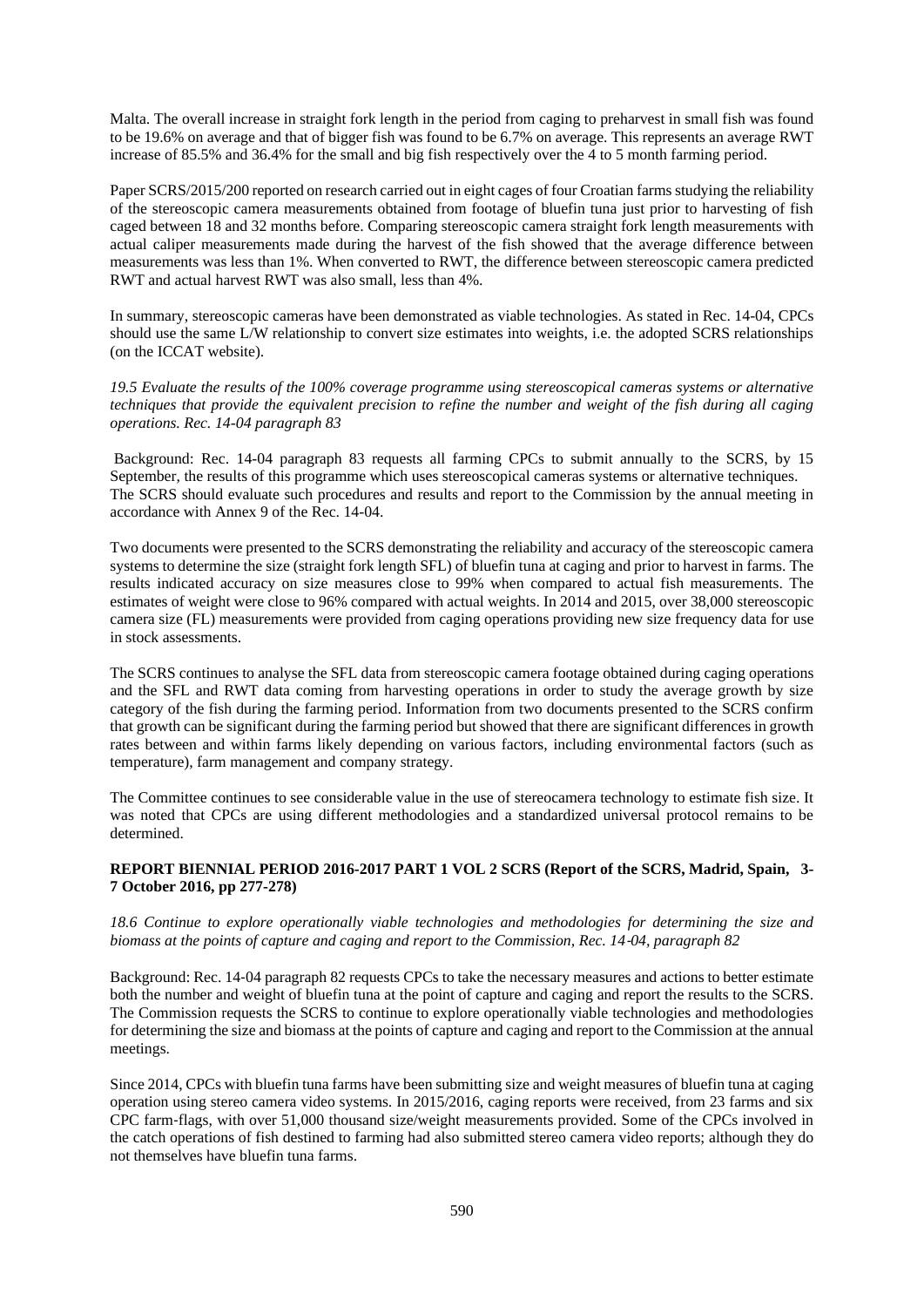In 2015 three studies related to the use of the stereoscopic camera were presented confirming and demonstrating the reliability and usefulness of video recordings for counting and sizing the bluefin transferred to farms. In 2016 two documents related to stereoscopic camera systems were presented. Document SCRS/2016/201 compared age size distribution of the catch of juvenile bluefin in the Adriatic Sea from purse seine operations using age-length keys or the cohort slicing method. The sizing of the catch was obtained with the stereoscopic video cameras. Document SCRS/2016/187 summarizes the size distribution of the caged bluefin for the 2014 and 2015 years submitted by farm‐CPCs, overall the size distribution is very similar in the two years, with a tri‐modal distribution of small fish (75 SFL cm), medium size fish (120 SFL cm) and large size fish (210 SFL cm). Interestingly, size distributions are very similar for most farms in both years. The analyses indicated also that the average time between catch and caging (two days), when the stereo camera video is recorded is about 13 days ranging from 1 to 31 days in some instances. It was noted that during this time the fish is not feeding, plus the stress of the operation would likely reduce the fish condition, reducing the actual biomass of the caged fish compared to the biomass at catch.

*18.7 Evaluate the results of the 100% coverage programme using stereoscopical cameras systems or alternative techniques that provide the equivalent precision to refine the number and weight of the fish during all caging operations, Rec. 14*‐*04, paragraph 83*

Background: Rec. 14‐04 paragraph 83 requests all farming CPCs to submit annually to the SCRS, by 15 September, the results of this programme which uses stereoscopical cameras systems or alternative techniques. The SCRS should evaluate such procedures and results and report to the Commission by the annual meeting in accordance with Annex 9 of the Rec. 14‐04.

In 2015 documents were presented to the SCRS demonstrating the reliability and accuracy of the stereoscopic camera systems to determine the size (straight fork length SFL) of bluefin tuna at caging and prior to harvest in farms. The results indicated accuracy on size measures close to 99% when compared to actual fish measurements. In 2014 and 2015, over 51,000 stereoscopic camera size (FL) measurements were collected from caging operations providing new size frequency data for use in stock assessments.

In 2015, the number of stereoscopy camera video reports increased substantially as the full compliance of Rec. 14‐ 04 is in place. There is however some potential for duplicate data submissions; for example, as CPCs are required to report caging operations within a week of the transfer most farms submitted transfer reports in non‐standard formats. Also farm‐CPCs submit an Annual Report of all transfer operations following Rec. 14‐04 [83]. As complete information [e.g. date of catch, date of actual transfer, e‐BCD associated] is not provided in both reports there is difficulty in identifying what data are being duplicated in some reports. In other instances, some of the CPCs involved in the catching operation(s) are submitting stereoscopy camera video reports, although the fish is caged in another farm-CPC flag. The SCRS is recommending that the Secretariat in collaboration with the Subcommittee of Statistics review the data reporting requirement and make clear guidelines and forms for streamline the data submission of the stereoscopy camera caging operations reports.

18.9 Review the information from BCDs and other submitted data and further study growth rates so as to provide updated growth tables to the Commission, [Rec. 14‐04] paragraph 96

Background: Rec. 14‐04 paragraph 96 requests the SCRS to review information from BCDs and other submitted data and further study growth rates so as to provide updated growth tables to the Commission.

Due to time and data limitations it was not possible to revise and update estimates of potential growth rates of bluefin tuna within farms. It is recommended that CPCs continue submitting detailed information of their harvest operations and carry size and weight measure sampling to have appropriated conversion factors for farmed fish and make this available for the SCRS.

# **REPORT BIENNIAL PERIOD 2016-2017 PART 2 VOL 2 SCRS (Report of the SCRS, Madrid, Spain, 2-6 October 2017, pp 289)**

*20.22 Conversion algorithm for the caging operations. Rec. [14-04] Annex 9, item iii* 

Background: In 2016 the SCRS provided to the Commission a response to their request regarding algorithms for the purposes of bluefin tuna caging operations (Response to the Commission 18.13 of the SCRS 2016 Report).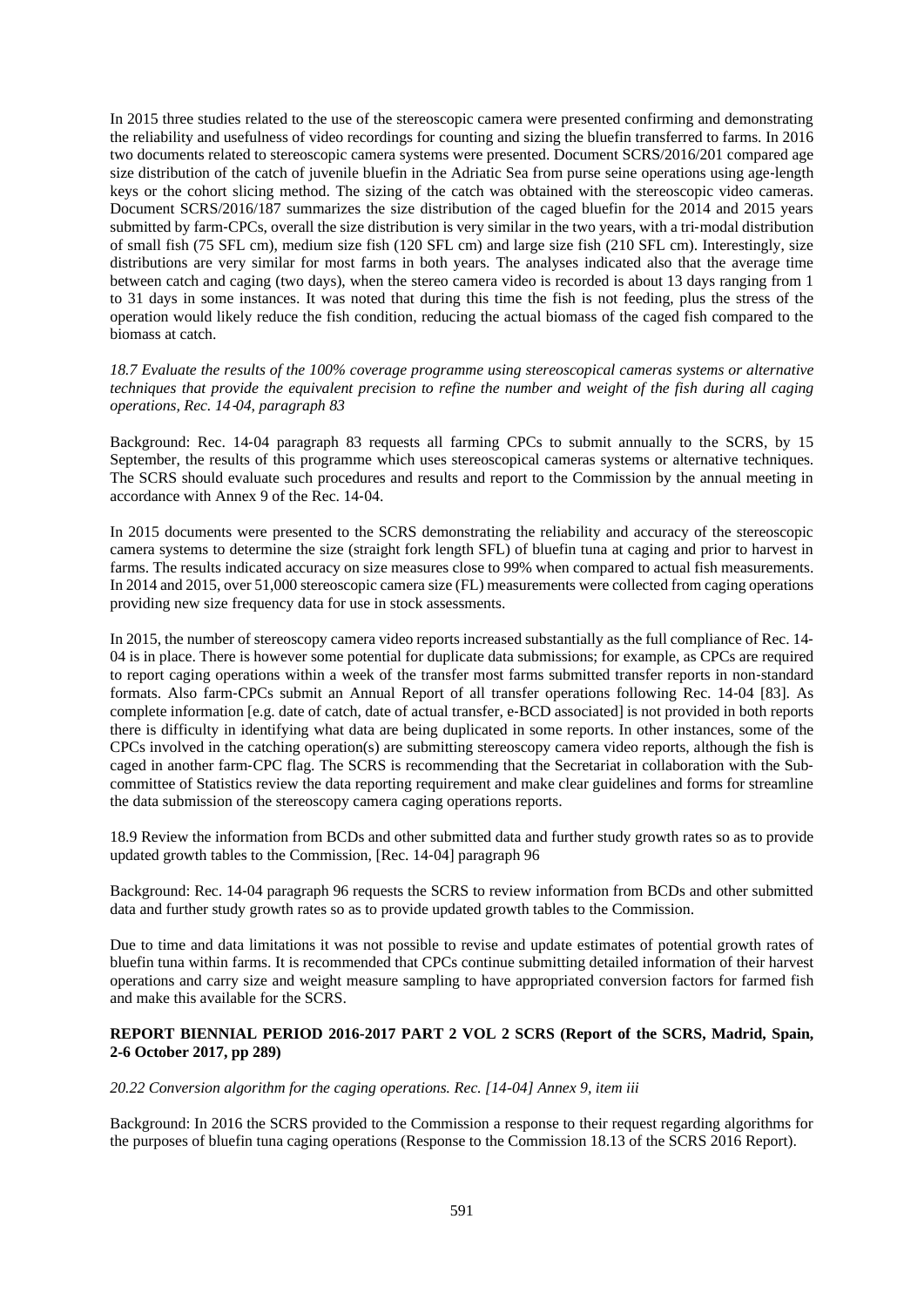During the discussions of this response that took place during the 2016 Commission meeting, it was noted that the algorithm proposed by the SCRS, RWT = 2.8684 E-5  $*$  SFL  $\land$  2.9076 (1) may not be appropriate for caging operations in the Adriatic. The Commission agreed to use the alternative algorithm for the Adriatic until additional guidance on a more appropriate algorithm was provided by the SCRS,  $\overline{RWT} = 3.508$  E-5  $*$  SFL^ 2.883091788 (2)3 where, RWT is the specimen round weight (in kg) and SFL is the specimen straight fork length (in cm). During 2017 Croatian scientists collected additional information on lengths and weights of fish caged in the Adriatic Sea and presented to the SCRS a document (Kataviç *et al.*, 2017) confirming that equation (2) is more appropriate for the Adriatic than equation (1). Therefore, the Committee recommends equation (2) to be used to convert SFL in to RWT during caging operations in the Adriatic Sea.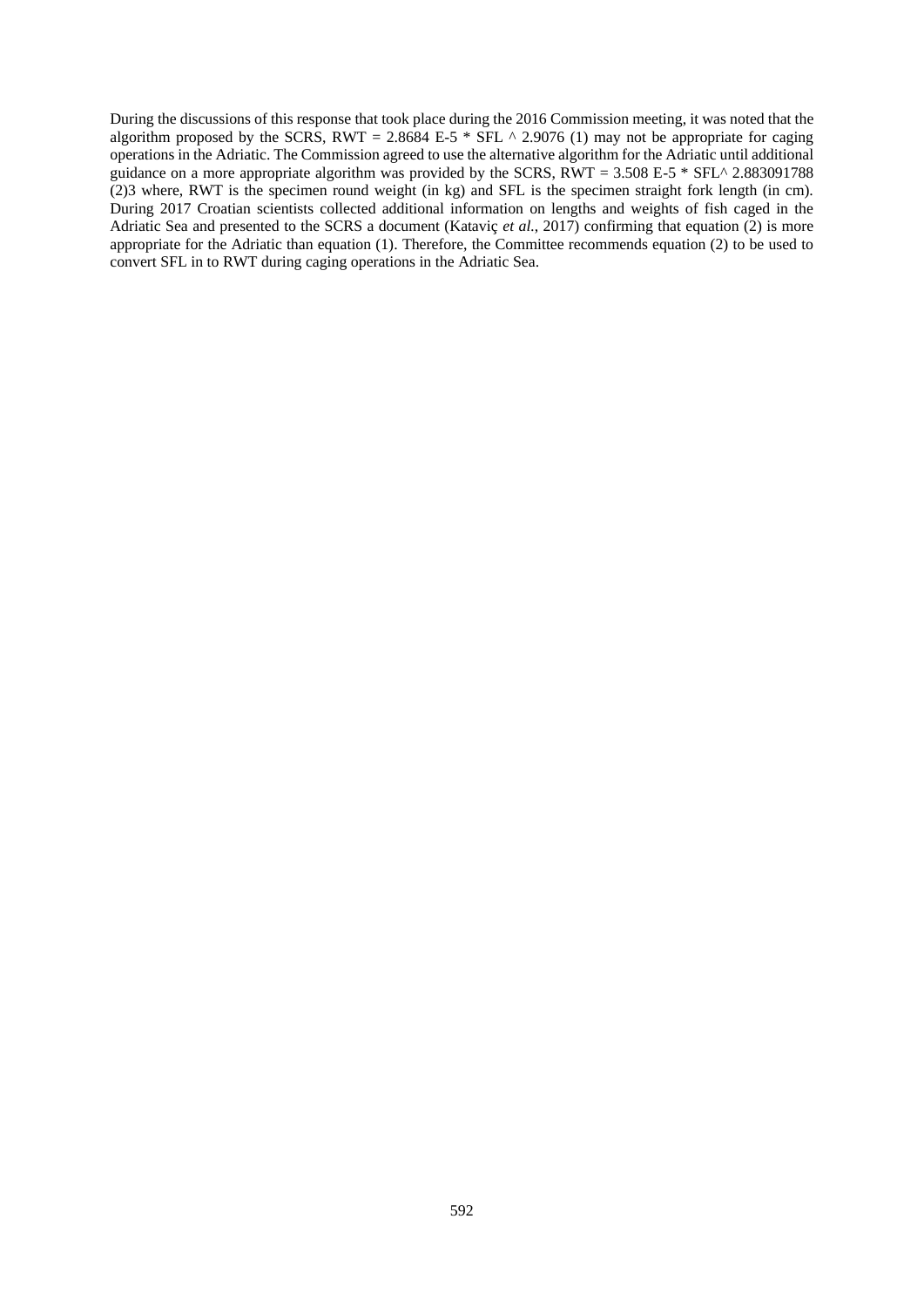### **Annex 3**

#### **Summary visits to tuna farms**

As decided within the December 2018 GBYP SC meeting, ICCAT Secretariat representatives (ICCAT Executive Secretary or ICCAT Assistant Executive Secretary) and GBYP Coordinator, accompanied in some cases by SC members (Ana Gordoa and Ivan Katavic) have held meetings with BFT farms responsible, in some cases involving local scientist or national authorities, in all the five areas selected by the GBYP SC (Portugal, Spain, Malta, Croatia and Turkey).

The purposes of these visits were:

- to explore the willingness of farm owners to collaborate in the proposed study<br>to get first-hand information about the logistic capabilities of the farms to
- to get first-hand information about the logistic capabilities of the farms to carry out the envisaged activities, specially tagging and stereo-cameras image recording
- to present the questionnaire elaborated by GBYP to get detailed information about farming procedures, to clarify any doubt and ask for feedback to improve it
- to inform about the context, objectives and general methodological approach of the proposed study
- to ask for rough cost per unit estimations by type of activity

In addition, some of these visits have been used to achieve additional objectives related to other GBYP activities, as negotiate questions about aerial surveys in Balfegó, start talking about the organization of a workshop on tagging methodologies in Olhao, taking advantage of TUNIPEX facilities or exploring the possibility of carrying out a massive biological sampling of adults in Turkish farms.

In general, it can be said that all these visits were successful, since not only all the aforementioned objectives were accomplished, but all the contacted stakeholders gave a very positive response.

These visits allowed also to note that, in spite the BFT farms do not show striking differences in rearing procedures, each of them present special characteristics, referring both to logistic capabilities and to the initial length distributions of the reared fishes, which condition the harvesting strategies to a great extent. This results in a variety of scenarios, and such heterogeneity make difficult to apply a single and common methodological approach.

Following, the most relevant issues regarding each one of the visited areas, from the point of view of the study general design, are summarized below.

# **TUNIPEX (South Portugal)**

# **Dates and attendants: 8-10 January 201. GBYP Coordinator and ICCAT Assistant Executive Secretary / Tunipex representatives / IPMA scientist**

- Most of captured fishes are large ones, over 2 meters. In some years there is a secondary mode between 150 and 200 cm
- The harvesting starts two months after capture, and it is carried out through massive sacrifices in the following months, ending around mid-November. There is not carry over of fishes to the next season.
- The farm and cages structure allow to separate and tag selected individuals without stressing the whole cage. Tagging is feasible.
- All the fishes maintained in the cages have been directly captured in June/July, when they are leaving the Med after spawning, in the trap located besides the farming/fattening facilities.
- IPMA researchers (Pedro Lino, Rui Coehlo), who have been working with TUNIPEX for long time, would take care of the scientific supervision and preliminary data processing

#### **BALFEGÓ (Catalonian coasts, NW Mediterranean)**

## **Dates and attendants: 22-23 January 2019. GBYP Coordinator, ICCAT Assistant Executive Secretary and BFT SCRS Species Group Co-chairman/ Balfego representatives**

- Most of captured fishes are large ones, over 2 meters, but smaller individuals can be also present
- The harvesting is carried out on a regular basis and all year round, taking around 150 individuals by week. Smaller fishes can be maintained in the cages more than one year, up to around 15 months.
- The farm and cages structure do not allow to separate and tag selected individuals without stressing the whole cage. Tagging is not feasible.
- The farm takes, by means of its own stereo-cameras, the length distribution at the transfer to the transporting cages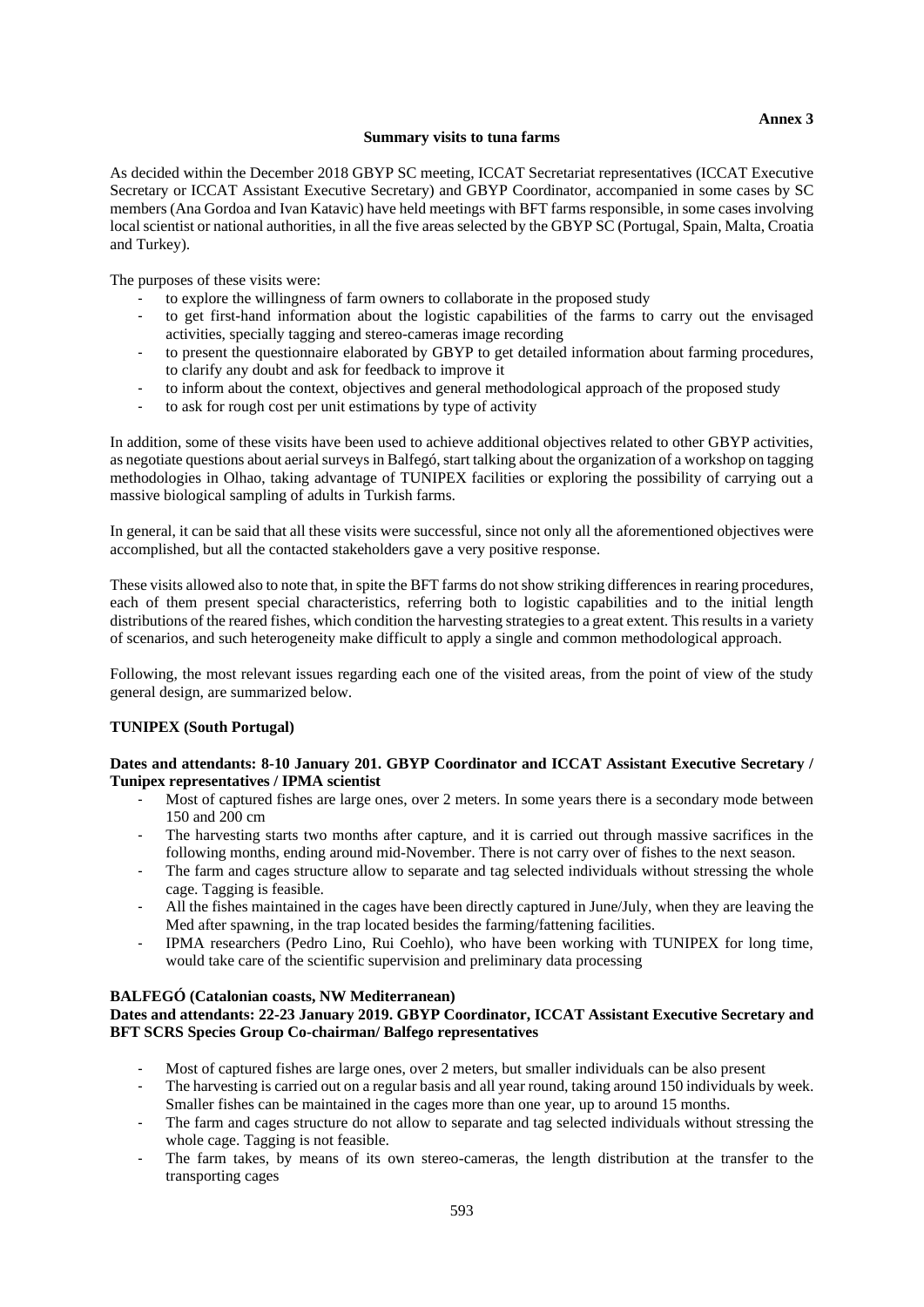- All the fishes in this farm come from Balearic sea, and have been captured during a short period, even few days, having experienced similar conditions during the transport to the farm, which takes around a couple of weeks

# **MALTESE FARMS (Central Mediterranean)**

# **Dates and attendants: 21 January-2 February 2019. GBYP Coordinator, ICCAT Executive Secretary/AquaBiotech representatives/ Federation of Maltese Aquaculture Producers (FMAP) representatives/ Maltese farming companies representatives-owners belonging to the FMAP**

- The length distribution of captured fishes is wide, mixing small and large individuals
- The caged fishes come from different areas, from western, eastern and central Mediterranean, having experienced different transporting periods
- The harvesting is carried out through massive sacrifices, from September to January/February.
- Small fishes are carried over till the next harvesting season
- The farm and cages structure do not allow to separate and tag selected individuals without stressing the whole cage. Tagging is not feasible.
- AquaBiotech researchers (Dr. Simeon Deguara), who have been working with Maltese farmer association for long time, would take care of the scientific supervision and preliminary data processing

# **CROATIAN FARMS (Adriatic Sea)**

# **Dates and attendants: 18-20 February 2019. GBYP Coordinator, ICCAT Assistant Executive Secretary/ IZOR scientist/ Most of Croatian farming companies' representatives/owners**

- The length distribution of captured fishes includes mostly very small individuals, with a clear mode around 75cm, with a secondary minor peak around one meter and occasionally larger individuals, up to 150cm
- The caged fishes come from nearby areas in the Adriatic, having experienced short transporting periods
- The harvesting is carried out through massive sacrifices, in January/February, one year and a half after capture, as a minimum
- Young fishes can be easily captured with hooks for tagging. Tagging is feasible.
- Experienced Croatian researchers (Dr. Ivan Katavic and Leon Grubisic), who have been working on this topic from long time, would take care of the scientific supervision and preliminary data processing

# **Turkish FARMS (Levantine Sea)**

# **Dates and attendants: 19-22 March 2019. GBYP Coordinator, ICCAT Assistant Executive Secretary/Turkish authorities/ Most of Turkish farming companies representatives/owners**

- The length distribution of captured fishes is wide, including small and large individuals.
- The caged fishes come from the Cyprus spawning area
- The harvesting is carried out through massive sacrifices, in autumn/winter.
- Smaller fishes are carried over the next harvesting season.
- Fishes cannot be tagged without causing excessive stress. Tagging is not feasible.
- All the planning activities have been organized by national fishing authorities (contact person Burcu Bilgin).
- Local scientists, proposed by the Ministry, would take care of the study.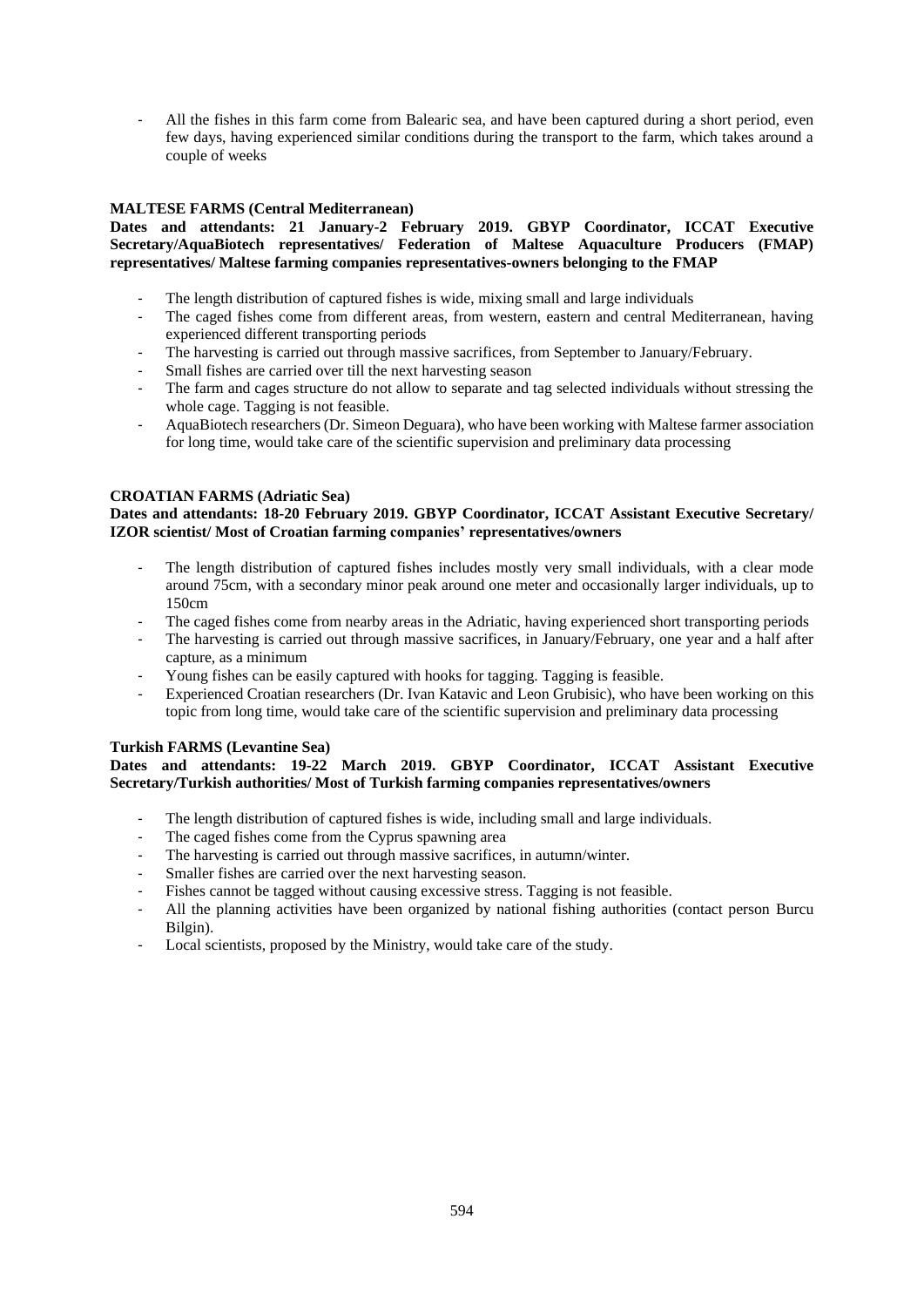#### **General Questionnaire on BFT farms characteristics and strategies**

#### **Objective**

To determine specific farm features and procedures for bluefin tuna farming/fattening so as to gain insight on weight and size growth of caged wild bluefin as a function of size and time at farm.

## **Introduction**

Earlier studies have shown that bluefin tuna kept in farms can attain weight and size growth rates comparable or greater than those of wild fish as a result of husbandry conditions. The increase in weight/size that can be attained at farms appears to be highly variable and related to several factors, including: size of the caged fish, fish condition at capture, duration of fattening/farming, husbandry practices, weather and environmental conditions, etc. However, there is evidently a biological maximum limitation of somatic growth for bluefin tuna. It is likely that the weight gains during BFT farming operations are also the result of economic balance between cost and benefits, as well as market conditions, which ultimately determine optimal farming operations for wild fish. The main objective of this questionnaire is to determine the characteristics of each farm, from farming operations and harvesting strategies to farming facilities and equipment, in order to identify potential factors within each farm than can affect the growth of caged wild bluefin tuna to be considered when defining expected "maximum growth rates" as a function of size at caging and time in the farming facility.

### **General farm characteristics**

- Name of the farm:
- ICCAT registration number:
- Location: Latitude Longitude Longitude Longitude Longitude Longitude Longitude Longitude
- Average bottom depth (m):
- Average bottom depth (m):<br>- Distance from coast/island/port (km):
- Number of BFT cages:
- Cages dimensions (diameter (m) and depth (m)):
- Biomass capacity per cage (maximum theoretical capacity under acceptable rearing conditions) (kg):
- Total BFT capacity of farm (kg or number of a given mean size):

#### **Local environmental conditions in cage(s)**

#### *Please let us know if further detailed data can be provided in electronic format (Excel).*

- Average surface temperature in cages by month:
- Average surface min temperature in cages by month:
- Average surface max temperature in cages by month:
- Average surface DO2 (dissolved oxygen) in cages by month:
- Average surface salinity in cages by month (ppm):

#### **Normal husbandry conditions**

- Please describe the normal feeding strategy:

#### *If the farm has different feeding strategies for different cages,*

- How many?:
- Description of each strategy:

*Details on type and amount of food and feeding timings (if several strategies, please answer the following questions for each one).*

- Fish species used for food:
- Condition of the food (live fish, fresh fish, frozen fish, fishmeal or pellets…):
- Number of feeds per day:

**Annex 4**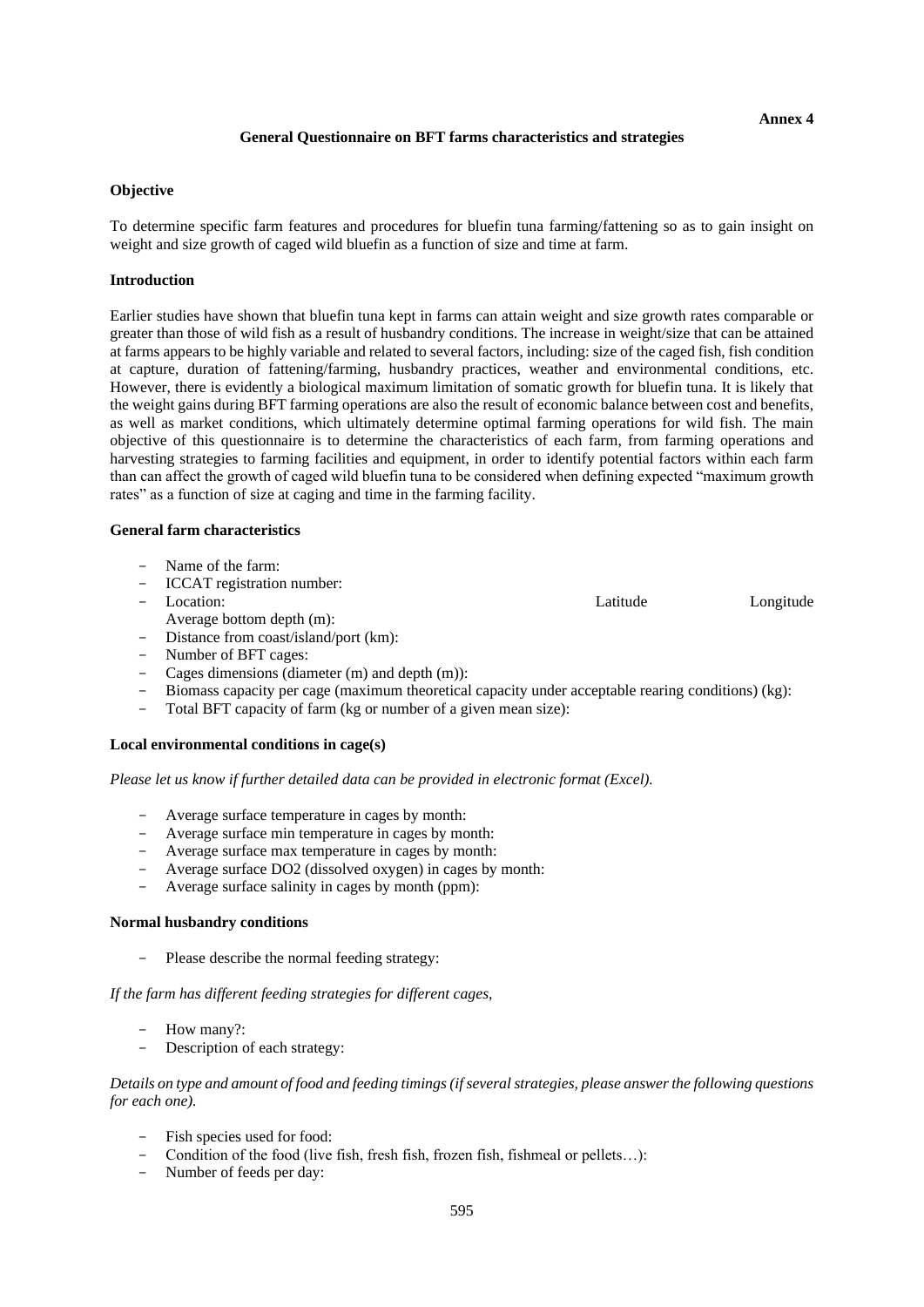- Feeding time/times (hours) during the day:
- Daily percent of food per bluefin biomass in cage:
- If any supplemental feeding (e.g. vitamins, antibiotics, others) is used normally, please describe:
- Describe temporal variation of feeding and reasons, for example if the feeding changes in winter, summer, or prior to harvesting, immediately after caging, etc.:

#### **Bluefin status monitoring conditions**

- A brief description of how the condition of caged bluefin tuna is usually monitored:

# *If the following apply, please complete.*

- Divers in the cage, frequency and time of dives:
- Video-camera monitoring and frequency:
- Sampling of fish in cages (frequency, reasons, procedure):
- Average mortality per month per cage:

### **Caging and processing of BFT in farm**

- A brief description of the procedures for caging and harvesting of bluefin tuna in the farm:

### *Caging procedure*

- Average density of fish per cage: units (e.g. number fish of a given mean size per cage or kg fish per cage).
- Cage transfers and movement of cages within the farm:

### *Harvesting procedure*

- Harvesting periodicity (e.g. every week):
- Procedure for selection of fish for harvest:
- Selection criteria (e.g. size, demand from customers):
- General process for killing and conservation of harvested fish:
- Average gain in weight per fish-size category per month/semester (kg):

# **Length and weight distributions:**

- Length and weight distributions of harvested fish in the last three years:
- If available, length distributions of captured fish at the moment of transfer to cages:

*Please provide any other information that you consider is important in determining the maximum growth of BFT in farms.*

#### - Comments:

Thank you in advance for your collaboration.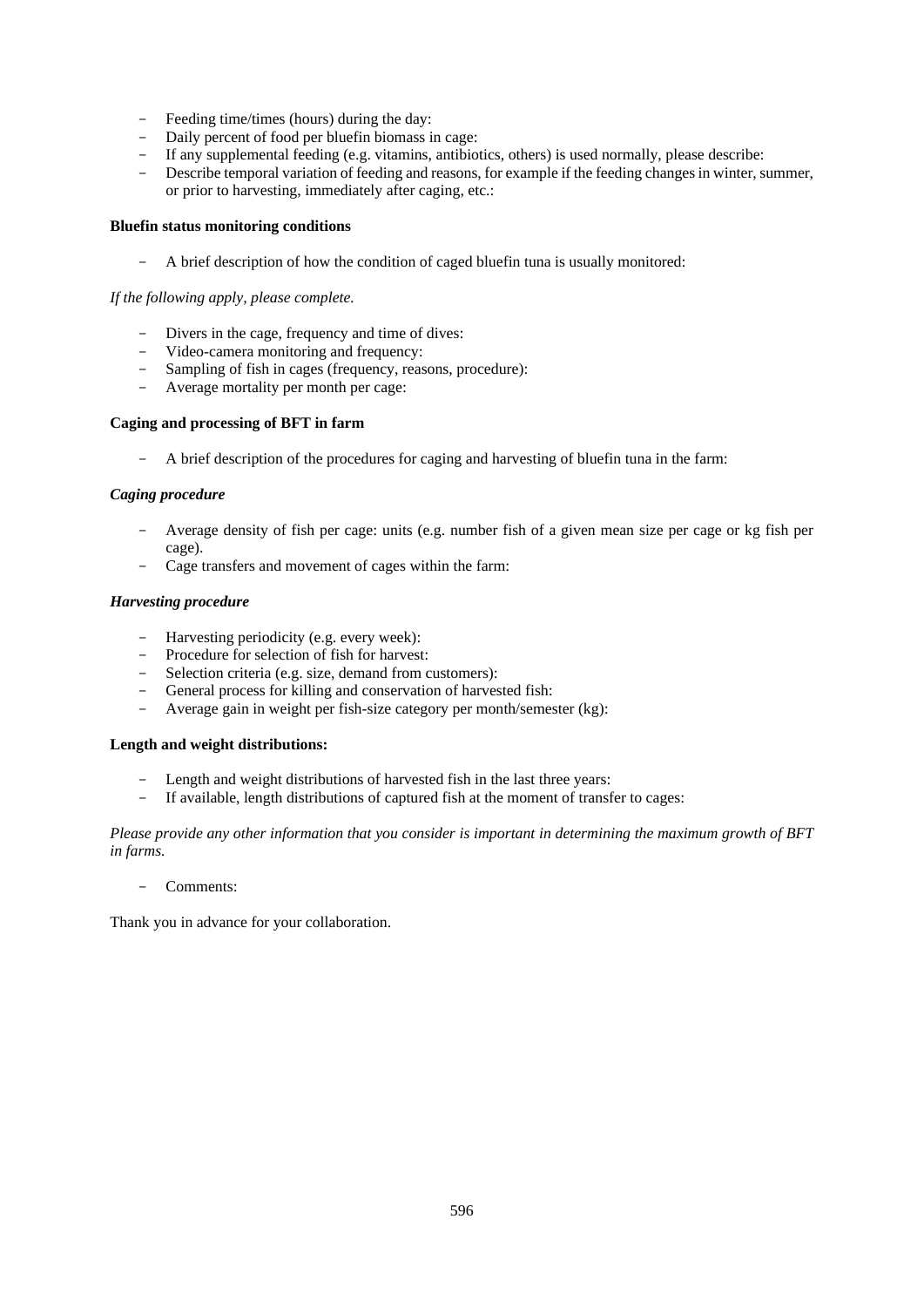### **Technical specifications of the first contracts for the "Growth in Farms" study**

# ➢ **BALFEGÓ & BALFEGÓ S.L.**

The activities related to the determination of BFT growth in farms shall be carried out in accordance with the specifications detailed below:

- 1. Whenever possible, BFT that have died incidentally during transportation from fishing grounds or at the time of first caging in a farm, shall be weighed and measured following the Biological sampling protocols [\(https://www.iccat.int/GBYP/Docs/Biological\\_Studies\\_Phase\\_8\\_Sampling\\_Protocol.pdf\)](https://www.iccat.int/GBYP/Docs/Biological_Studies_Phase_8_Sampling_Protocol.pdf), so that these data may be used to evaluate the accuracy of available length/weight relationships.
- 2. On transferring the fishes captured in the wild to the farm at least one cage containing the widest length range of individuals from the current fishing season, including both larger specimens that will be harvested in a few months and smaller ones that will be presumably carried over and harvested more than one year after capture, shall be selected as the monitoring cage.
- 3. The length distribution of the fishes in the monitored cage shall be estimated at caging by means of a stereoscopic-camera system, following the standard procedures derived from ICCAT obligations when applicable (Taking into account that there will be no door, no transfer to different cage, and no interest for the algorithm - weight), Subsequently, such length distribution shall be estimated by the Contractor every two months making use of the same stereoscopic-camera system, measuring at least 20% of caged fishes, following recommendations detailed in Annex 9 of the ICCAT Rec (when applicable). 17-07 [\(https://www.iccat.int/Documents/Recs/compendiopdf-e/2017-07-e.pdf\)](https://www.iccat.int/Documents/Recs/compendiopdf-e/2017-07-e.pdf).
- 4. The amount and type of food provided to the fishes in the monitoring cage shall be recorded on a daily basis.
- 5. The most relevant environmental parameters in the monitored cage (i.e. temperature, salinity and dissolved oxygen) shall be recorded at least on a weekly basis (preferably on a daily basis) with calibrated scientific equipment and stored in an Excel file.
- 6. At harvesting, all the fishes from the monitored cage shall be weighed and measured following the procedures described in Biological sampling protocols [\(https://www.iccat.int/GBYP/Docs/Biological\\_Studies\\_Phase\\_8\\_Sampling\\_Protocol.pdf\)](https://www.iccat.int/GBYP/Docs/Biological_Studies_Phase_8_Sampling_Protocol.pdf).

As regards the reporting of all the activities carried out under this contract, the following deliverables will be submitted before the dates stated below:

- 1. A short report on any preliminary preparation work or any initial sampling activity, including the description of the work carried out up to that date (**Deliverable #1**), shall be submitted before the end of July
- 2. An update of said initial report on the sampling activities (**Deliverable #2**) shall be submitted at the latest by **20 September 2019**, including the description of the work carried out up to that date .
- 3. Another short report updating the previous reports, with information on the sampling activities carried out until late October 2018 (**Deliverable #3**), to be used to inform the ICCAT Commission, shall be provided by **10 November 2019**.
- 4. A draft final report (**Deliverable #4**) shall be submitted at the latest by **10 December 2019**, consisting in a scientific report describing in detail the work carried out and the obtained results, including:
- a) a full description of the initial conditions of the monitored cages (origin of the caged fishes -date and area of capture-, characteristics of the monitored cage, initial number and biomass of caged fishes);
- b) a detailed description of all the methodologies and protocols, applied for the monitoring of environmental variables, biological sampling of dead fishes and measurements of live fishes -both direct or through stereoscopic-cameras - (how protocols have been applied, any departure from the protocol, difficulties encountered, etc.);
- c) files containing videos and raw data from stereo-camera measurements carried out after the first official stereo-camera measurements at caging;
- d) detailed tables including: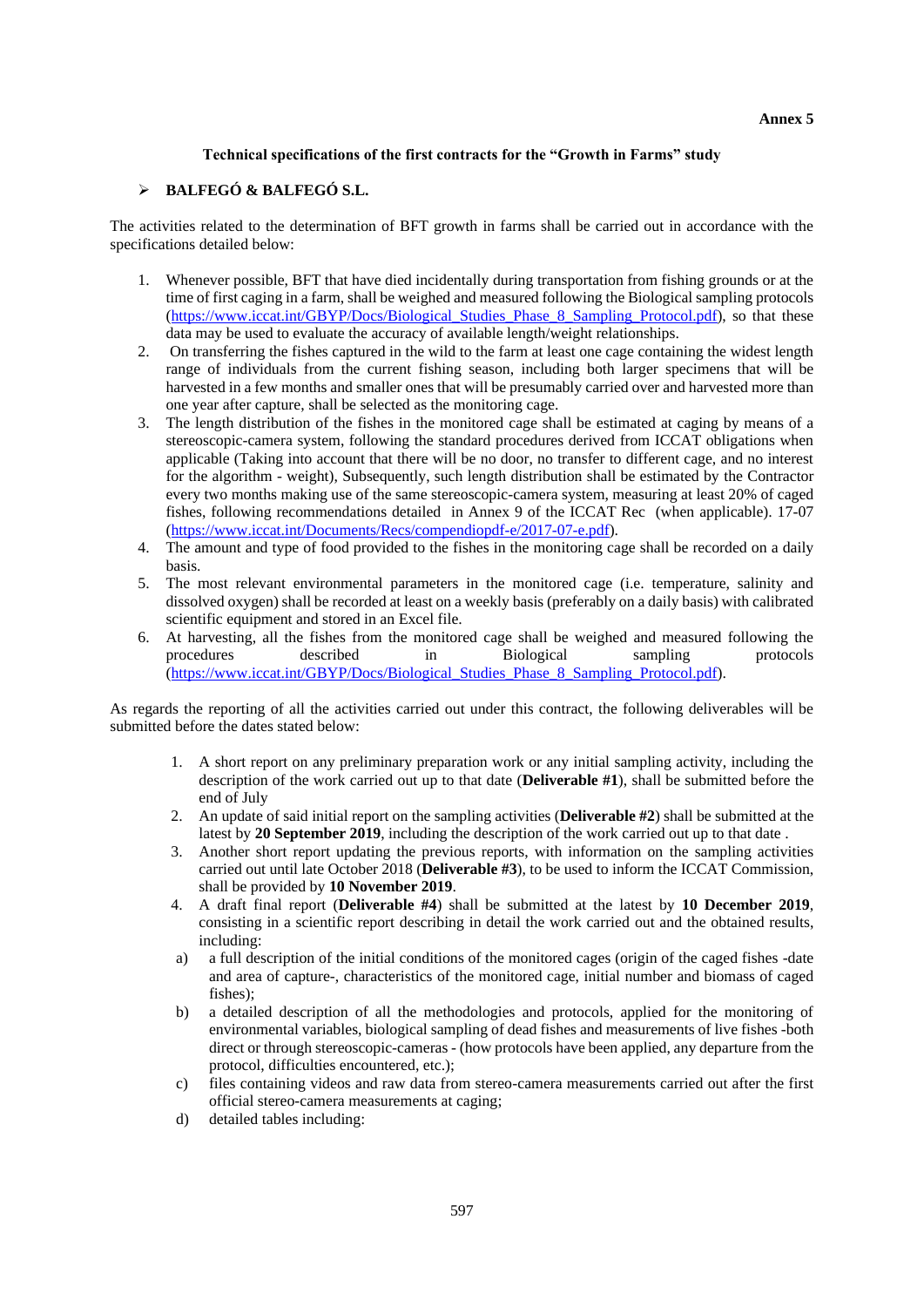- length and weight of any fish that have died in the monitored cages for causes other than harvesting operations, as well as relevant data on biological samples from these fishes, if any,
- weekly records of environmental parameters  $(T, S, DO2)$  in the monitored cages,
- daily quantities and types of feed given to the trial cage/s,
- length distributions of the fishes in the monitored cages estimated from the successive measurements with the stereoscopic-camera system,
- length and weight of each fish harvested from the monitored cages (specifying date of harvesting),
- the length distributions estimated from stereo-camera system measurements at the moment of transfer from fishing nets to transporting cages of all the fishes captured in the 2016 and 2017 fishing seasons, as well the length and weight of all these fishes at harvesting
- e) An Executive Summary of the final report.
- 5. A final report, including the definitive version of the scientific report detailed in the previous point prepared taking into account any comment provided by ICCAT (**Deliverable #5**) and the full administrative report including copies of all the administrative documents, shall be submitted by **18 December 2019**.

# ➢ **PELAGOS NET FARMA D.O.O.**

The activities related to the determination of BFT growth in farms shall be carried out in accordance with the specifications detailed below:

- 1. Whenever possible, BFT to be stocked in the experimental cages if died incidentally during transportation from fishing grounds or at the time of first caging in a farm, shall be weighed and measured following the Biological sampling protocols by the Biological sampling protocols and  $\mathbb{R}^n$  sampling protocols [\(https://www.iccat.int/GBYP/Docs/Biological\\_Studies\\_Phase\\_8\\_Sampling\\_Protocol.pdf\)](https://www.iccat.int/GBYP/Docs/Biological_Studies_Phase_8_Sampling_Protocol.pdf), so that these data may be used to evaluate the accuracy of available length/weight relationships.
- 2. On transferring the fishes captured in the wild to the farm at two cages containing the widest length range of individuals from the current fishing season, shall be selected as the monitoring cages.
- 3. The length distribution of the fishes in the monitored cage shall be estimated at caging by means of a stereoscopic-camera system, following the standard procedures derived from ICCAT obligations. Subsequently, such length distribution shall be estimated by the Contractor every three months making use of the same stereoscopic-camera system, measuring at least 20% of caged fishes, following recommendations detailed in Annex 8 and Annex 9 of the ICCAT Rec. 17-07 [\(https://www.iccat.int/Documents/Recs/compendiopdf-e/2017-07-e.pdf\)](https://www.iccat.int/Documents/Recs/compendiopdf-e/2017-07-e.pdf).
- 4. After caging, before starting the feeding operations, a sub group of 100 fishes from each monitoring cage, covering the whole length range of the caged population, shall be tagged using pit tags provided by ICCAT, following standard procedures and recommendations stated in Tagging manual [\(https://www.iccat.int/GBYP/Docs/Tagging\\_Manual.pdf\)](https://www.iccat.int/GBYP/Docs/Tagging_Manual.pdf). In addition, each fish will be injected with a minimum dose of oxytetracyclin of 40mg per kilogram of fish by means of an injection gun. These tagged fished will be not used in any case for human or animal consumption within min 40 days after being injected
- 5. The amount and type of food provided to the fishes in the monitoring cage shall be recorded on a daily basis.
- 6. The most relevant environmental parameters in the monitored cage (i.e. temperature, salinity and dissolved oxygen) shall be recorded with calibrated scientific equipment at least on a weekly basis (preferably on a daily basis) and stored in an Excel file.

As regards the reporting of all the activities carried out under this contract, the following deliverables will be submitted before the dates stated below:

- 1. A short report on any preliminary preparation work or any initial sampling activity, including the description of the work carried out up to that date (**Deliverable #1**), shall be submitted **at the latest 30 days after the signature of the Contract**.
- 2. An update of said initial report on the sampling activities (**Deliverable #2**) shall be submitted at the latest by **20 September 2019**, including the description of the work carried out up to that date and a short PowerPoint presentation, to be used also to inform the SCRS.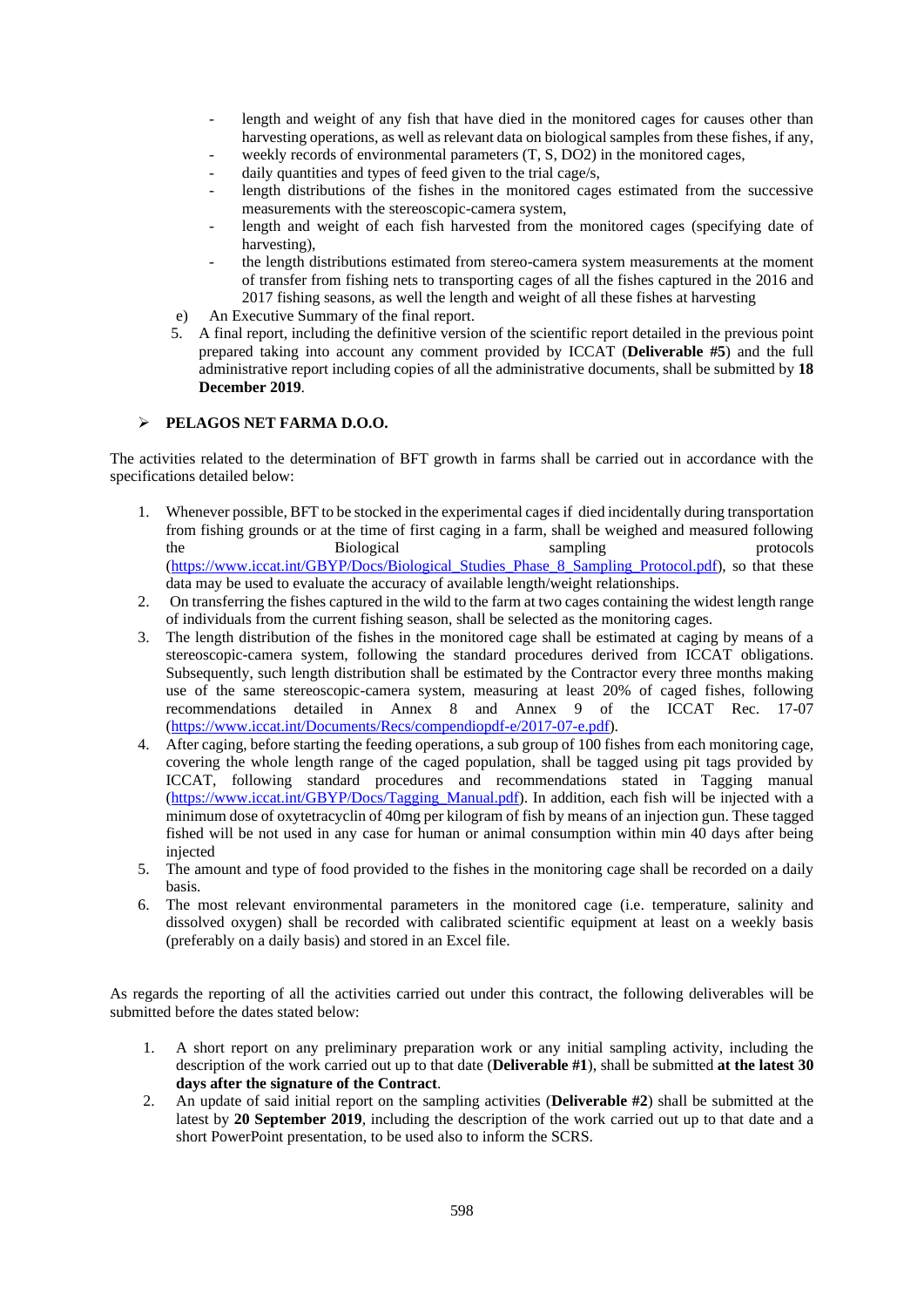- 3. Another short report updating the previous reports, with information on the sampling activities carried out until late October 2019 (**Deliverable #3**), to be used to inform the ICCAT Commission, shall be provided by **10 November 2019**.
- 4. A draft final report (**Deliverable #4**) shall be submitted at the latest by **10 December 2019**, consisting in a scientific report describing in detail the work carried out and the obtained results, including:
	- a) a full description of the initial conditions of the monitored cages (origin of the caged fishes -date and area of capture-, characteristics of the monitored cage, initial number and biomass of caged fishes);
	- b) a detailed description of all the methodologies and protocols, applied for the monitoring of environmental variables, biological sampling of dead fishes and measurements of live fishes -both direct or through stereoscopic-cameras -, and tagging operations (how protocols have been applied, any departure from the protocol, difficulties encountered, etc.);
	- c) files containing videos and raw data from stereo-camera measurements carried out after the first official stereo-camera measurements at caging;
	- d) detailed tables and graphs including:
		- length and weight of any fish that have died in the monitored cages for causes other than harvesting operations, as well as relevant data on biological samples from these fishes, if any,
		- weekly records of environmental parameters  $(T, S, DO2)$  in the monitored cages,
		- daily quantities and types of feed given to the trial cage/s,
		- length distributions of the fishes in the monitored cages estimated from the successive measurements with the stereoscopic-camera system,
	- e) An Executive Summary of the final report.
- 5. A final report, including the definitive version of the scientific report detailed in the previous point prepared taking into account any comment provided by ICCAT (**Deliverable #5**), a document demonstrating that all samples have been duly sent to the entity indicated by ICCAT GBYP, and the full administrative report including copies of all the administrative documents, shall be submitted by **18 December 2019**.

# ➢ **TUNIPEX, S.A. EMPRESA DE PESCA DE TUNÍDEOS**

The activities related to the determination of BFT growth in farms shall be carried out in accordance with the specifications detailed below:

- 1. Whenever possible, BFT that have died incidentally in the trap shall be weighed and measured following the Biological sampling protocols by the Biological sampling protocols and  $\mathbb{R}^n$  sampling protocols [\(https://www.iccat.int/GBYP/Docs/Biological\\_Studies\\_Phase\\_8\\_Sampling\\_Protocol.pdf\)](https://www.iccat.int/GBYP/Docs/Biological_Studies_Phase_8_Sampling_Protocol.pdf), so that these data may be used to evaluate the accuracy of available length/weight relationships.
- 2. On transferring the fishes captured in the trap to the farming cages one cage containing the widest length range of individuals shall be selected as the monitoring cage.
- 3. The length distribution of the fishes in the monitored cage shall be estimated at caging by means of a stereoscopic-camera system, following the standard procedures derived from ICCAT obligations.
- 4. After caging, before starting the feeding operations, a sub group of 80 fishes from the monitoring cage, covering the whole length range of the caged population, shall be temporary transferred to a special trap section to be hauled, weighed, measured and double tagged with numbered conventional tags provided by ICCAT, following standard procedures and recommendations stated in Tagging manual [\(https://www.iccat.int/GBYP/Docs/Tagging\\_Manual.pdf\)](https://www.iccat.int/GBYP/Docs/Tagging_Manual.pdf). Following, after confirming that the tagging operations have not affected negatively the fishes, they will be transferred again to the monitoring cage.
- 5. Such fishes will be measured during the transfer to the special section from which they will be hauled for tagging by means of a stereoscopic camera system, following recommendations detailed in Annex 8 and Annex 9 of the ICCAT Rec. 17-07 [\(https://www.iccat.int/Documents/Recs/compendiopdf-e/2017-07](https://www.iccat.int/Documents/Recs/compendiopdf-e/2017-07-e.pdf) [e.pdf\)](https://www.iccat.int/Documents/Recs/compendiopdf-e/2017-07-e.pdf).
- 6. The amount and type of food provided to the fishes in the monitoring cage shall be recorded on a daily basis.
- 7. The most relevant environmental parameters in the monitored cage (i.e. temperature, salinity and dissolved oxygen) shall be recorded with calibrated scientific equipment at least on a weekly basis (preferably on a daily basis) and stored in an Excel file.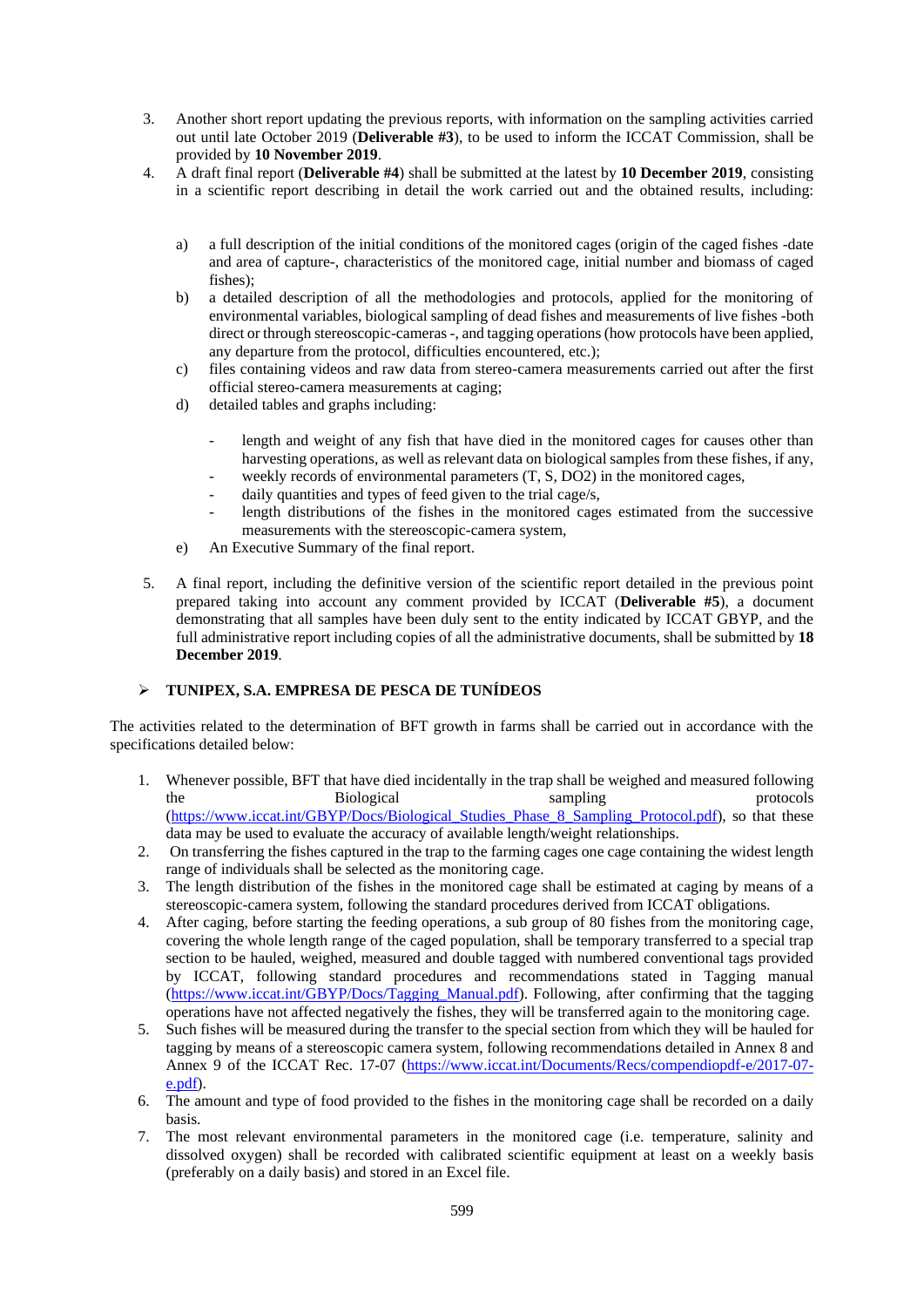8. At harvesting, all the fishes from the monitored cage, including the tagged fishes, shall be weighed and measured following the procedures described in Biological sampling protocol [\(https://www.iccat.int/GBYP/Docs/Biological\\_Studies\\_Phase\\_8\\_Sampling\\_Protocol.pdf\)](https://www.iccat.int/GBYP/Docs/Biological_Studies_Phase_8_Sampling_Protocol.pdf).

As regards the reporting of all the activities carried out under this contract, the following deliverables will be submitted before the dates stated below:

- 1. A short report on any preliminary preparation work or any initial sampling activity, including the description of the work carried out up to that date (**Deliverable #1**), shall be submitted **at the latest 30 days after the signature of the Contract**.
- 2. An update of said initial report on the sampling activities (**Deliverable #2**) shall be submitted at the latest by **20 September 2019**, including the description of the work carried out up to that date and a short PowerPoint presentation, to be used also to inform the SCRS.
- 3. Another short report updating the previous reports, with information on the sampling activities carried out until late October 2018 (**Deliverable #3**), to be used to inform the ICCAT Commission, shall be provided by **10 November 2019**.
- 4. A draft final report (**Deliverable #4**) shall be submitted at the latest by **10 December 2019**, consisting in a scientific report describing in detail the work carried out and the obtained results, including:
	- a) a full description of the initial conditions of the monitored cages (origin of the caged fishes -date and area of capture-, characteristics of the monitored cage, initial number and biomass of caged fishes);
	- b) a detailed description of all the methodologies and protocols, applied for the monitoring of environmental variables, biological sampling of dead fishes and measurements of live fishes -both direct or through stereoscopic-cameras -, and tagging operations (how protocols have been applied, any departure from the protocol, difficulties encountered, etc.);
	- c) files containing videos and raw data from stereo-camera measurements carried out after the first official stereo-camera measurements at caging for measuring tagged fishes;
	- d) detailed tables and graphs including:
		- length and weight of any fish that have died in the monitored cages for causes other than harvesting operations, as well as relevant data on biological samples from these fishes, if any,
		- weekly records of environmental parameters  $(T, S, DO2)$  in the monitored cages,
		- daily quantities and types of feed given to the trial cage/s,
		- length and weight of each fish harvested from the monitored cages (specifying date of harvesting),
		- length and weight of all the tagged fishes at tagging and at harvesting, as well as data on biological samples from tagged fishes,
	- e) An Executive Summary of the final report.
- 5. A final report, including the definitive version of the scientific report detailed in the previous point prepared taking into account any comment provided by ICCAT (**Deliverable #5**), a document demonstrating that all samples have been duly sent to the entity indicated by ICCAT GBYP, and the full administrative report including copies of all the administrative documents, shall be submitted by **18 December 2019**.

# ➢ **AQUABIOTECH LTD**

The activities related to the determination of BFT growth in farms shall be carried out in accordance with the specifications detailed below:

1. Whenever possible, BFT that have died incidentally during transportation from fishing grounds or at the time of first caging in a farm, shall be weighed and measured following the Biological sampling protocols **(**[https://www.iccat.int/GBYP/Docs/Biological\\_Studies\\_Phase\\_8\\_Sampling\\_Protocol.pdf\)](https://www.iccat.int/GBYP/Docs/Biological_Studies_Phase_8_Sampling_Protocol.pdf), so that these data may be used to evaluate the accuracy of available length/weight relationships.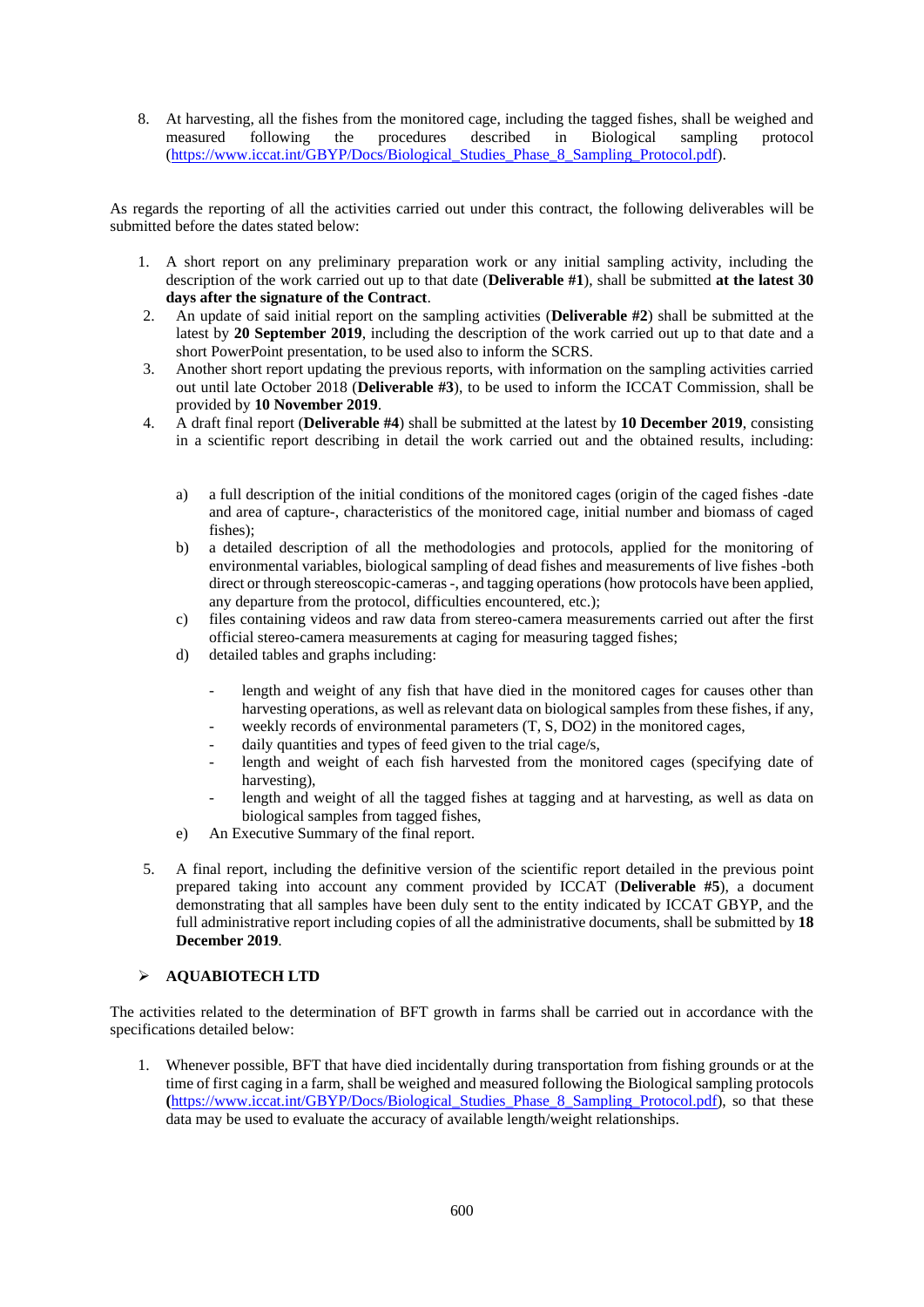- 2. On transferring the fishes captured in the wild to the farm at least one cage containing the widest length range of individuals from the current fishing season, including both larger specimens that will be harvested in a few months and smaller ones that will be presumably carried over and harvested more than one year after capture, shall be selected as the monitoring cage.
- 3. The length distribution of the fishes in the monitored cage shall be estimated at caging by means of a stereoscopic-camera system, following the standard procedures derived from ICCAT obligations. Subsequently, such length distribution shall be estimated by the Contractor every two months making use of the same stereoscopic-camera system, measuring at least 20% of caged fishes, following recommendations detailed in detailed in Annex 8 and Annex 9 of the ICCAT Rec. 17-07 [\(https://www.iccat.int/Documents/Recs/compendiopdf-e/2017-07-e.pdf\)](https://www.iccat.int/Documents/Recs/compendiopdf-e/2017-07-e.pdf).
- 4. The amount and type of food provided to the fishes in the monitoring cage shall be recorded on a daily basis.
- 5. The most relevant environmental parameters in the monitored cage (i.e. temperature, salinity and dissolved oxygen) shall be recorded with calibrated scientific equipment at least on a weekly basis (preferably on a daily basis) and stored in an Excel file.
- 6. At harvesting, all the fishes from the monitored cage shall be weighed and measured following the procedures described in Biological sampling protocol [\(https://www.iccat.int/GBYP/Docs/Biological\\_Studies\\_Phase\\_8\\_Sampling\\_Protocol.pdf\)](https://www.iccat.int/GBYP/Docs/Biological_Studies_Phase_8_Sampling_Protocol.pdf).

As regards the reporting of all the activities carried out under this contract, the following deliverables will be submitted before the dates stated below:

- 1. A short report on any preliminary preparation work or any initial sampling activity, including the description of the work carried out up to that date (**Deliverable #1**), shall be submitted **at the latest 30 days after the signature of the Contract**.
- 2. An update of said initial report on the sampling activities (**Deliverable #2**) shall be submitted at the latest by **20 September 2019**, including the description of the work carried out up to that date and a short PowerPoint presentation, to be used also to inform the SCRS.
- 3. Another short report updating the previous reports, with information on the sampling activities carried out until late October 2018 (**Deliverable #3**), to be used to inform the ICCAT Commission, shall be provided by **10 November 2019**.
- 4. A draft final report (**Deliverable #4**) shall be submitted at the latest by **10 December 2019**, consisting in a scientific report describing in detail the work carried out and the obtained results, including:
- a) a full description of the initial conditions of the monitored cages (origin of the caged fishes -date and area of capture-, characteristics of the monitored cage, initial number and biomass of caged fishes);
- b) a detailed description of all the methodologies and protocols, applied for the monitoring of environmental variables, biological sampling of dead fishes and measurements of live fishes -both direct or through stereoscopic-cameras - (how protocols have been applied, any departure from the protocol, difficulties encountered, etc.);
- c) files containing videos and raw data from stereo-camera measurements carried out after the first official stereo-camera measurements at caging;
- d) detailed tables and graphs including:
	- length and weight of any fish that have died in the monitored cages for causes other than harvesting operations, as well as relevant data on biological samples from these fishes, if any,
	- weekly records of environmental parameters  $(T, S, DO2)$  in the monitored cages,
	- daily quantities and types of feed given to the trial cage/s, length distributions of the fishes in the monitored cages estimated from the successive
	- measurements with the stereoscopic-camera system, length and weight of each fish harvested from the monitored cages (specifying date of
	- harvesting),
- e) An Executive Summary of the final report.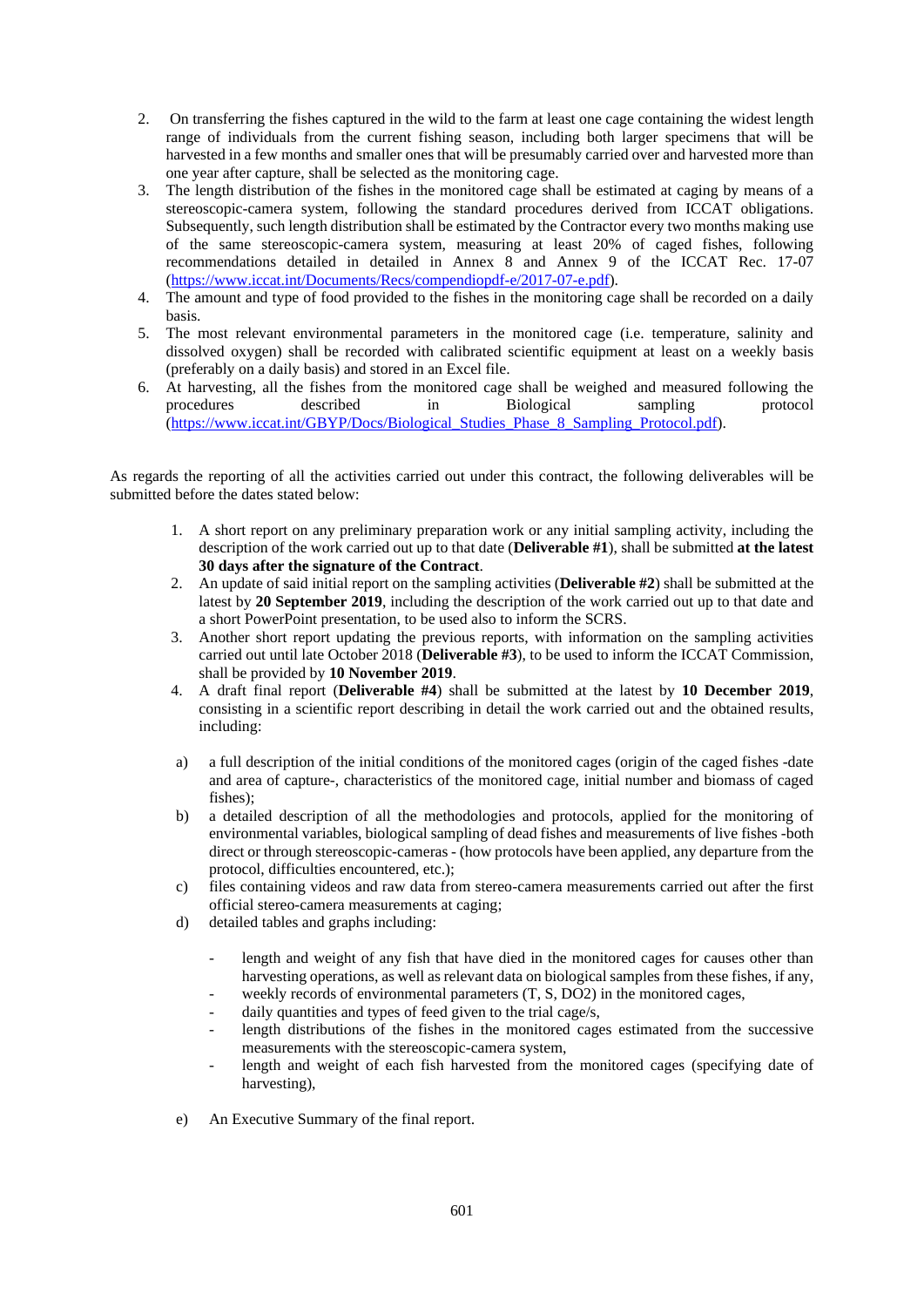5. A final report, including the definitive version of the scientific report detailed in the previous point prepared taking into account any comment provided by ICCAT (**Deliverable #5**) and the full administrative report including copies of all the administrative documents, shall be submitted by **18 December 2019**.

# ➢ **AKUA-GROUP SU URUNLERI A.S.**

The activities related to the determination of BFT growth in farms shall be carried out in accordance with the specifications detailed below:

- 1. Whenever possible, BFT that have died incidentally during transportation from fishing grounds or at the time of first caging in a farm, shall be weighed and measured following the Biological sampling protocols [\(https://www.iccat.int/GBYP/Docs/Biological\\_Studies\\_Phase\\_8\\_Sampling\\_Protocol.pdf\)](https://www.iccat.int/GBYP/Docs/Biological_Studies_Phase_8_Sampling_Protocol.pdf), so that these data may be used to evaluate the accuracy of available length/weight relationships.
- 2. On transferring the fishes captured in the wild to the farm at least one cage containing the widest length range of individuals-as possible- from the current fishing season, including both larger specimens that will be harvested in a few months and smaller ones that will be presumably carried over and harvested more than one year after capture, shall be selected as the monitoring cage.
- 3. The length distribution of the fishes in the monitored cage shall be estimated at caging by means of a stereoscopic-camera system, following the standard procedures derived from ICCAT obligations. Subsequently, such length distribution shall be estimated by the Contractor every two months making use of the same stereoscopic-camera system, measuring at least 20% of caged fishes, following recommendations detailed in Annex 8 and Annex 9 of the ICCAT Rec. 17-07 [\(https://www.iccat.int/Documents/Recs/compendiopdf-e/2017-07-e.pdf\)](https://www.iccat.int/Documents/Recs/compendiopdf-e/2017-07-e.pdf).
- 4. The amount and type of food provided to the fishes in the monitoring cage shall be recorded on a daily basis.
- 5. The most relevant environmental parameters in the monitored cage (i.e. temperature, salinity and dissolved oxygen) shall be recorded at least on a weekly basis (preferably on a daily basis)with calibrated scientific equipment and stored in an Excel file.
- 6. At harvesting, all the fishes from the monitored cage shall be weighed and measured following the procedures described in Biological sampling protocol [\(https://www.iccat.int/GBYP/Docs/Biological\\_Studies\\_Phase\\_8\\_Sampling\\_Protocol.pdf\)](https://www.iccat.int/GBYP/Docs/Biological_Studies_Phase_8_Sampling_Protocol.pdf).

The activities related to the complete biological sampling of 300 adult bluefin tuna-if possible- from the 2019 fishing season, which can be carried out preferably but not necessarily on specimens from the same cages monitored within the framework of the study of BFT growth in farms, shall be conducted following the technical requirements and the Biological sampling protocol [\(https://www.iccat.int/GBYP/Docs/Biological\\_Studies\\_Phase\\_8\\_Sampling\\_Protocol.pdf\)](https://www.iccat.int/GBYP/Docs/Biological_Studies_Phase_8_Sampling_Protocol.pdf).

- 1. For each bluefin tuna specimen, the Contractor shall collect all the following data and samples:
	- a) Straight fork length (SFL) in cm
	- b) Length to the first dorsal (LD1) in cm
	- c) Total weight in kg
	- d) Sex identification
	- e) Sagitta otoliths, whenever possible
	- f) Tissue sampling for genetic studies
- 2. The Contractor shall provide complete sets of the data and samples listed in the previous point from 300 specimens- from the Levantine Sea. In the case of sagitta otoliths sampling, given that the killing method used during harvesting can potentially destroy or make unavailable one or both otoliths, the contractor is only committed to try to recover as much otoliths as possible
- 3. The Contractor shall conduct the sampling and samples labelling according to the Biological sampling protocol [\(https://www.iccat.int/GBYP/Docs/Biological\\_Studies\\_Phase\\_8\\_Sampling\\_Protocol.pdf\)](https://www.iccat.int/GBYP/Docs/Biological_Studies_Phase_8_Sampling_Protocol.pdf).
- 4. The Contractor shall record the data for each sample in the sampling table and duly codify them according to the Biological sampling protocol [\(https://www.iccat.int/GBYP/Docs/Biological\\_Studies\\_Phase\\_8\\_Sampling\\_Protocol.pdf\)](https://www.iccat.int/GBYP/Docs/Biological_Studies_Phase_8_Sampling_Protocol.pdf).
- 5. The Contractor shall provide the appropriate storage for all collected samples.